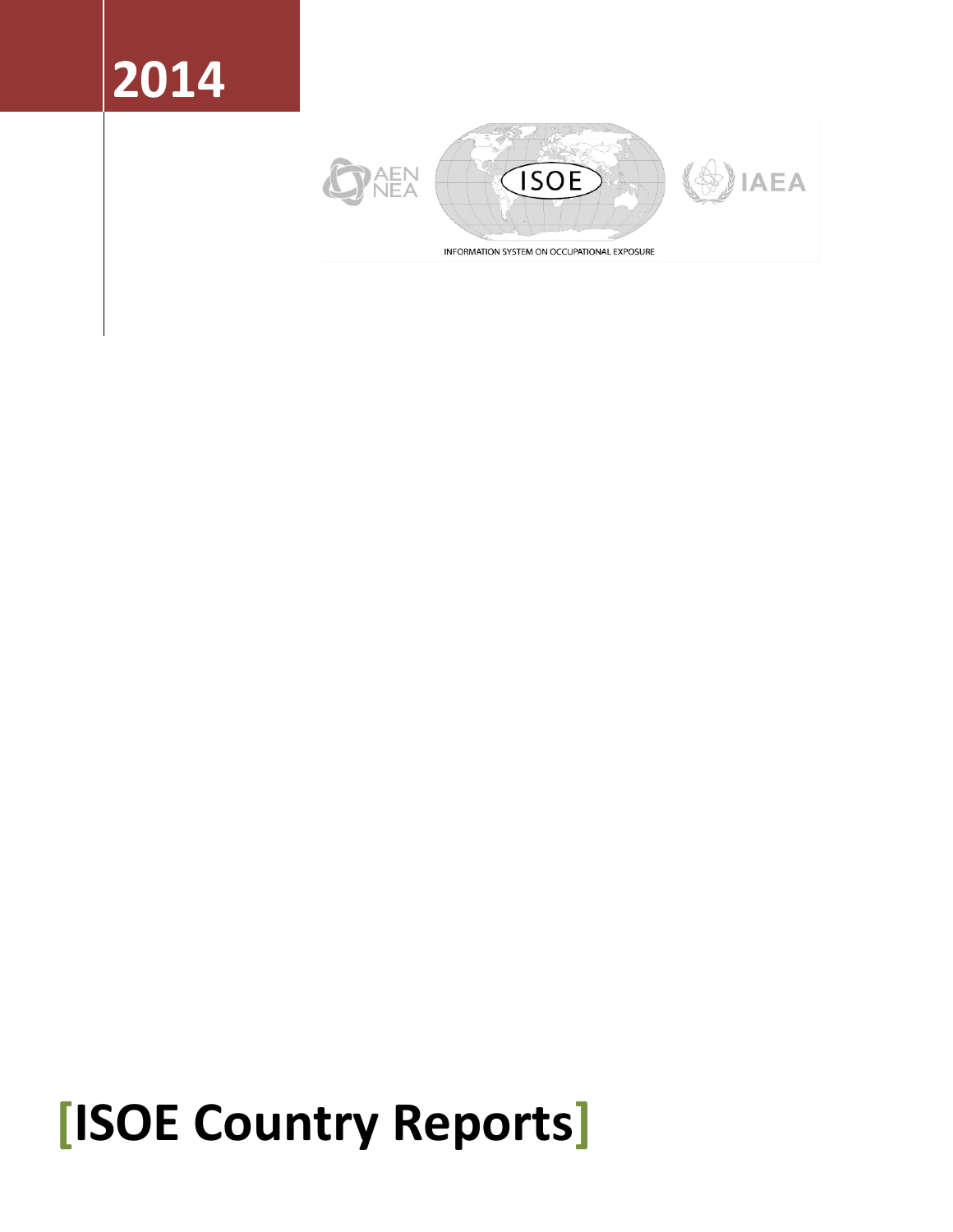#### **FOREWORD**

<span id="page-1-0"></span>Throughout the world, occupational exposures at nuclear power plants have steadily decreased since the early 1990s. Regulatory pressures, technological advances, improved plant designs and operational procedures, ALARA culture and experience exchange have contributed to this downward trend. However, with the continued ageing and possible life extensions of nuclear power plants worldwide, ongoing economic pressures, regulatory, social and political evolutions, and the potential of new nuclear build, the task of ensuring that occupational exposures are as low as reasonably achievable (ALARA), taking into account operational costs and social factors, continues to present challenges to radiation protection professionals.

Since 1992, the Information System on Occupational Exposure (ISOE), jointly sponsored by the OECD Nuclear Energy Agency (NEA) and the International Atomic Energy Agency (IAEA), has provided a forum for radiological protection professionals from nuclear power utilities and national regulatory authorities worldwide to discuss, promote and co-ordinate international co-operative undertakings for the radiological protection of workers at nuclear power plants. The objective of ISOE is to improve the management of occupational exposures at nuclear power plants by exchanging broad and regularly updated information, data and experience on methods to optimise occupational radiation protection.

As a technical exchange initiative, the ISOE Programme includes a global occupational exposure data collection and analysis programme, culminating in the world's largest occupational exposure database for nuclear power plants, and an information network for sharing dose reduction information and experience. Since its launch, the ISOE participants have used this system of databases and communications networks to exchange occupational exposure data and information for dose trend analyses, technique comparisons, and cost-benefit and other analyses promoting the application of the ALARA principle in local radiological protection programmes.

This special edition of country reports presents dose information and principal events of 2014 in each ISOE country and will be incorporated into the Twenty-Fourth Annual Report of the ISOE Programme.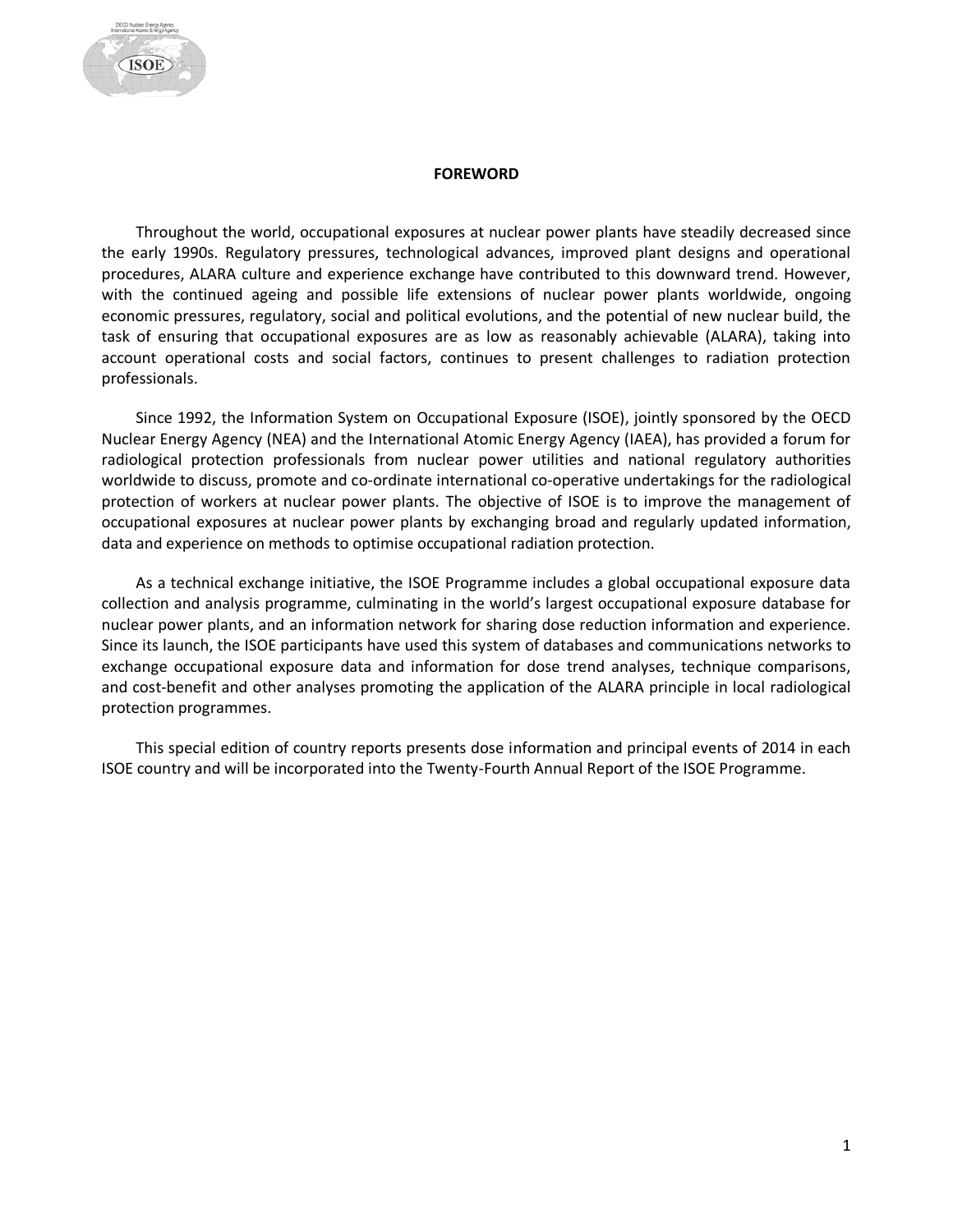

# **TABLE OF CONTENTS**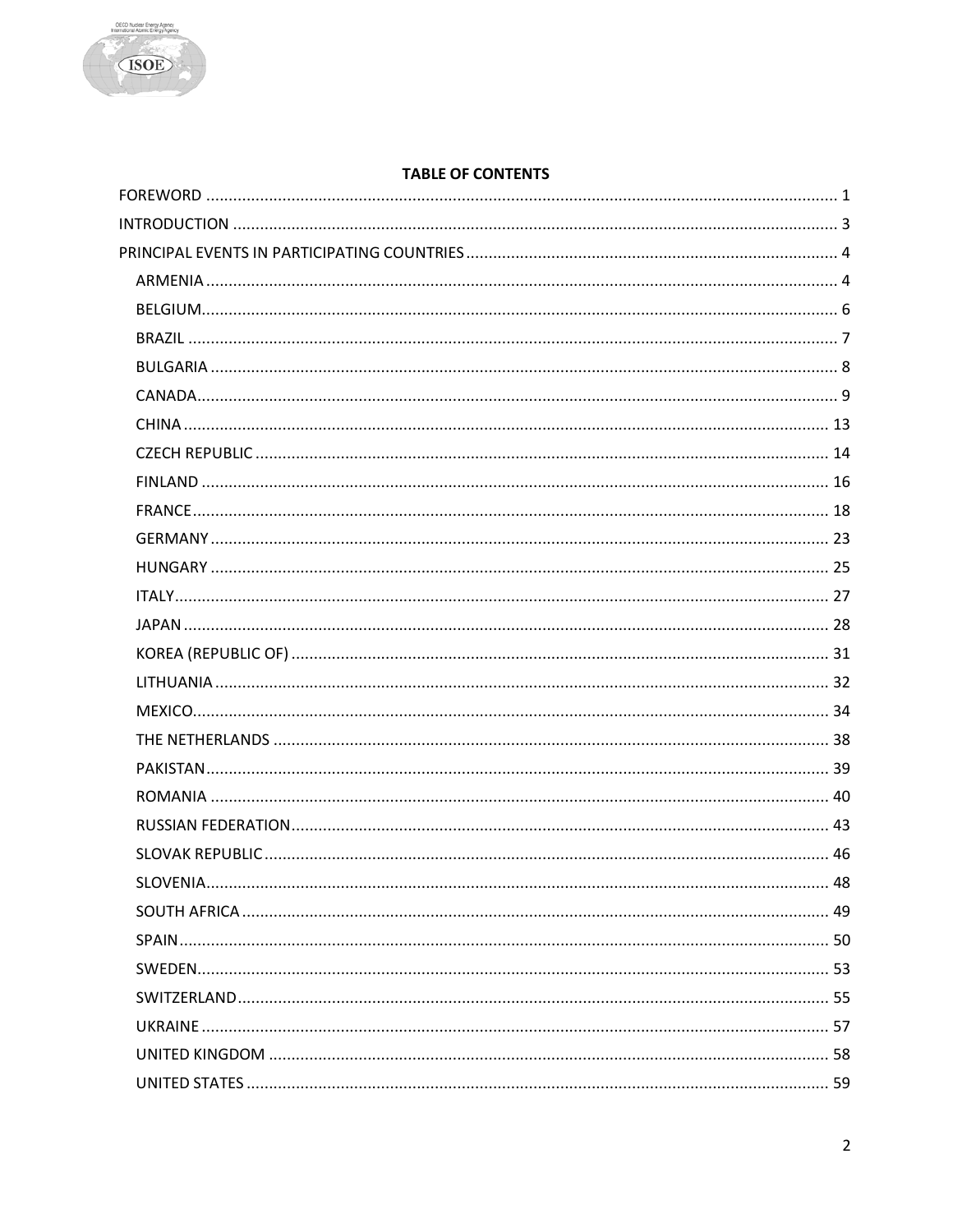#### **INTRODUCTION**

<span id="page-3-0"></span>Since 1992, the Information System on Occupational Exposure (ISOE) has supported the optimisation of worker radiological protection in nuclear power plants through a worldwide information and experience exchange network for radiation protection professionals at nuclear power plants and national regulatory authorities, and through the publication of relevant technical resources for ALARA management. This special edition of country reports presents dose information and principal events of 2014 from 29 ISOE countries and will be incorporated into the Twenty-Fourth Annual Report of the ISOE Programme.

ISOE is jointly sponsored by the OECD NEA and IAEA, and its membership is open to nuclear electricity utilities and radiation protection regulatory authorities worldwide who accept the programme's Terms and Conditions. The ISOE Terms and Conditions for the period 2012-2015 came into force on 1 January 2012. As of September 2014, the ISOE programme included 75 Participating Utilities in 29 countries (350 operating units; 57 shutdown units), as well as the regulatory authorities of 18 countries. The ISOE occupational exposure database itself includes information on occupational exposure levels and trends at 401 operating reactors; covering about 91% of the world's operating commercial power reactors. Four ISOE Technical Centres (Europe, North America, Asia and IAEA) manage the programme's day-to-day technical operations.

In addition to information from operating reactors, the ISOE database contains dose data from 81 reactors which are shut down or in some stage of decommissioning. As these reactor units are generally of different type and size, and at different phases of their decommissioning programmes, it is difficult to identify clear dose trends. However, work continued in 2014 to improve the data collection for such reactors in order to facilitate better benchmarking.

While ISOE is well known for its occupational exposure data and analyses, the programme's strength comes from its objective to share such information broadly amongst its participants. In 2014, the ISOE Network website (www.isoe-network.net) continued to provide the ISOE membership with a comprehensive web-based information and experience exchange portal on dose reduction and ISOE ALARA resources.

The annual ISOE ALARA Symposia on occupational exposure management at nuclear power plants continued to provide an important forum for ISOE participants and for vendors to exchange practical information and experience on occupational exposure issues. The technical centres continued to host international / regional symposia, which in 2014 included: the ISOE North-American ALARA Symposium in Fort Lauderdale (USA), organised by the North American Technical Centre on 13-15 January; the ISOE European Symposium in Bern (Switzerland), organised by the European Technical Centre on 9-11 April; and the ISOE Asian ALARA Symposium in Gyeongju (Republic of Korea), organised by the Asian Technical Centre on 23-24 September. Regional and international symposia provide a global forum to promote the exchange of ideas and management approaches for maintaining occupational radiation exposures as low as reasonably achievable.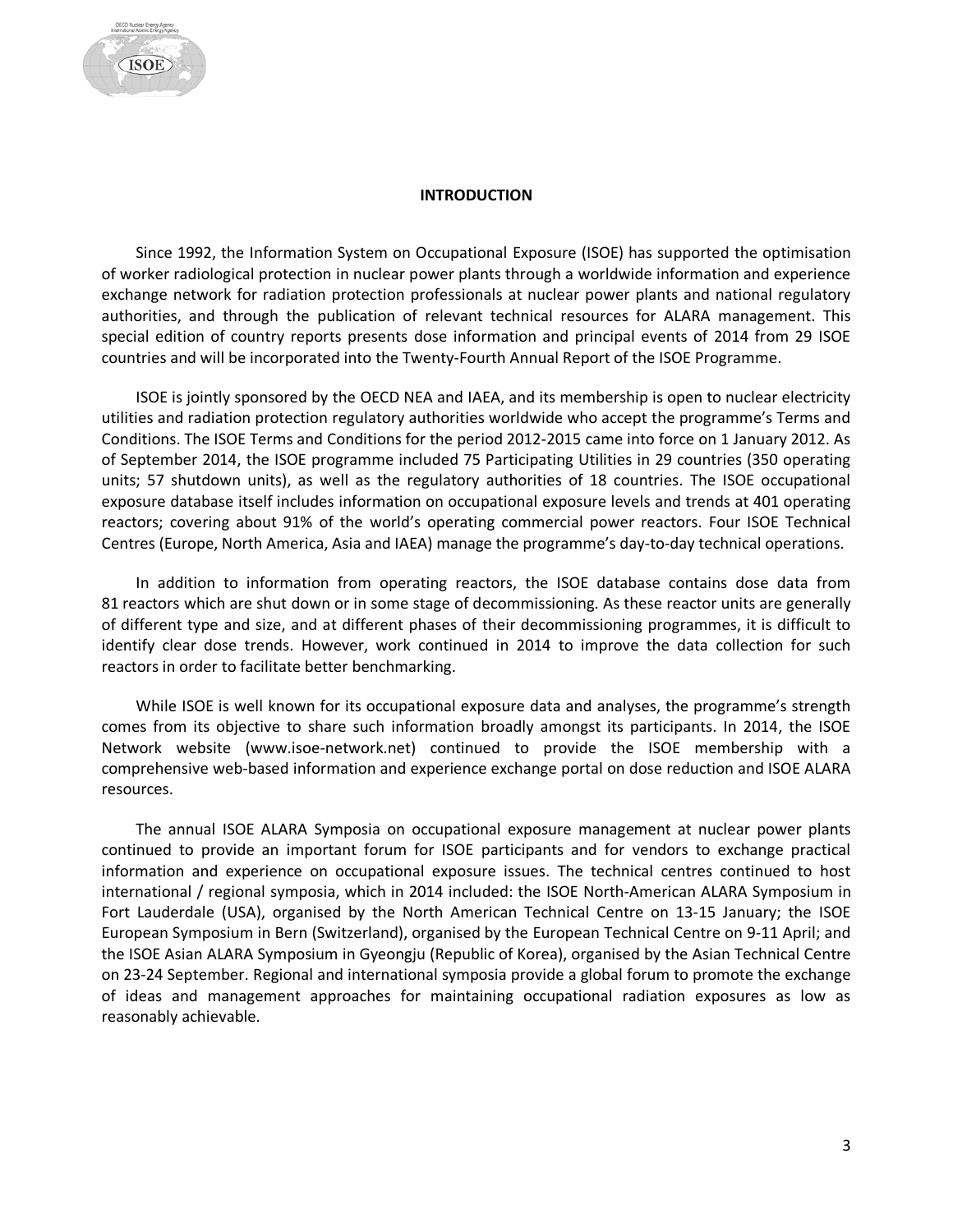

#### **PRINCIPAL EVENTS IN PARTICIPATING COUNTRIES**

#### **ARMENIA**

<span id="page-4-1"></span><span id="page-4-0"></span>1) Dose information for the year 2014

|              | <b>ANNUAL COLLECTIVE DOSE</b>                                                                          |      |  |  |  |
|--------------|--------------------------------------------------------------------------------------------------------|------|--|--|--|
|              | <b>OPERATING REACTORS</b>                                                                              |      |  |  |  |
| Reactor type | Number of<br>Average annual collective dose per unit and reactor type<br>$[$ man·mSv/unit]<br>reactors |      |  |  |  |
| <b>VVFR</b>  |                                                                                                        | 1007 |  |  |  |
|              | <b>REACTORS DEFINITELY SHUTDOWN OR IN DECOMMISSIONING</b>                                              |      |  |  |  |
| Reactor type | Number of<br>Average annual collective dose per unit and reactor type<br>[man·mSv/unit]<br>reactors    |      |  |  |  |
| <b>VVFR</b>  | No separate data is available                                                                          |      |  |  |  |

2) Principal events of the year 2014

#### **Summary of national dosimetric trends**

For the year 2014, the dosimetric trend at the Armenian NPP was an increase, and that was a result of work in the controlled area, such as work with spent fuel removal and transportation, work with activated material in reactor equipment, nondestructive testing of pipes and other control work during the outage, decontamination work and the work with radioactive wastes. Due to extra repair and maintenance work not planned for 2014 outages, there was an increase in the collective dose up to 1.01Sv for 2014. The maximum individual dose was 18.2 mSv. The collective dose for outside workers was 0.079 man•Sv. The value for outside workers dose is very small, because the facility operator has its own repair workers. The collective dose for repair and outage was planned in terms of dose constraints, and the real doses constituted 87% of planned doses.

- *Events influencing dosimetric trends*

No significant events (accidental situations) were registered for the impact on dosimetric trends.

- *Number and duration of outages*

For 2014, one outage with a 90 (full refuelling) day duration was performed.

- *New plants on line/plants shut down*

The new plant construction is on schedule. Siting considerations are currently ongoing and first preliminary results have been submitted to the Armenian Nuclear Regulatory Authority. The new safety improvement approaches in relation to the Fukushima Daiichi accident were considered in plant design regulatory requirements and site evaluation. The new regulations on site and design requirements were approved by the Government of Armenia and the requirements will be laid out in the bases for new design features.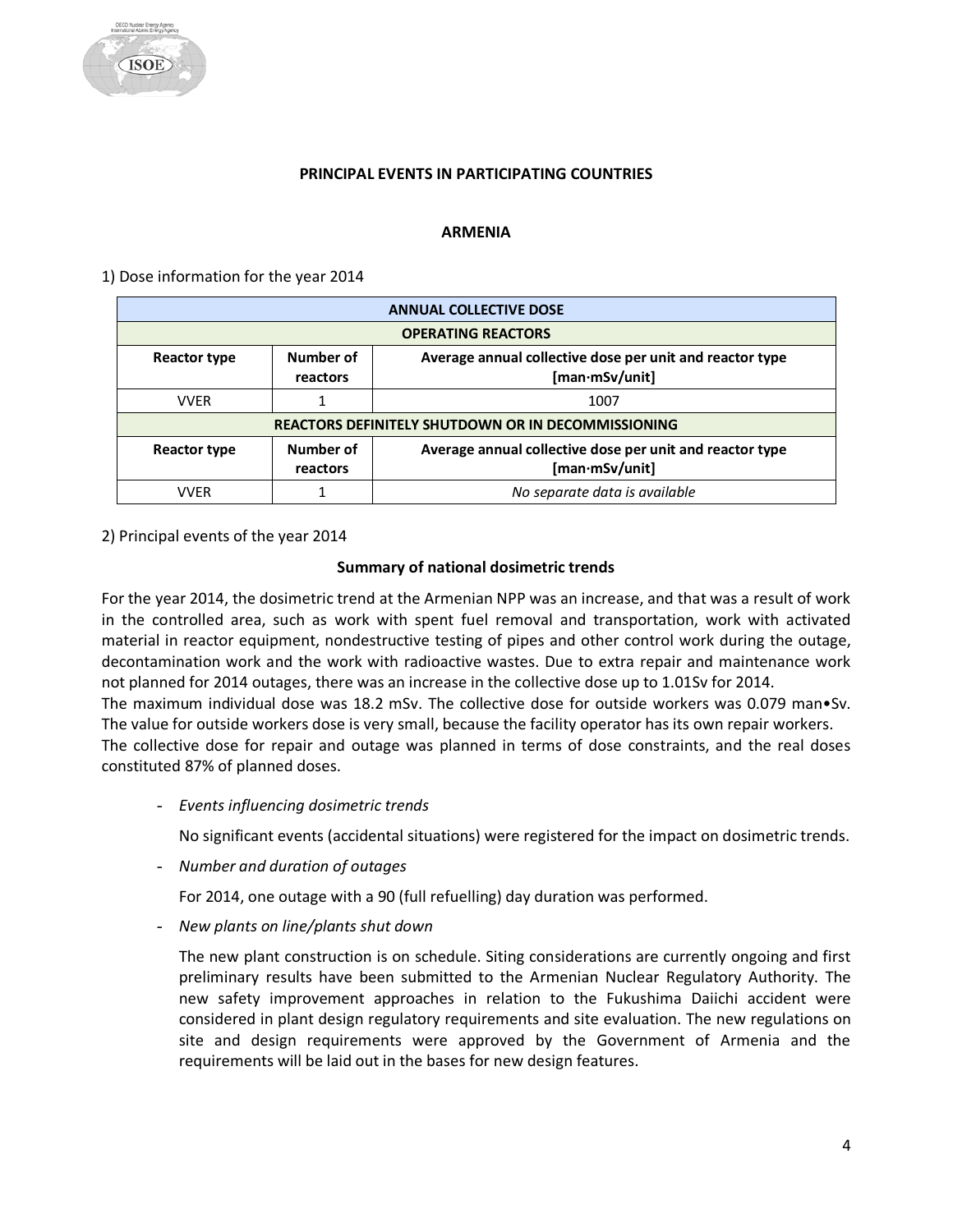

- *Major evolutions*

The "Dose reduction program including ALARA culture implementation" for 2014 was established, and improvement of the old radiation control system is almost finished. The new radiation control pass system is already in operation.

- *Component or system replacements*

During the outage in 2014, no components or systems were replaced.

- *Safety-related issues*

Some safety related issues still exist due to medium activity radioactive waste treatment and storage activities. The National Strategy for radioactive waste management in Armenia has been started with EU assistance programs.

- *Unexpected events*

For the year 2014, no unexpected events were registered.

- *New/experimental dose-reduction programmes*

No new/experimental dose-reduction programmes were applied for the year 2014.

- *Organisational evolutions*

The dose planning and the dose constraint approach for the reduction of individual doses of staff remain the main tools for ALARA implementation.

#### For 2015

- *Issues of concern*

In 2015, the modification of some safety systems are implemented due to life extension and modernization program implementation.

- *Technical plans for major work*

Modernization of the Radiation Control System for airborne and liquid releases; modernization and safety improvement measures of some safety systems (which are included in LTE programme).

- *Regulatory plans for major work*

Review of Inspections procedures and special-works-related new Check list preparation for inspections at ANPP to control compliance with license conditions and regulatory requirements and follow-up actions.

To review the safety assessment report (SAR) for LTE in terms of radiation protection of workers and public, and safety of radioactive waste management, submitted by ANPP in their yearly reports and preparation of follow-up action.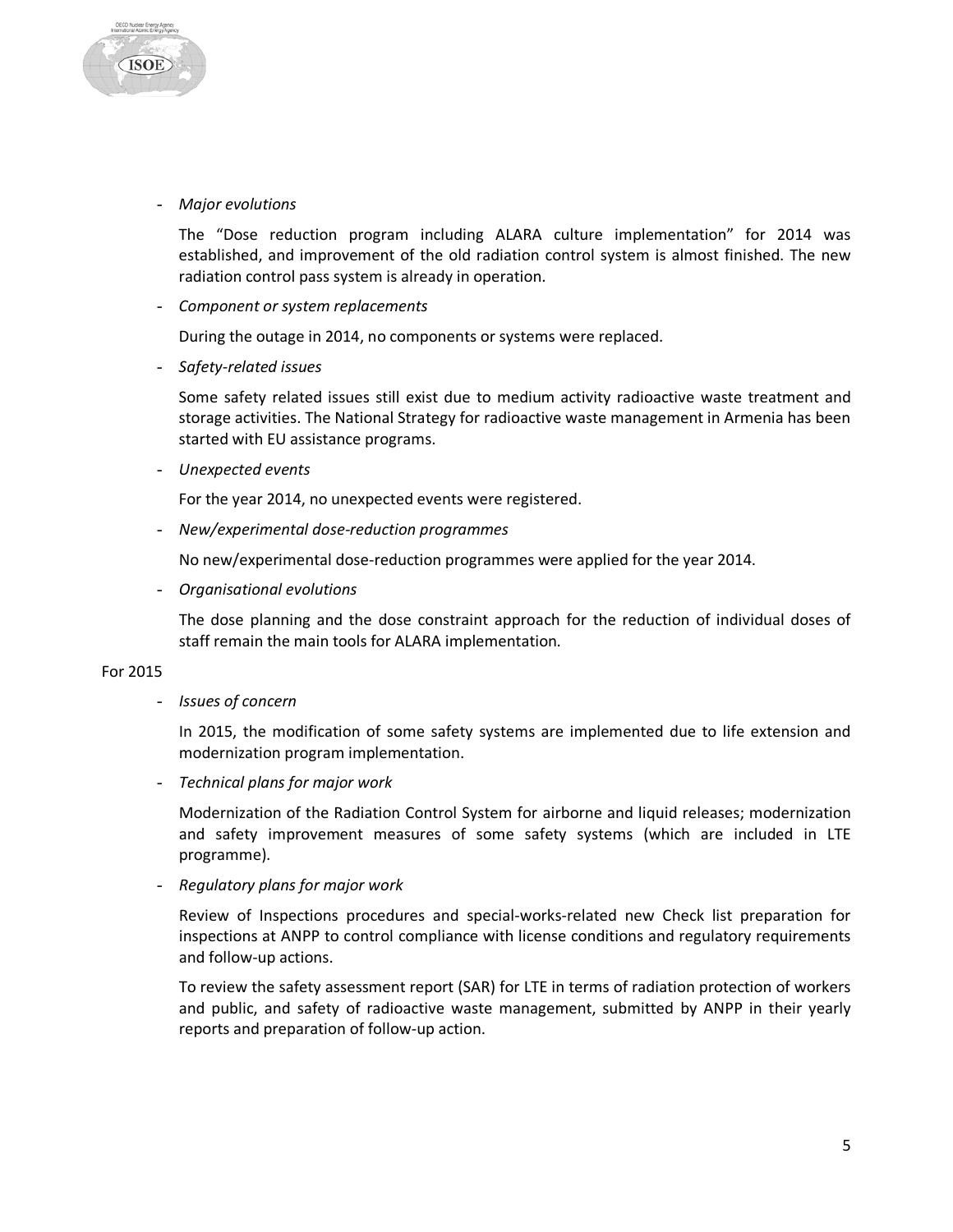# **BELGIUM**

<span id="page-6-0"></span>1) Dose information for the year 2014

| <b>ANNUAL COLLECTIVE DOSE</b>         |  |                                                                            |  |
|---------------------------------------|--|----------------------------------------------------------------------------|--|
| <b>OPERATING REACTORS</b>             |  |                                                                            |  |
| Number of<br>Reactor type<br>reactors |  | Average annual collective dose per unit and reactor type<br>[man·mSv/unit] |  |
| <b>PWR</b>                            |  | 257                                                                        |  |

# 2) Principal events of the year 2014

- *Events influencing dosimetric trends* 
	- a) Unplanned shutdown for Doel 3/Tihange 2 on 26 March 2014, due to the unexpected results related to the issue of indications (Hydrogen flakes) in the reactor vessels. The reactors had not been restarted at the end of 2014.
	- b) Unplanned shutdown for Doel 4 on 5 August 2014, due to sabotage to the turbine. The reactor was restarted by the end of 2014.
	- c) As in 2013, concrete conditioning of the radioactive waste at Doel has been stopped, after the discovery of an unexpected alkali-silicate reaction.
	- d) August– September 2014: the risk of black out during the winter of 2014-2015 is outlined by the grid regulator. This induced prompt revision of the outage scope and planning for Tihange 1 in 2014 and Tihange 3 in 2015.
	- e) Detailed collective dosimetry (outage information):

| 2014           | Doel 1 | Doel 2 | Doel 3 | Doel 4 | Tihange 1                                                                         | Tihange 2   Tihange 3 |        |
|----------------|--------|--------|--------|--------|-----------------------------------------------------------------------------------|-----------------------|--------|
| Outage dates   |        |        |        |        | $3/1$ - 20/1 $13/6$ - 3/7 $26/4$ - 7/6 $14/3$ - 12/4 $30/8$ - 20/10 $28/4$ - 15/7 |                       |        |
| Outage man.mSv | 145.6  | 128.2  | 334.9  | 206.4  | 469.8                                                                             | 182.0                 | $\ast$ |
| Total man.mSv  | 335.8  |        | 343.0  | 255.6  | 512.7                                                                             | 273.0                 | 29.8   |

- *New/experimental dose-reduction programmes*

There has not yet been any impact from the Zinc injection in the primary circuit of Doel 3.

- *Organisational evolutions*

Tihange 3, Oct 2014: test phase of RCA access using the Doel protocol (protective overclothes and not an entire change of clothes). This test phase was successful, such that Tihange has the objective to make it effective for all units in 2015.

- *Regulatory requirements*

The National Safety Authority kicked off the project to revise the base regulation for protection against ionising radiations, following the publication of the Euratom BSS.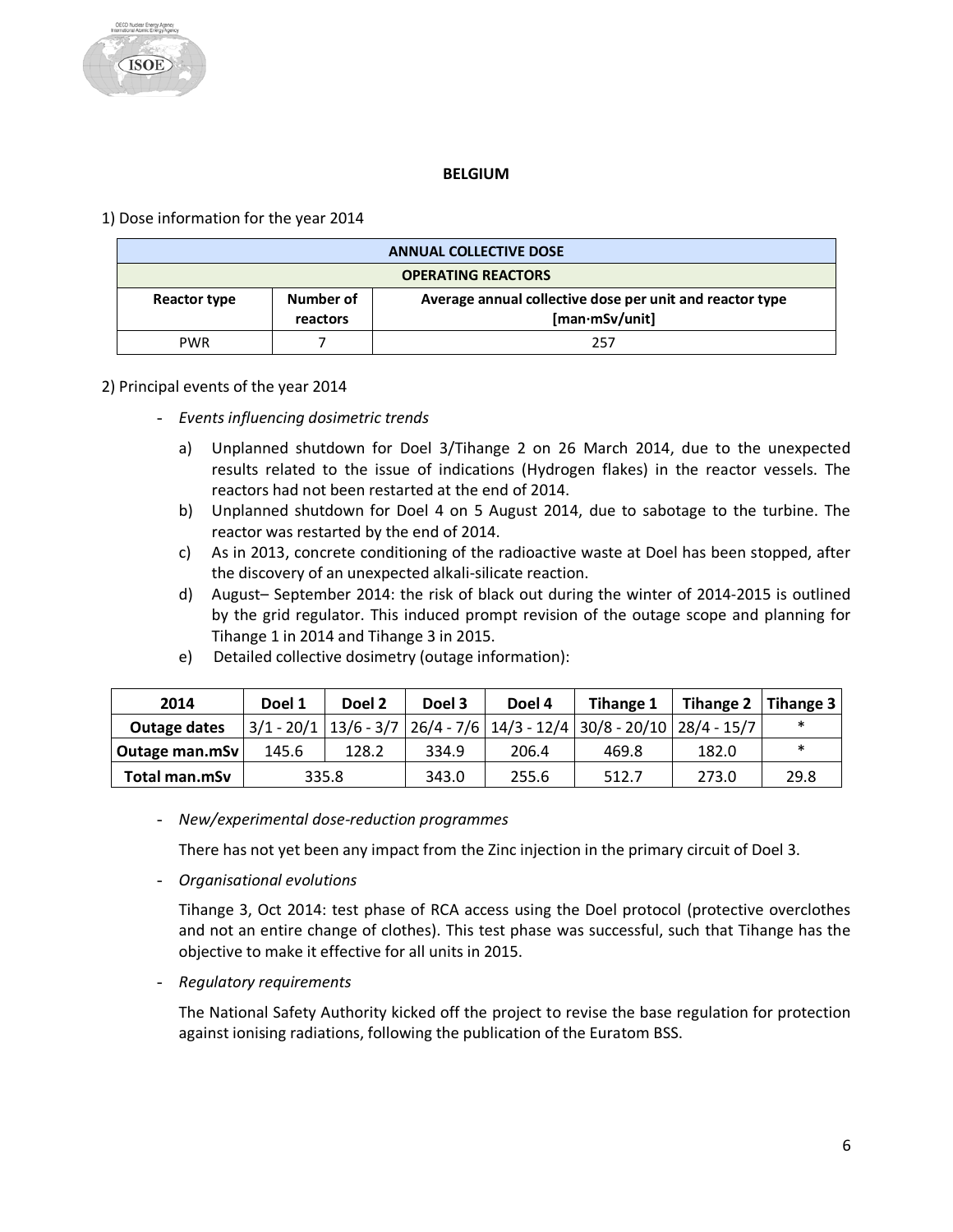

# **BRAZIL**

<span id="page-7-0"></span>1) Dose information for the year 2014

| <b>ANNUAL COLLECTIVE DOSE</b>                                                                                                     |  |                                            |  |
|-----------------------------------------------------------------------------------------------------------------------------------|--|--------------------------------------------|--|
| <b>OPERATING REACTORS</b>                                                                                                         |  |                                            |  |
| Number of<br>Average annual collective dose per unit and reactor type<br><b>Reactor type</b><br>$[man\cdot mSv/unit]$<br>reactors |  |                                            |  |
| <b>PWR</b>                                                                                                                        |  | 342.4<br>(Angra 1: 454.8 & Angra 2: 230.0) |  |

2) Principal events of the year 2014

- *Events influencing dosimetric trends* 

Replacement of Angra 1 reactor vessel head.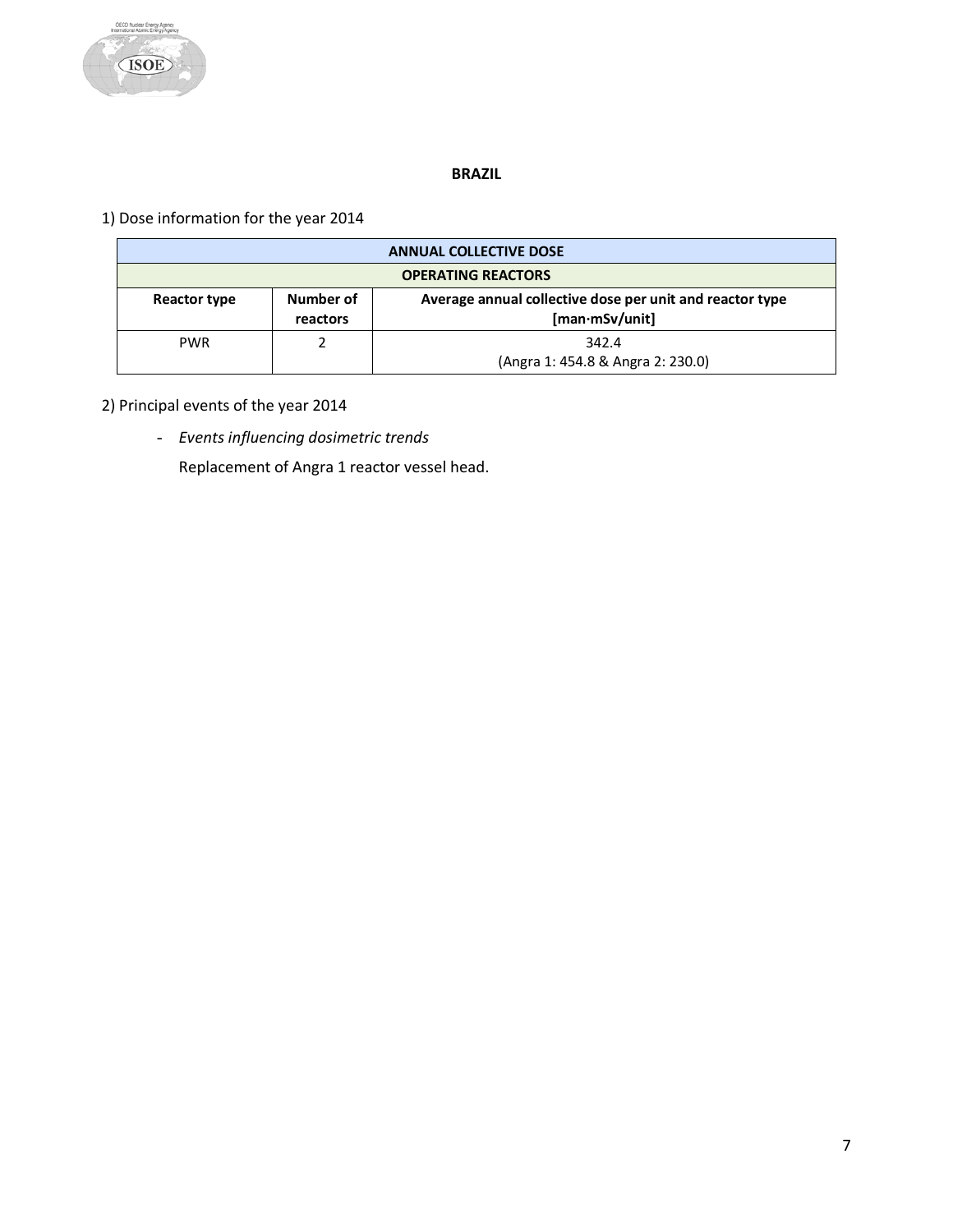

# **BULGARIA**

<span id="page-8-0"></span>1) Dose information for the year 2014

|                  | <b>ANNUAL COLLECTIVE DOSE</b>                                                                       |     |  |  |
|------------------|-----------------------------------------------------------------------------------------------------|-----|--|--|
|                  | <b>OPERATING REACTORS</b>                                                                           |     |  |  |
| Reactor type     | Number of<br>Average annual collective dose per unit and reactor type<br>[man·mSv/unit]<br>reactors |     |  |  |
| <b>VVER-1000</b> | າ                                                                                                   | 297 |  |  |
|                  | <b>REACTORS DEFINITIVELY SHUTDOWN OR IN DECOMMISSIONING</b>                                         |     |  |  |
| Reactor type     | Number of<br>Average annual collective dose per unit and reactor type<br>[man∙mSv/unit]<br>reactors |     |  |  |
| <b>VVFR-440</b>  | 4                                                                                                   | 1.8 |  |  |

# 2) Principal events of the year 2014



| Unit No. | <b>Outage duration - days</b> | <b>Outage information</b>             |
|----------|-------------------------------|---------------------------------------|
| Unit 5   | 36 d                          | Refuelling and maintenance activities |
| Unit 6   | 39 d                          | Refuelling and maintenance activities |

A modernization of the steam generators separation system of Unit 6 was performed in 2014. A radiation protection programme for this work has been developed. A mock-up facility for worker training has been built. An ALARA coordinator was assigned to control the activities and to help workers during the work. As a result the actual exposure was 25% lower than the planned exposure.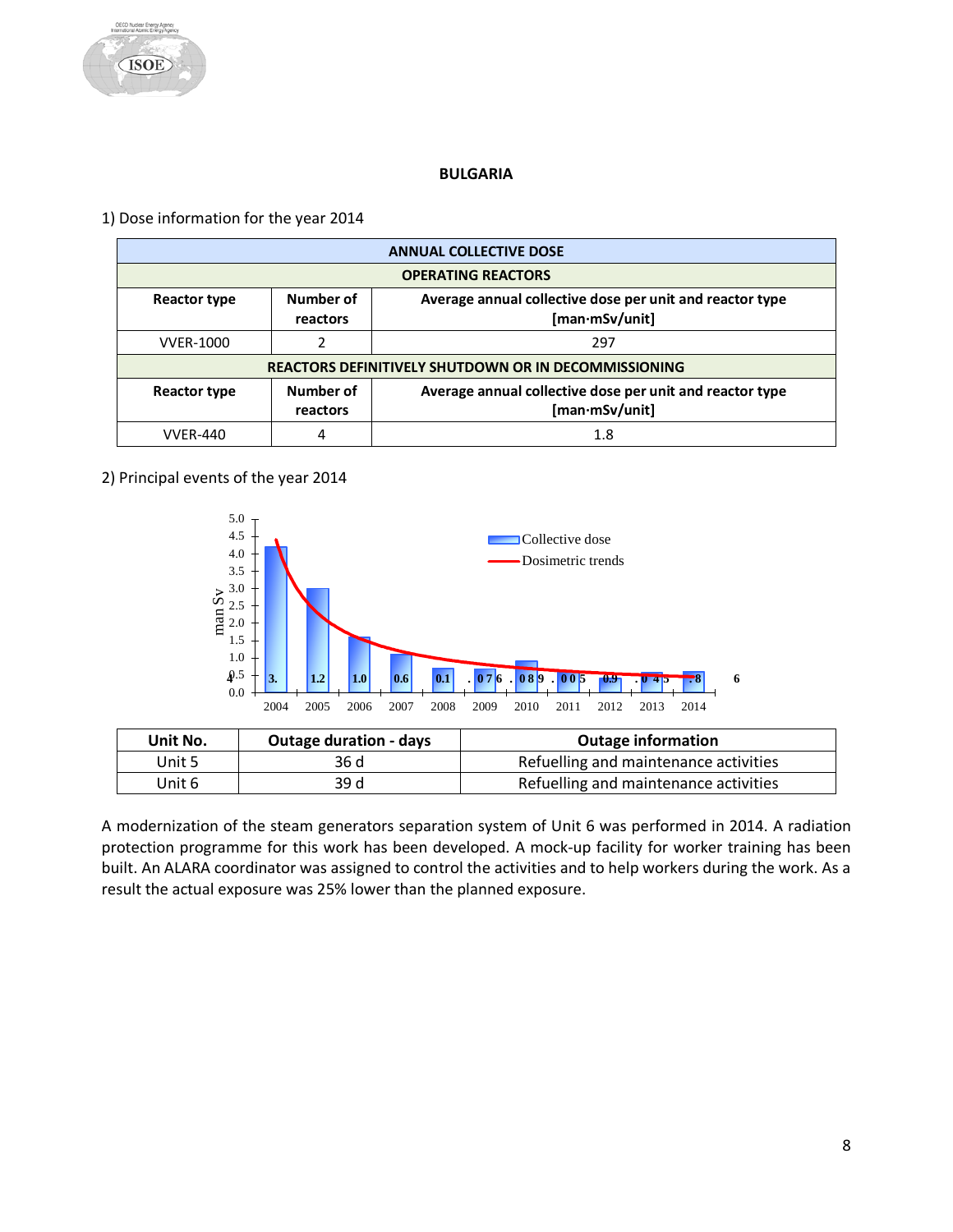# **CANADA**

<span id="page-9-0"></span>1) Dose information for the year 2014

| <b>ANNUAL COLLECTIVE DOSE</b>                                                                                              |                                                                                                     |        |  |  |
|----------------------------------------------------------------------------------------------------------------------------|-----------------------------------------------------------------------------------------------------|--------|--|--|
|                                                                                                                            | <b>OPERATING REACTORS</b>                                                                           |        |  |  |
| Number of<br>Average annual collective dose per unit and reactor type<br>Reactor type<br>$[man\cdot mSv/unit]$<br>reactors |                                                                                                     |        |  |  |
| CANDU                                                                                                                      | 19                                                                                                  | 900    |  |  |
|                                                                                                                            | <b>REACTORS DEFINITIVELY SHUTDOWN OR IN DECOMMISSIONING</b>                                         |        |  |  |
| Reactor type                                                                                                               | Number of<br>Average annual collective dose per unit and reactor type<br>[man∙mSv/unit]<br>reactors |        |  |  |
| CANDU                                                                                                                      |                                                                                                     | $109*$ |  |  |

\*Includes only those shutdown reactors that report occupational dose separate from operating reactor units or other licensed activities, i.e., Gentilly-2. The three shutdown reactors included Pickering 2, 3 & Gentilly -2.

2) Principal events in ISOE participating countries

For 2014 National dosimetric trends:

- 17.08 Person-Sv for 19 operating units in 2014;
- Average annual dose per unit 0.90 person-Sv in 2014.

The total collective effective doses and the average collective dose per unit at operating Canadian nuclear plants increased slightly in 2014 (approximately 6%) from 2013. However, the trends remain steady since 2010. The increase in occupational dose reflects the type of scope of work being performed and values are noted to be less than when refurbishment activities were ongoing at Pt. Lepreau and Bruce Power Units 1, 2.

The average calculated dose for 2014 includes nineteen (19) units. The dose associated with activities performed at two units in safe storage (Pickering Units 2 and 3) is negligible and therefore not included in the calculated average. Therefore, the dose is not reported separately but instead included under the operational Pickering Units. Gentilly-2 transitioned from an operational site to safe storage in 2013.

In 2014, approximately 89% of the collective dose was due to outage activities, and most of the radiation dose received by workers came from external exposure. Approximately 11 percent of the dose received was from internal exposure, with tritium being the main contributor to the internal dose of exposed workers.

The implementation of ALARA initiatives at Canadian Nuclear Power Plants (NPPs) and improved work planning and control, continue to contribute to the reductions in the annual Canadian collective dose. Distribution of annual effective doses to workers at Canadian NPPs showed that approximately 85 percent of the workers received an annual effective dose below 1 mSv.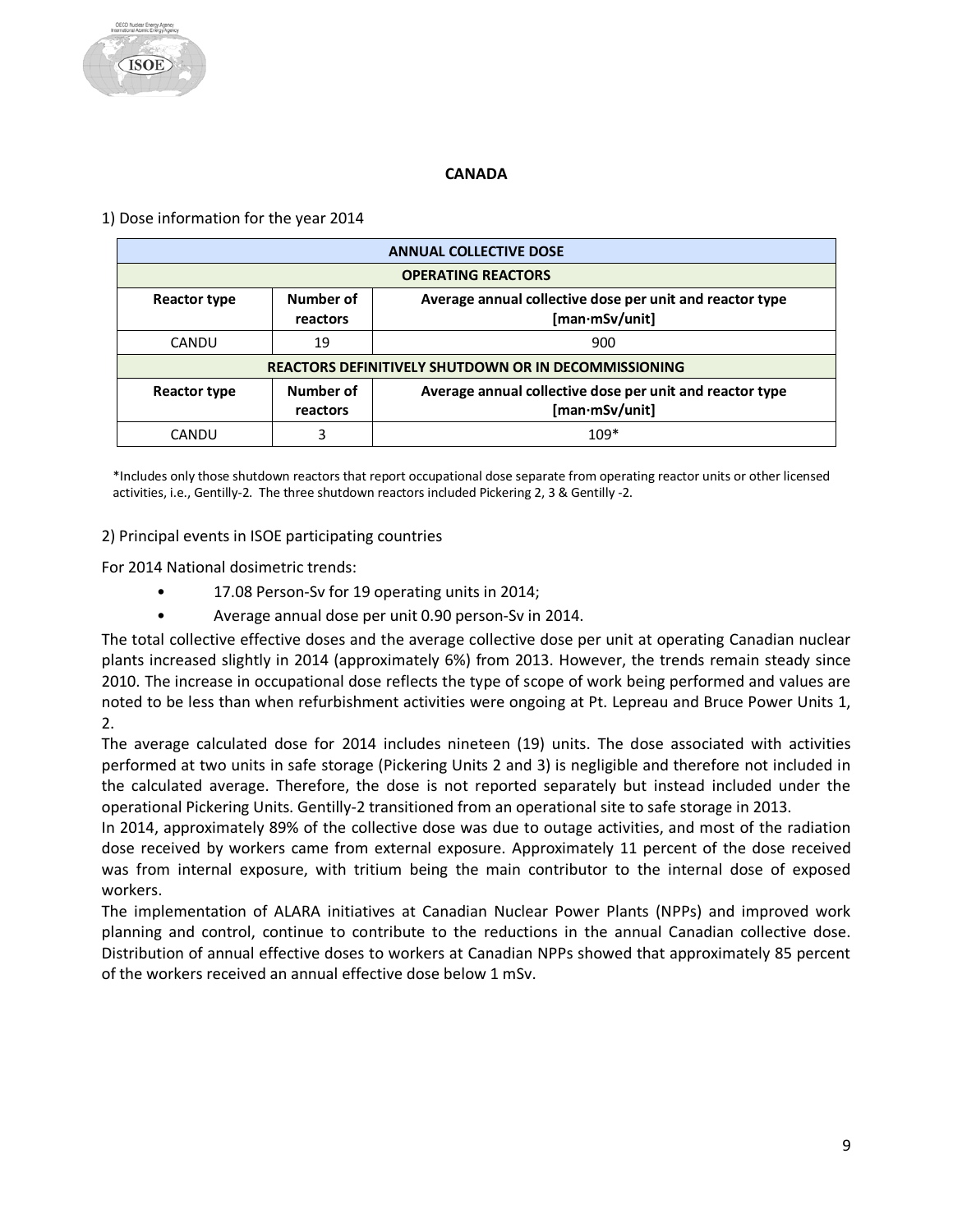#### 3) Principal Events in Canada

#### **Bruce Power**

In 2014, all eight units were operational at Bruce Nuclear Generating Station. Bruce A, Units 1-4 had 268 outage days in 2014. Bruce B, Units 5-8 had 133 outage days in 2014.

Bruce A, Units 1-4 routine operations dose for 201 was 0.367 person-Sv and the maintenance outage dose was 3.385 person-Sv (one planned outage and forced outages). The internal dose for Bruce A Units 1-4 was 0.260 person-Sv and the external dose was 3.492 person-Sv. The total collective dose for Bruce A Units 1-4 was 3.752 person-Sv which resulted in an average collective dose 0.938 person-Sv/unit.

Bruce B Units 5-8 routine operations dose was 0.547 person-Sv. The outage dose was 4,632 person-Sv in 2014. The internal dose was 0.228 person-Sv. The external dose was 4,951 person-Sv. The total dose was 5,179 person-Sv which resulted in an average collective dose 1.295 person-Sv/unit.

#### **Darlington Units 1-4**

In 2014, all four units were operational at Darlington Nuclear Generating Station with a total of 104 outage days. Outage activities accounted for approximately 82% of the total collective dose at Darlington. Internal dose accounted for approximately 15% of the total collective dose.

Darlington Units 1-4 had routine operations dose of 0.391 person-Sv. The total outage dose was 1.813 person-Sv. The internal dose for 2014 was 0.338 person-Sv. The external dose was 1.866 person-Sv which resulted in an average collective dose 0.551 person-Sv/unit.. The outage dose was a decrease from 2013. This was primarily due to fewer planned and forced outages resulting from Darlington's three year unit outage cycle.

#### **Pickering Nuclear**

In 2014, Pickering Nuclear Generating Station had six units in operation (Units 1,4,5-8), with a total of 405 outage days. Units 2 and 3 remained in safe storage state.

Outage activities accounted for approximately 87% of the collective dose at Pickering Nuclear Generating Station. Internal dose accounted for approximately 17% of the total collective dose.

The routine collective dose for operational units was 0.721person-Sv in 2014.

The outage dose for the operational units was 4,686 person-Sv. The internal dose was 0.915 person-Sv. The external dose was 4.491 person-Sv. The total dose was 5.406 person-Sv which resulted in an average of collective dose 0.901 person-Sv/unit.

The dose associated with radiological activities performed at Pickering Units 2 & 3 (in safe storage since 2010) is negligible when compared to collective dose of the operational units. Therefore, this dose is not reported separately but instead included under operational Pickering Units.

#### **Point Lepreau**

Point Lepreau is a single unit CANDU station. In 2014, Point Lepreau was fully operation with a total of 66 outage days. Outage activities accounted for approximately 73% of the total collective dose at Pt. Lepreau. Internal dose accounted for approximately 15% of the total collective dose.

The routine collective dose for operational activities was 0.148 person-Sv in 2014.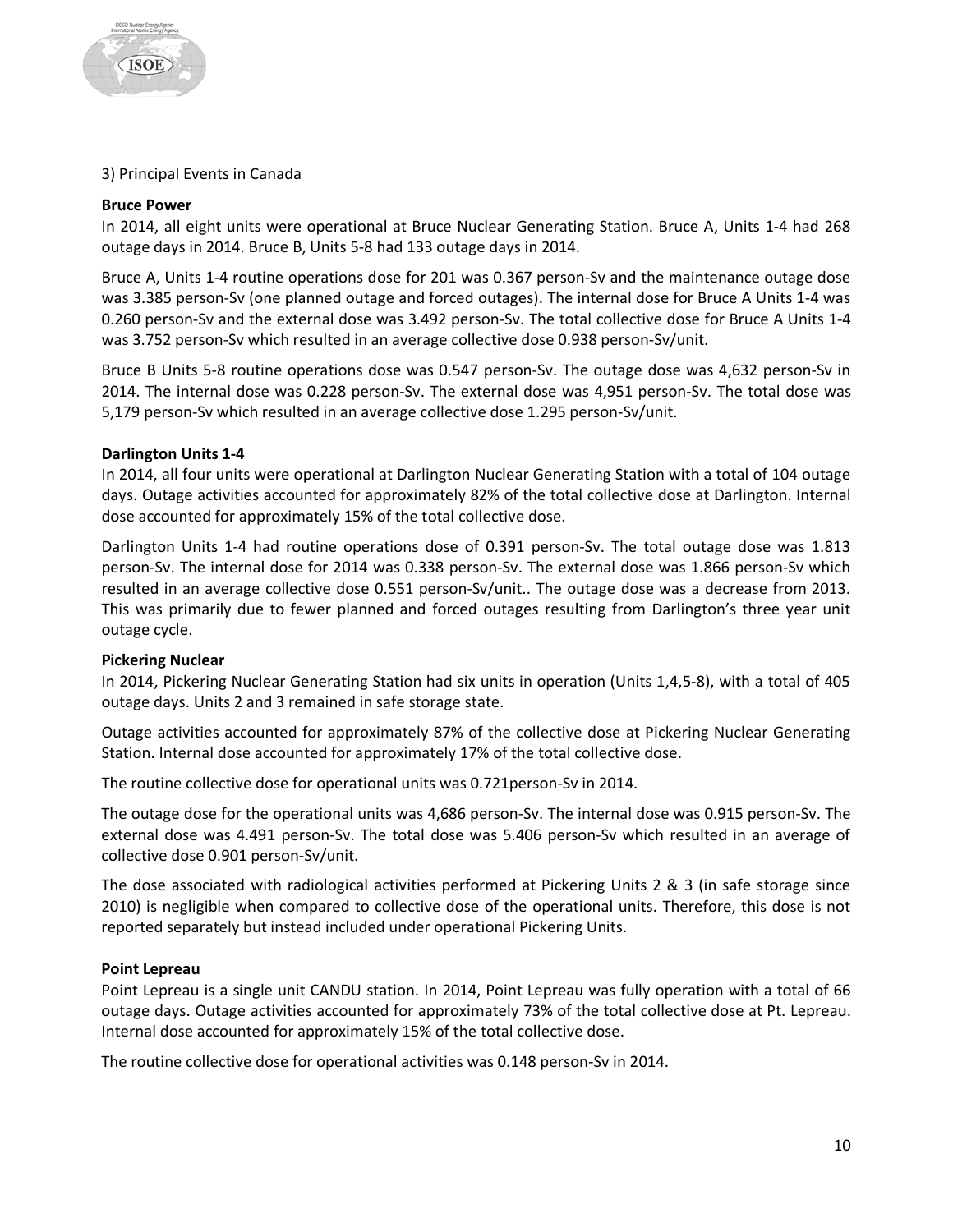

The internal dose was 0.077 person-Sv. The external dose was 0.468 person-Sv. The total dose was 0.545 person-Sv.

The reduction in the collective dose is attributed to the reduction in the source term due to the installation of new plant components.

#### **Gentilly-2**

Gentilly-2 is a single unit CANDU station. In 2014, Gentilly-2 continued transition from operation to safe storage state. The reactor was shut down in December 28, 2012.

The 2014 station collective dose is only attributed to safe storage transition activities.

The total collective effective dose in 2014 was 0.109 man-Sv. This dose was mainly due to draining the moderator and heat transport systems, installation of a liner in the irradiated fuel bay and transfer of purification resins and used fuel).

The internal collective dose in 2014 was 0.038 person. Sv. The external dose was 0.017 person Sv. The total site collective dose in 2014 was 0.109 person Sv.

4) Major 2014 Highlights

- *Regulatory Update*

The implementation of radiation protection programs at Canadian Nuclear Power Plants (NPPs) met all applicable regulatory requirements and doses to workers and members of the public were maintained below regulatory dose limits.

Maximum individual dose effective dose received at a Canadian NPP in 2014 was 20.17 mSv. Distribution of annual effective dose to workers at Canadian NPPs showed that on the average approximately 85% of workers received an annual dose below 1 mSv.

- *Safety-related issues*

No safety-related issues were identified in 2014.

- *Decommissioning Issues*

Gentilly-2 continued decommissioning activities in 2014.

- *New Plants under construction/plants shutdown*

No Units under construction in 2014. No Units were shutdown in 2014.

# 5) Conclusions

The 2014 average collective dose for the Canadian fleet was 0.90 person-Sv, nearly achieving the CANDU WANO dose target of 0.80 person-Sv. The refurbishment activities executed in 3 of the 19 operational from 2010-2012 are showing solid benefits by providing improved unit reliability/nuclear safety and dose reduction at Bruce A, Units 1,2 and Pt. Lepreau.

Outages accounted for approximately 89% of the total collective dose. Internal dose contributed up to 11% of the total collective dose with tritium the main dose contributor.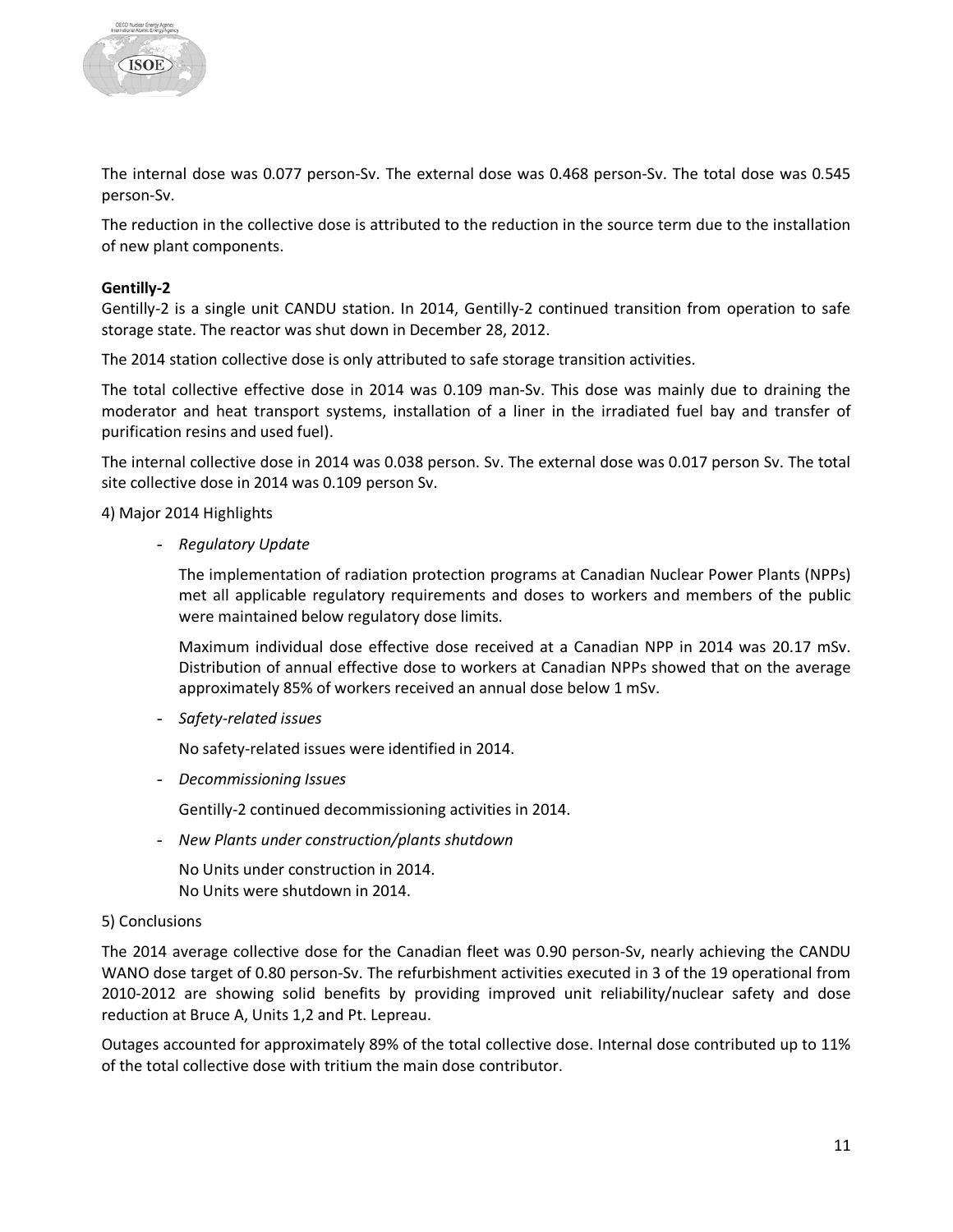

ALARA initiatives such as improved shielding, source term reduction activities and improved work planning have contributed to an overall reduction in collective dose per unit across the Canadian nuclear industry.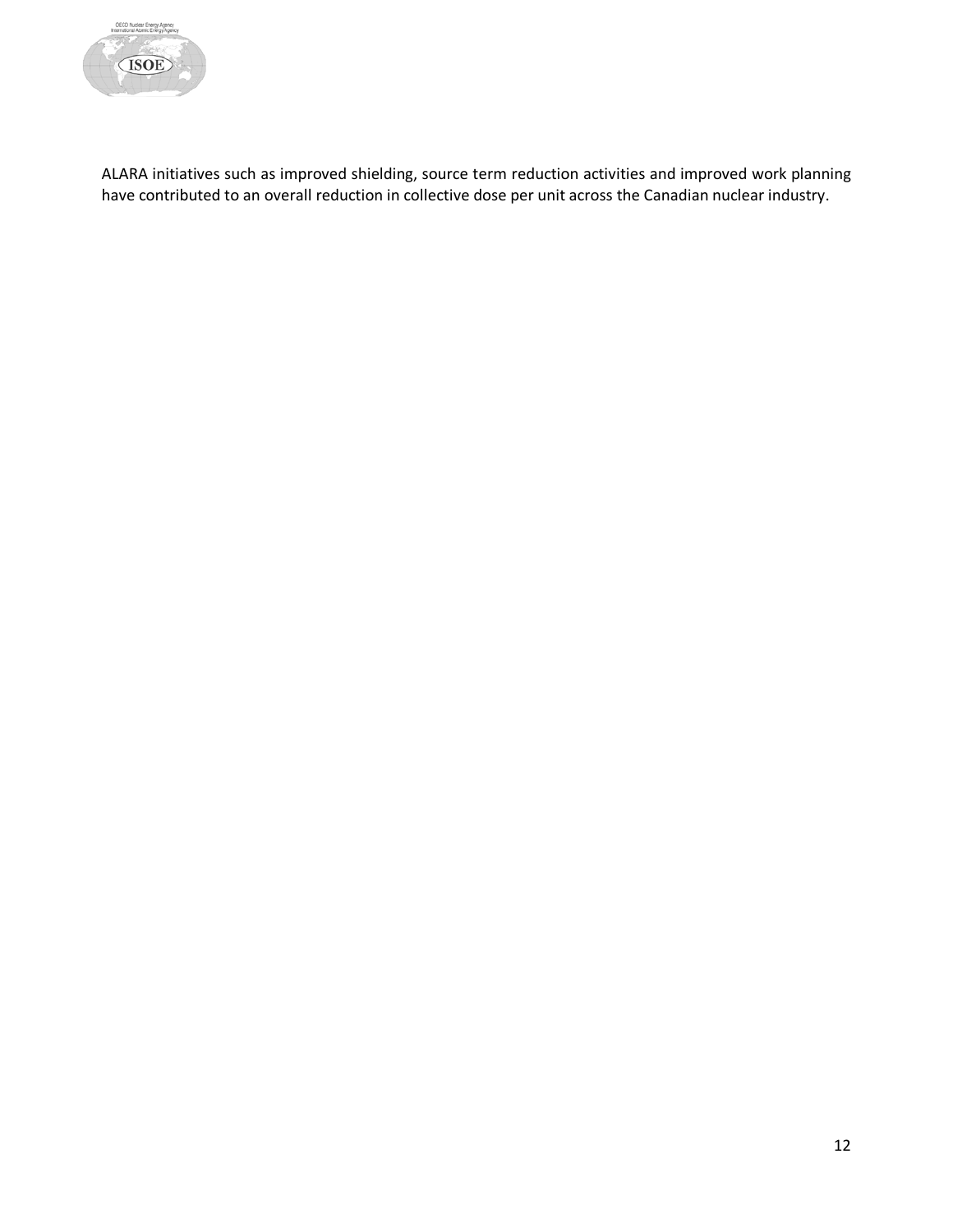

# **CHINA**

# <span id="page-13-0"></span>1) Dose information for the year 2014

| <b>ANNUAL COLLECTIVE DOSE</b>                                                                                       |                           |       |  |  |
|---------------------------------------------------------------------------------------------------------------------|---------------------------|-------|--|--|
|                                                                                                                     | <b>OPERATING REACTORS</b> |       |  |  |
| Number of<br>Average annual collective dose per unit and reactor type<br>Reactor type<br>[man·mSv/unit]<br>reactors |                           |       |  |  |
| <b>PWR</b>                                                                                                          | 15                        | 409.7 |  |  |
| <b>VVER</b>                                                                                                         |                           | 248.5 |  |  |
| <b>PHWR</b>                                                                                                         |                           | 360.5 |  |  |
| All types                                                                                                           | 19                        | 387.5 |  |  |

#### 2) Principal events of the year 2014

- *Events influencing dosimetric trends*

In 2014, there were no INES 2 or above events in any of the operational nuclear power plants. The monitoring index over the year showed that the integrity of three safety barriers remained sound.

- In operational nuclear power plants, the dose information in the table above is summarized only for 19 reactors operating before the end of 2014. In those reactors, refueling outages were completed for 12 of 15 PWR units, 1 of 2 PHWR units, and 2 of 2 VVER units in 2014.
- Four new PWR units (Hongyanhe 1-2 and Ningde 1-2) began to operate in 2014.
- *New/experimental dose-reduction programmes*

In the operation of nuclear power plants, annual collective dose is mainly from outages. The ALARA programme is well implemented in the design and operation of all nuclear power plants. Average annual collective dose per unit decreased slightly in comparison with that for 2013, and stayed at a low level.

- *Regulatory requirements*
	- In December 2014, a Nuclear Safety Culture Policy Statement was jointly issued by National Nuclear Safety Administration (NNSA), National Energy Administration, and State Administration of Science, Technology and Industry for National Defence. It sets forth guidance on establishing and maintaining a positive nuclear safety culture for individuals and organizations.
	- NNSA accelerated the legislation progress of the Nuclear Safety Act by the study and development of related specific subjects.

#### 3) Report from Authority

*NNSA Annual Report in 2014 (Chinese)* has been drafted and will be published soon.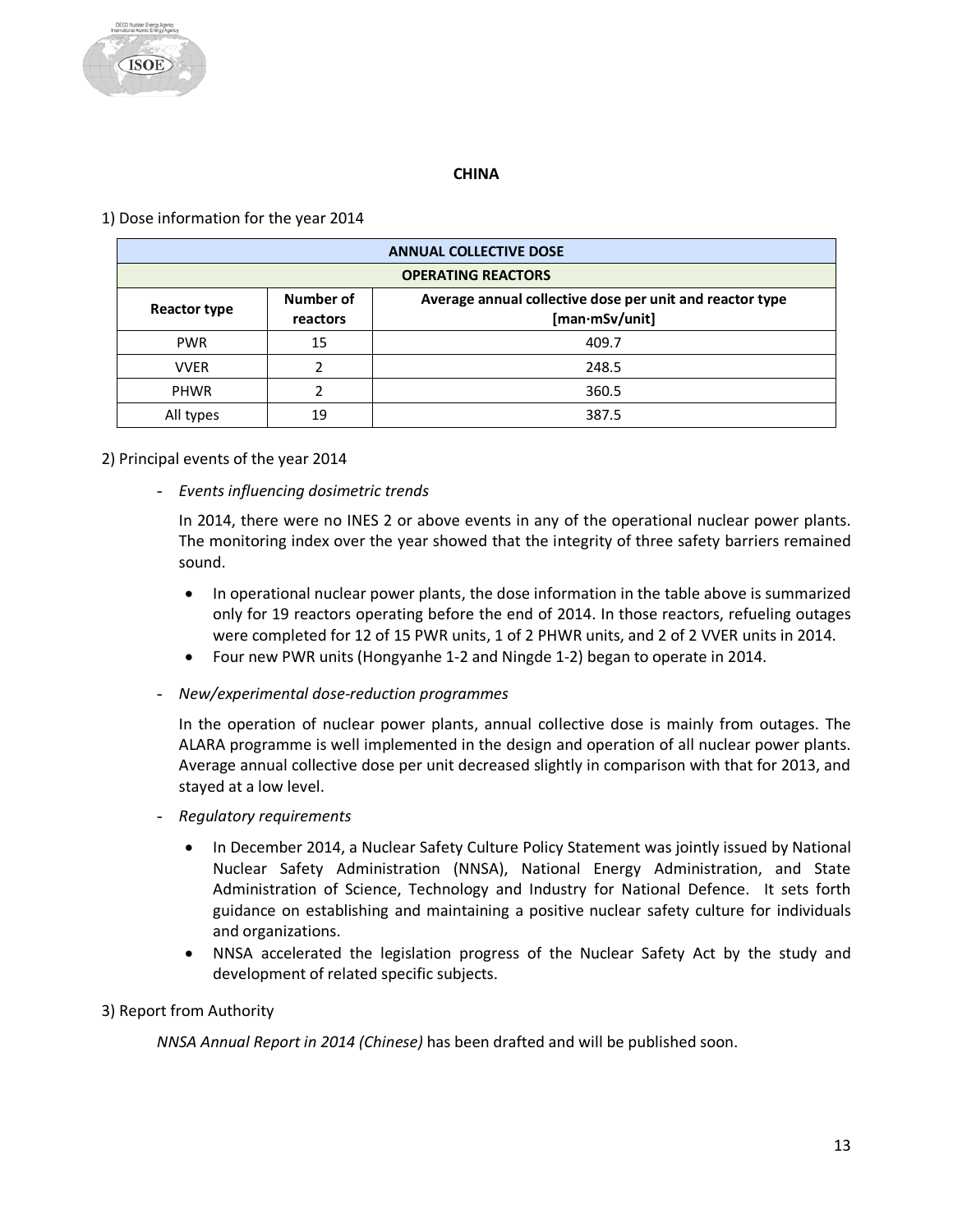# **CZECH REPUBLIC**

<span id="page-14-0"></span>1) Dose information for the year 2014

| <b>ANNUAL COLLECTIVE DOSE</b>                                                                                       |   |     |  |
|---------------------------------------------------------------------------------------------------------------------|---|-----|--|
| <b>OPERATING REACTORS</b>                                                                                           |   |     |  |
| Average annual collective dose per unit and reactor type<br>Number of<br>Reactor type<br>[man·mSv/unit]<br>reactors |   |     |  |
| VVFR                                                                                                                | h | 113 |  |

# 2) Principal events of the year 2014

- *Events influencing dosimetric trends*

The main contributions to the collective dose were 6 planned outages.

| <b>NPP, Unit</b> | <b>Outage information</b>                               | CED [man.mSv] |
|------------------|---------------------------------------------------------|---------------|
| Temelin, Unit 1  | 64 days, standard maintenance<br>outage with refuelling | 115           |
| Temelin, Unit 2  | 49 days, standard maintenance<br>outage with refuelling | 53            |
| Dukovany, Unit 1 | 26 days, standard maintenance<br>outage with refuelling | 86            |
| Dukovany, Unit 2 | 31 days, standard maintenance<br>outage with refuelling | 57            |
| Dukovany, Unit 3 | 30 days, standard maintenance<br>outage with refuelling | 89            |
| Dukovany, Unit 4 | 34 days, standard maintenance<br>outage with refuelling | 95            |

The 2014 collective dose (0.419 man.Sv) of Dukovany NPP was the lowest in the last 5 years, mainly due to short refuelling outages.

CED increased in comparison with the previous year mainly due to implementation of the post-Fukushima National Action Plan during the outage of Unit 1 at Temelin NPP.

There were no unusual or extraordinary radiation events in the year 2014 at Temelin NPP or Dukovany NPP.

Very low values of outage and total effective doses represent results of good primary chemistry water regime, well organised radiation protection structure and strict implementation of ALARA principles during the activities related to the work with high radiation risk. All CED values are based on electronic personal dosimeter readings.

- *New/experimental dose-reduction programmes*

There were no new/experimental dose reduction programmes.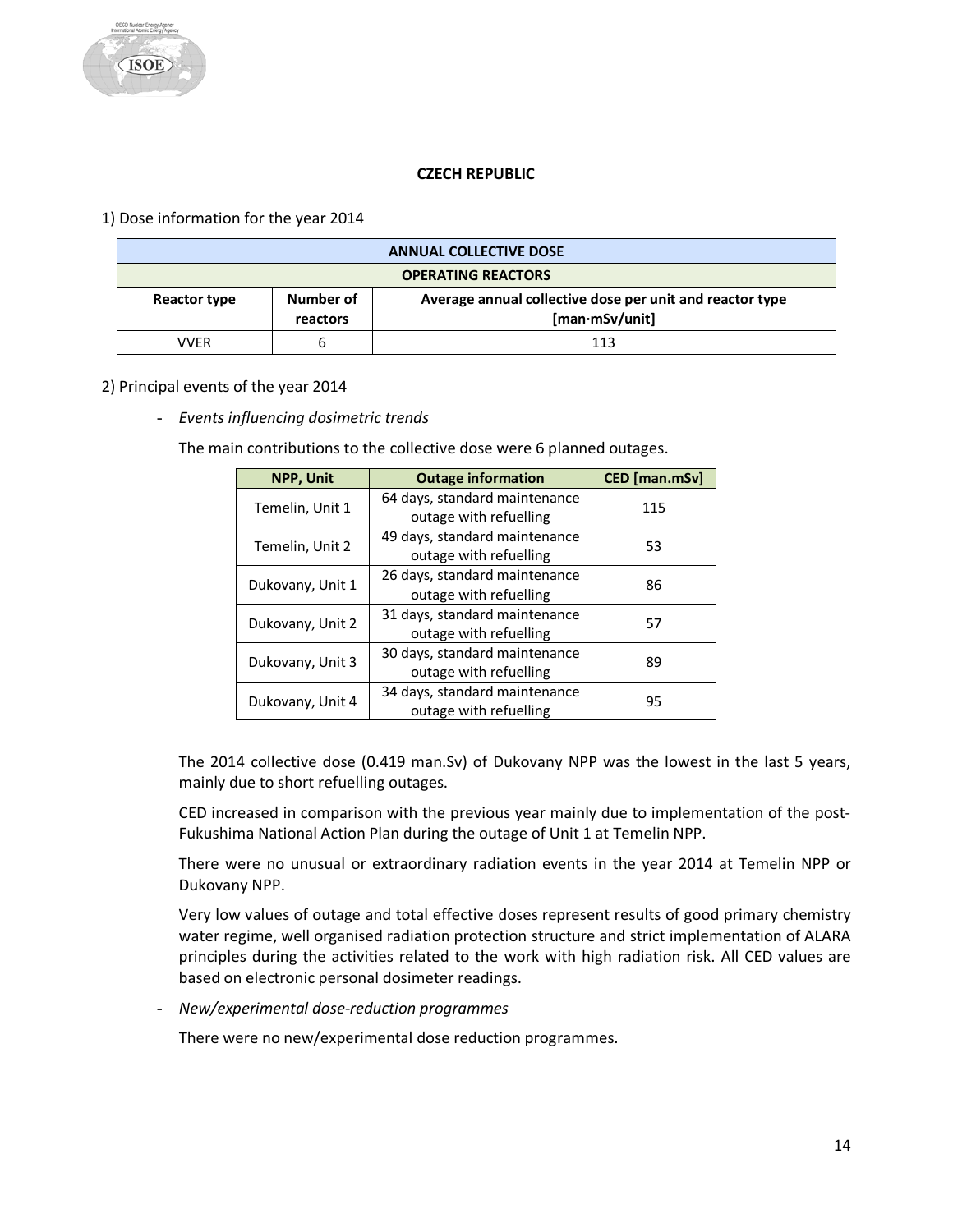

In 2014 the activities continued of two working groups (WG) established by the RP department in 2013:

- Personal Contamination Events reduction WG, which aims for overall improvement of personnel perception of PCEs and ultimate reduction of the number of PCEs.
- Radiation Work Permit WG which is focused on the revision of the RWP system, classification of RCA areas and EPD alarm settings.
- *Regulatory requirements*

The Post-Fukushima National Action Plan is being implemented progressively at Temelin NPP and Dukovany NPP.

#### 3) Report from Authority

**ISOE** 

The State Office for Nuclear Safety (SUJB) carried out 50 inspections of radiation protection at NPPs and contractors in 2014. No serious shortcomings were identified.

SUJB continued the evaluation of the implementation of measures set out in the Post-Fukushima National Action Plan. Further, SUJB assessed the number of projects of reconstruction and modernization planned by company ČEZ for both NPPs, e.g. reconstruction of the radiation monitoring system in all units of the Dukovany NPP or implementation of important measurements into the Post Accident Monitoring System in the Dukovany NPP.

During 2014 SUJB continued in preparation of "New" Atomic Act and its implementing regulations. Draft law was submitted to the Government of the Czech Republic at the end of 2014. Preparation of implementing regulations continues in 2015.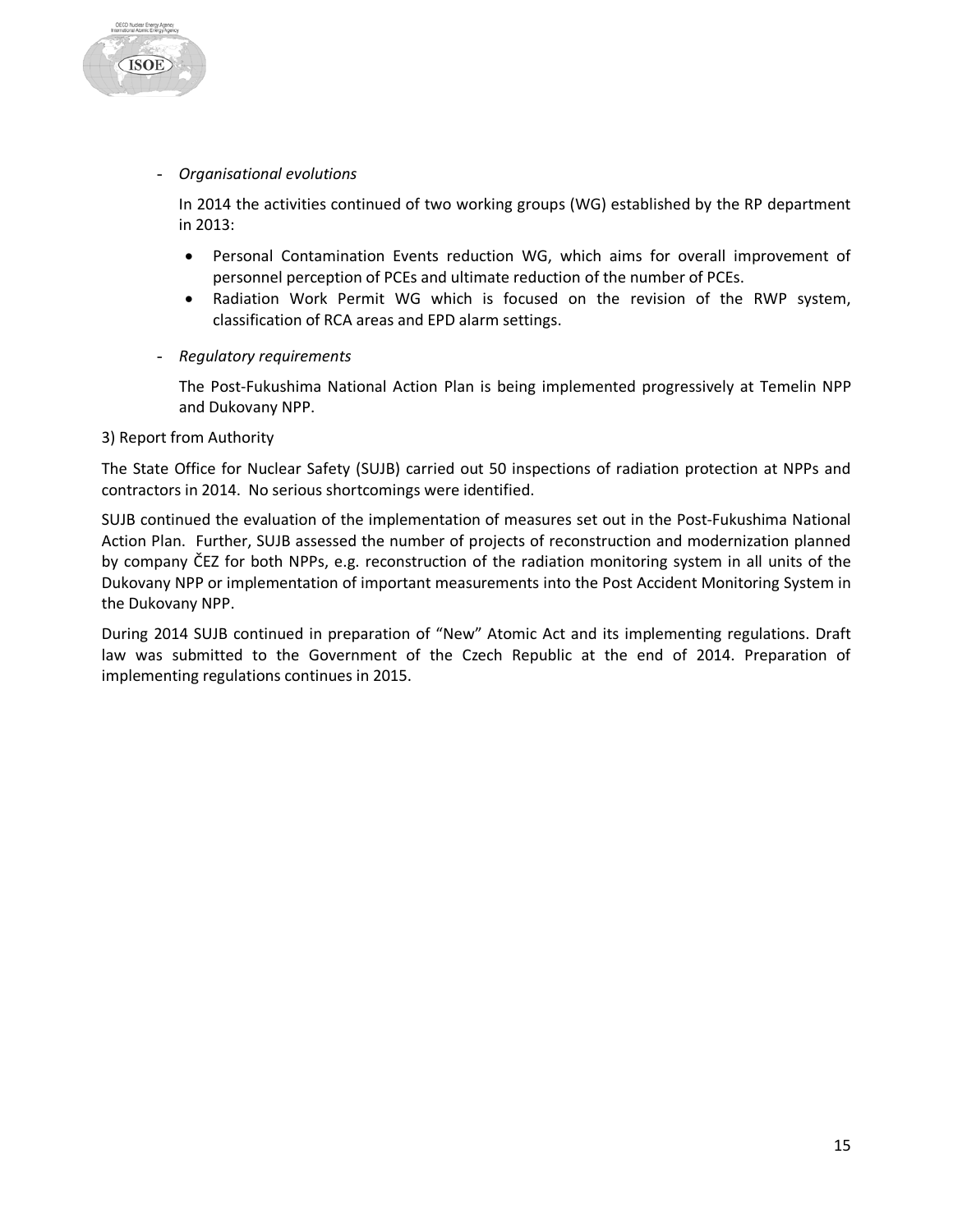# **FINLAND**

# <span id="page-16-0"></span>1) Dose information for the year 2014

|                                                                                                                     | <b>ANNUAL COLLECTIVE DOSE</b> |       |  |  |
|---------------------------------------------------------------------------------------------------------------------|-------------------------------|-------|--|--|
|                                                                                                                     | <b>OPERATING REACTORS</b>     |       |  |  |
| Number of<br>Average annual collective dose per unit and reactor type<br>Reactor type<br>[man·mSv/unit]<br>reactors |                               |       |  |  |
| <b>VVER</b>                                                                                                         |                               | 423.5 |  |  |
| <b>BWR</b>                                                                                                          |                               | 321.5 |  |  |
| All types                                                                                                           |                               | 372.5 |  |  |

# 2) Principal events of the year 2014

# **Summary of national dosimetric trends**

The annual collective dose strongly depends on the length and type of annual outages. The 2014 collective dose (1.49 man.Sv) of Finnish NPPs resulted in continuing the decreasing trend in the 4-year-rolling average of collective doses. The decrease has continued since the early 90's.



# **Olkiluoto**

The annual outage of 2014 at the Olkiluoto 1 unit was a maintenance outage. The duration of the outage was about 17 days. In addition to refuelling, some maintenance activities were carried out, including the replacement of low-voltage switchgear in two subsystems, piping modifications in the auxiliary feed water system, installation of a new auxiliary transformer and several other modification and maintenance jobs. Apart from TVO's own personnel, just over 800 subcontractor employees were involved in the OL1 outage. The collective outage dose was 0.327 man.Sv.

The refuelling outage at the Olkiluoto 2 unit took about 8 days including refuelling, maintenance and repair work and some tests. Two main seawater pumps were replaced as well. Some 500 subcontractor employees were involved in the OL2 outage. The collective dose of the short refuelling outage was 0.187 man.Sv.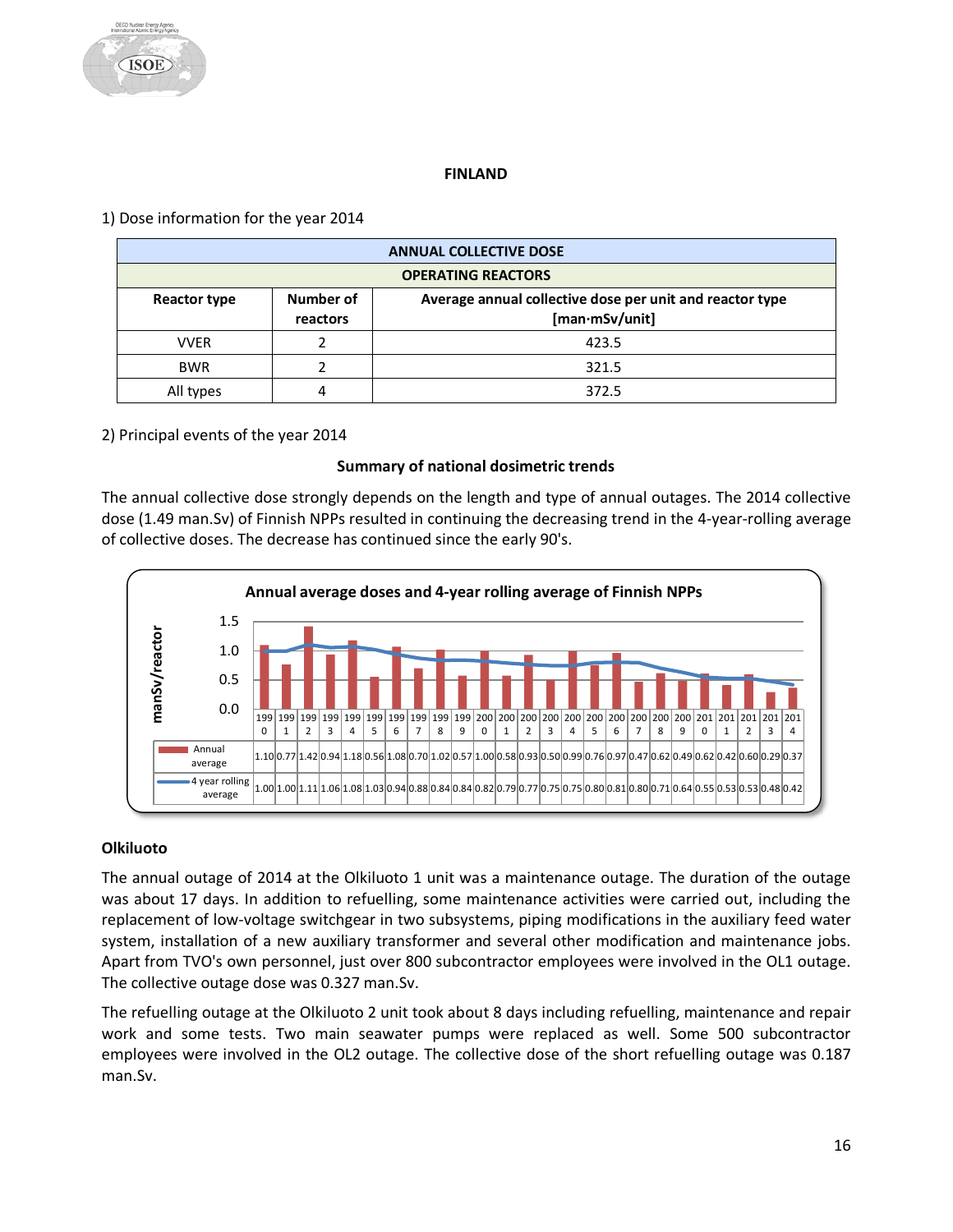

The maximum personal outage dose was 4.4 mSv.

On both units the Risk-Informed In-Service Inspection (RI-ISI) approach was implemented on ASME piping inspection programs. The RI-ISI program is expected to reduce dose in the future.

At present, plant modifications are being planned and implemented to prepare the plant units for the renewal of the operating licence in 2018.

#### **Loviisa**

At unit 1 the outage was a normal short maintenance outage with a collective dose accumulation of 0.295 man.Sv and duration of about 21 days.

At unit 2 a long inspection outage was performed. The duration of the outage was about 35 days. Collective dose of the outage was 0.508 man.Sv mainly caused by primary side inspections, maintenance work and related auxiliary tasks (insulation, scaffolding, RP and cleaning). As a large modernisation project, the pressure control system of the primary circuit was renewed during the outage.

On both units the collective dose accumulation was the lowest in plant operating history compared to similar outage types.

**Source term reduction:** After 5 years of studies, testing and approval, one antimony-free mechanical seal was installed in one of Loviisa 1's six primary coolant pumps in 2012. During the 2013 outage this seal was inspected and approved. Following that approval, all seals on both units were replaced during the outages of 2013 and 2014. Currently, radioactive antimony causes about 50 % of the doses at both units. After the seal replacement the dose rates of primary components are expected to decrease by nearly 50 % during the following three years, as the amount of antimony decreases in the primary coolant.

#### 3) Report from Authority

Revision of the Nuclear Energy Act is in process to broaden STUK's future legal mandate to issue binding regulations and licence conditions. This is one of the recommendations from the IRRS mission to Finland in 2012. An IRRS follow-up mission will take place in June 2015.

The renewal process of regulatory guides is completed, and the implementation of new requirements was started in 2014. The implementation process of the new BSS directive has also started, and it will require some up-dating of the current legislation.

The power companies of operating plants are planning modernisations as well as safety improvements, some of which are motivated by lessons learned from the Fukushima Dai-ichi accident. Also a periodic safety review at the Loviisa NPP has started and will be carried out by the end of 2015.

The Olkiluoto 3 unit is nearing commissioning and the operating license phase. Also at least one new unit is planned to enter the construction license phase by mid-2015.

In other sectors of the nuclear cycle there are also activities. One research reactor will be decommissioned, and the final repository for spent fuel is currently in the construction license phase.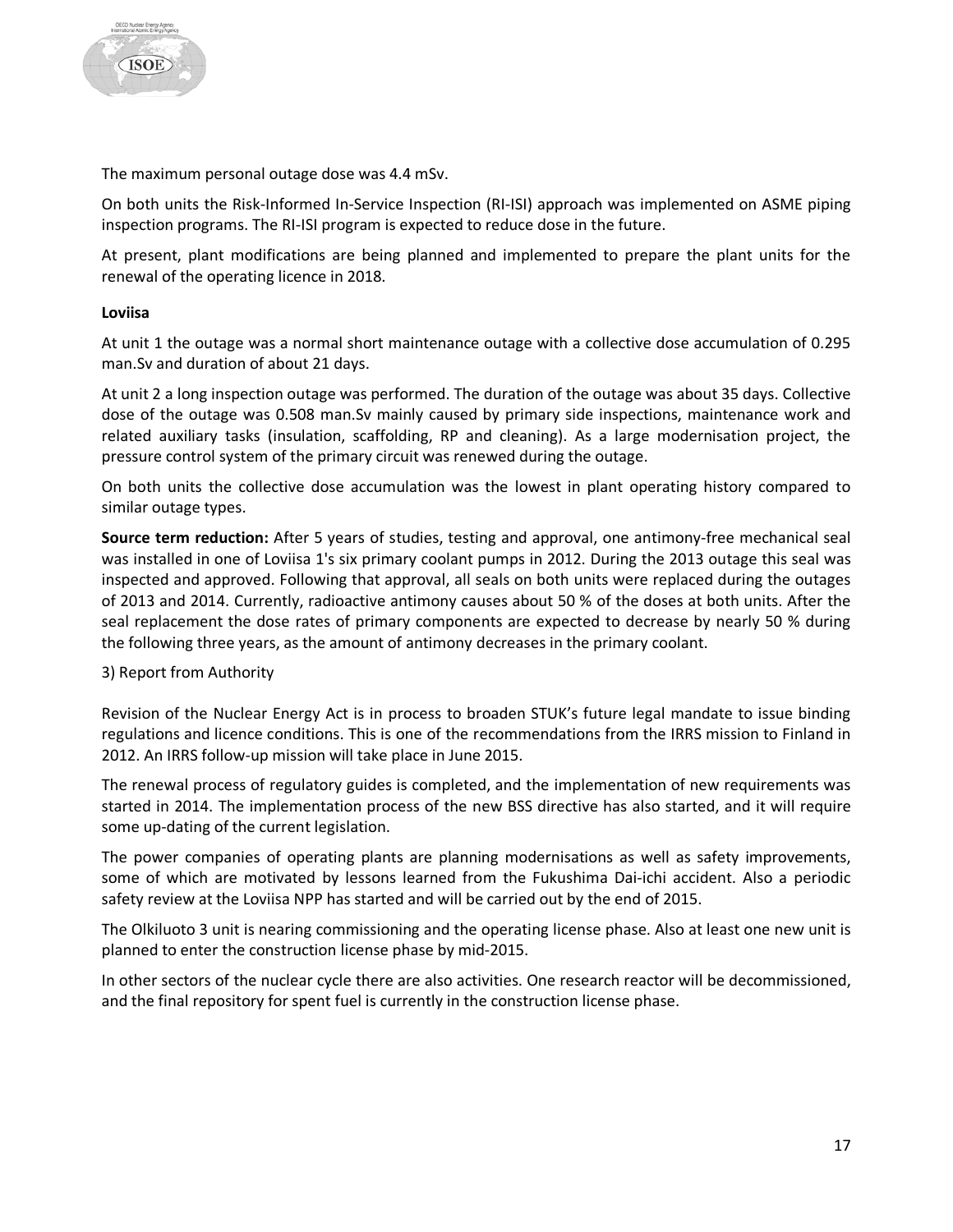

#### **FRANCE**

<span id="page-18-0"></span>1) Dose information for the year 2014

| <b>ANNUAL COLLECTIVE DOSE</b>                           |                       |                                                                            |  |  |
|---------------------------------------------------------|-----------------------|----------------------------------------------------------------------------|--|--|
| <b>OPERATING REACTORS</b>                               |                       |                                                                            |  |  |
| <b>Reactor type</b>                                     | Number of<br>reactors | Average annual collective dose per unit and reactor type<br>[man·mSv/unit] |  |  |
| <b>PWR</b>                                              | 58                    | 720                                                                        |  |  |
|                                                         |                       | <b>REACTORS DEFINITIVELY SHUTDOWN OR IN DECOMMISSIONING</b>                |  |  |
| Number of<br>Reactor type<br>[man·mSv/unit]<br>reactors |                       |                                                                            |  |  |
|                                                         |                       | Average annual collective dose per unit and reactor type                   |  |  |
| <b>PWR</b>                                              |                       | 88.8                                                                       |  |  |
| <b>GCR</b>                                              | 6                     | 23.3                                                                       |  |  |
| <b>GCHWR</b>                                            |                       | 11.4                                                                       |  |  |

2) Principal events of the year 2014

For 2014, the average collective dose of the French nuclear fleet (58 PWRs) is 0.72 man.Sv/unit (2014 annual EDF objective: 0.82 man.Sv/unit). The average collective dose for the 900 MWe 3-loop reactors (900 MWe – 34 reactors) is 0.88 man.Sv/unit and the average collective dose for the 4-loop reactors (1300 MWe and  $1450$  MWe – 24 reactors) is 0.48 man.Sv/unit.

| Type and number of outages |               | Specific activities |
|----------------------------|---------------|---------------------|
| Type                       | <b>Number</b> |                     |
| ASR - short outage         | 23            | <b>Type</b>         |
| VP-standard outage         | 18            | <b>SGR</b>          |
| $VD - ten-year outage$     |               | <b>RVHR</b>         |
| No outage                  |               |                     |
| Forced outage              |               |                     |

| Type        | <b>Number</b> |
|-------------|---------------|
| SGR         |               |
| <b>RVHR</b> |               |

The outage collective dose represents 81% of the total collective dose. The collective dose received when the reactors were operating represents 19% of the total collective dose. The collective dose due to neutron is 0.261 man.Sv; 79% of which (0.206 man.Sv) is due to spent fuel transport.

#### **Individual doses**

In 2014, no worker received an individual dose higher than 16 mSv in 12 rolling months on the EDF fleet. 76% of the exposed workers received a cumulative dose lower than 1 mSv and 99.5% of the exposed workers received less than 10 mSv.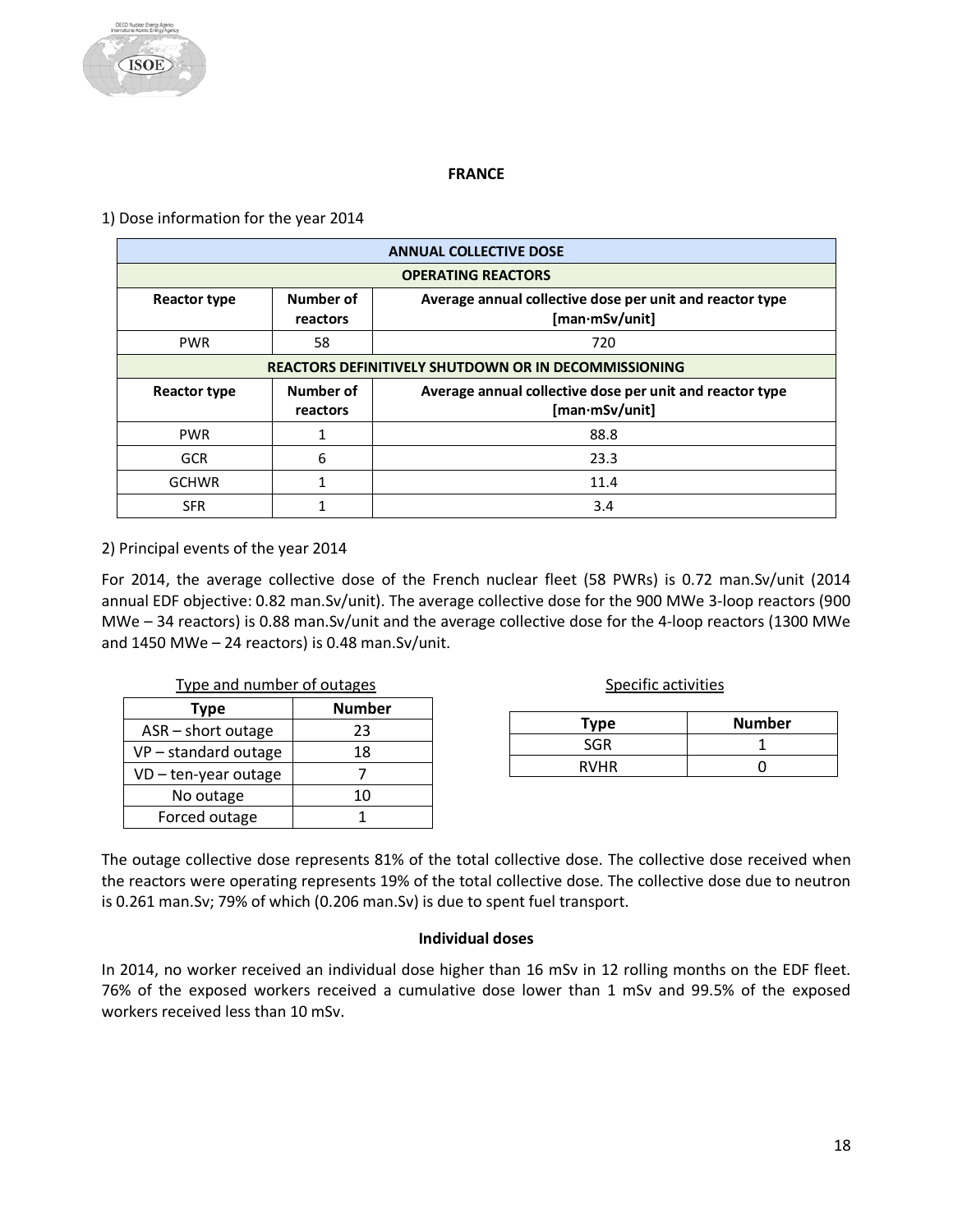**TSOE** 

# 3) Principal events of the year 2014

The main 2014 events with a dosimetric impact are the following:

• Blayais 3 SGR:

The SGR initially planned for 2014 was postponed to 2015. Unit 3 should operate at the beginning of September 2015 according to the last forecast. This unit has been shut down since 07/25/14.

• Elbow 64A replacement at Dampierre 4: Difficulties for this activity associated with a high RCS index (1.10) have led to a collective dose of 350 man.mSv.

Moreover, 100 man.mSv was accrued for an unplanned thermocouple column C5 replacement.

- Ag100m contamination on Bugey 4 and Bugey 5: Chemical decontamination occurred in emergency at Bugey 4 and Bugey 5 due to Ag110m contamination of the CVCS circuit.
- Seismic resistance following a global safety event on the fleet: Biologic shielding whose seismic resistance was not proved has been removed. These removals impact the radiological conditions of areas in the nuclear auxiliary building and also for field and radiological protection inspections.
- Maintenance issues on replacing support pin: Problems concerning a seized screw and a broken tap lead to 220 more hours in the controlled area at Gravelines.
- Decontamination:

For 4-loop reactors (1300 MWe), decontamination and cleaning of Solid Waste Treatment System tank and Liquid Waste Treatment system evaporator were undertaken before inspections.

# 3-loop reactors – 900 MWe

In 2014, Blayais 2, Bugey 3 and Fessenheim 2 had no outage. Chinon B2 had a forced outage for an occupational exposure of 8 man.mSv.

The 3-loop reactors outage program was composed of 15 short outages, 11 standard outages, 5 ten-year outages. Two (2) Steam Generator Replacements were performed, with only one (1) performed in 2014.

Two (2) outages of the 2013 program ended in 2014: the 3rd ten-year outage and steam generator replacement at Blayais 2 for 0.109 man.Sv and the 3rd ten-year outage at Dampierre 3 (collective dose in 2014: 0 man.Sv).

Two (2) outages commencing in 2014 were not finished at the end of 2014: Cruas 2 (end of the short outage for 0 man.mSv) and Blayais 3 (3rd ten-year outage and steam generator replacement for 0.460 man.Sv).

The lowest collective doses for the various outage types and specific activities were:

- Short outage: 0.157 man. Sv at Chinon B1;
- Standard outage: 0.489 man.Sv at Chinon B4;
- Ten-year outage: 1.709 man.Sv at Tricastin 4;
- SGR: 0.672 man.Sv at Cruas 4.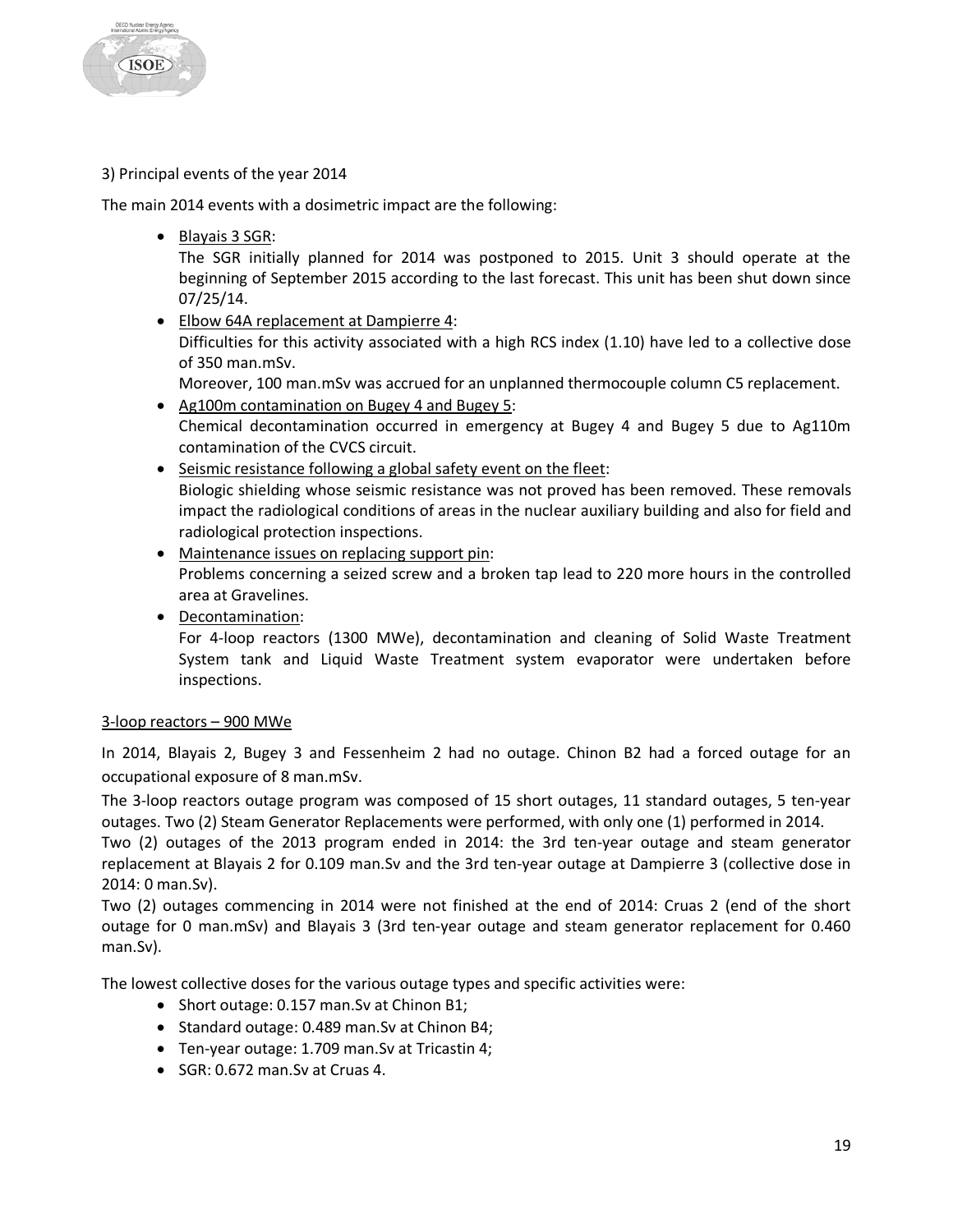

#### 4-loop reactors – 1 300 MWe and 1 450 MWe

In 2014, 7 units had no outage.

The 4-loop reactors outage program was composed of 8 short outages, 7 standard outages, 2 ten-year outages. Two (2) outages of the 2013 program ended in 2014: a standard outage at Cattenom 3 for 0.005 man.Sv and a short outage at Civaux 2 for 0.004 man.Sv.

No outage remained unfinished at the end of 2014.

The lowest collective doses for the various outage types were:

- Short outage: 0.165 man.Sv at Nogent 2;
- Standard outage: 0.502 man.Sv at Civaux 2;
- Ten-year outage: 1.224 man.Sv at Golfech 2.

#### **Main radiation protection significant events (ESR)**

In 2014, 3 events were classified at the INES scale level 1.

- Belleville NPP (rated level 1 at the INES scale) 1 ESR on unit 2: skin exposure of a worker higher than one quarter of the annual regulatory dose limit during waste management in the nuclear auxiliary building.
- Blayais NPP (rated level 1 at the INES scale) 1 ESR on unit 4: cheek contamination of a worker with exposure higher than one quarter of the annual regulatory dose limit occurring during replacement of seals of the dummy vessel head.
- Tricastin NPP (rated level 1 at the INES scale) 1 ESR on unit 1: a worker received a significant dose (5.3 mSv) during the installation of the transfer cover.

# **Other events in 2014**

Significant events for the authority or EDF:

• Cattenom NPP On unit 2: Gaps on the setting of alarm thresholds gantry to exit the controlled area.

#### **Concerning red zone**

• Dampierre NPP

1 ESR on unit 1: absence of control means of red zone on classification of a demineralizer.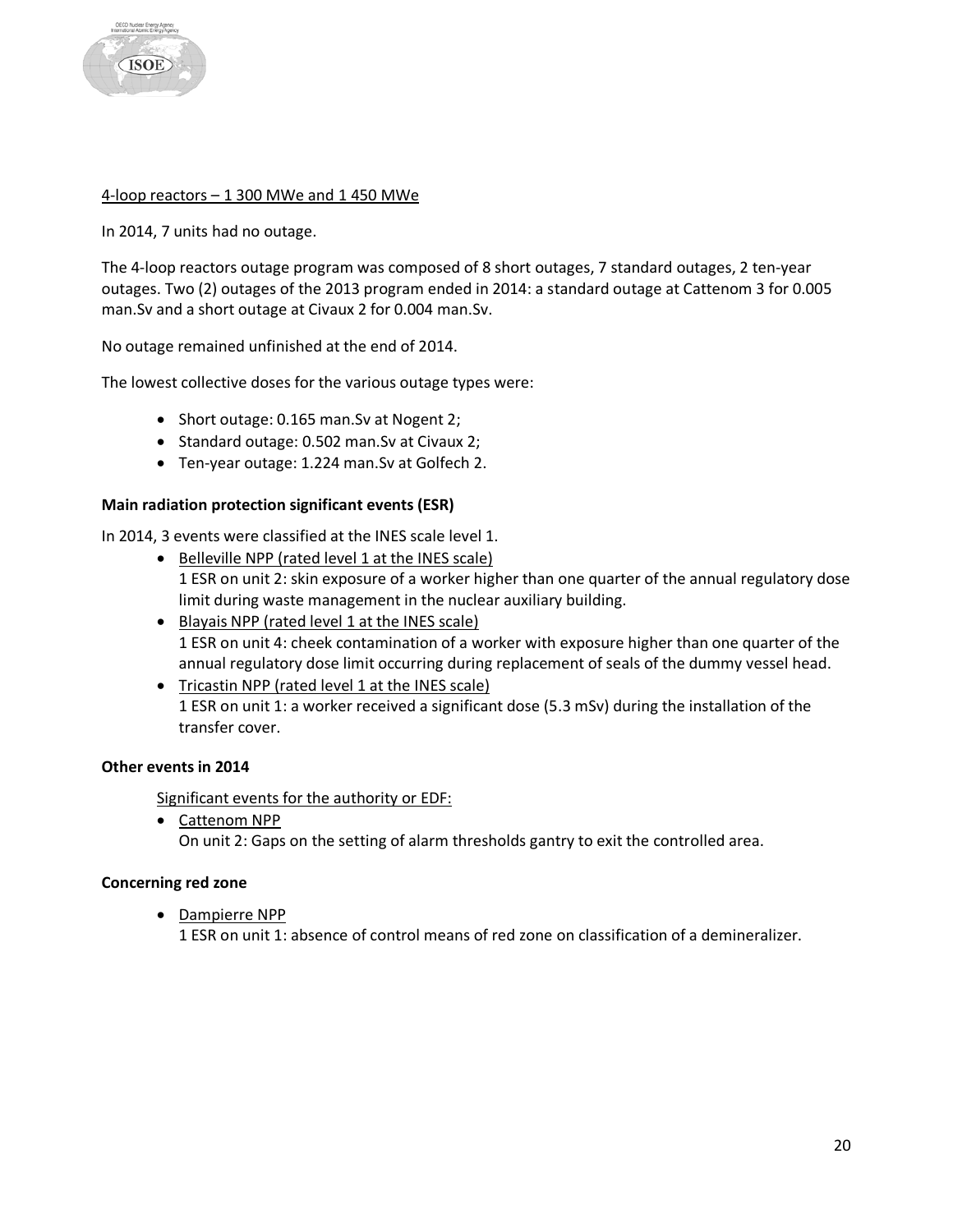

#### **2015 goals**

For 2015, the collective dose objective for the French nuclear fleet is set at 0.79 man.Sv/unit.

For the individual dose, one of the objectives is to reduce the individual dose of the most exposed workers by 10% over three years. The other objectives are the following:

- 0 workers with a dose > 18 mSv;
- Less than 20 workers with a dose > 14 mSv;
- Less than 370 workers with a dose > 10 mSv.

#### **Future activities in 2015**

Collective dose: continuation of the activities initiated since 2012.

- Implementation of the action plan on radiography inspection;
- Source Term management (oxygenation and purification during shutdown, management and removal of hotspots);
- Chemical decontamination of the most contaminated circuits;
- Optimization of biologic shielding (using CADOR software);
- Organizational preparation of the RMS, deployment of the fleet planned from 2016 to 2018.

47 outages are planned for 2015 with 22 short outages, 21 standard outages and 4 ten-year outages, including a ten-year outage on a 4-loop reactor (1300 MWe) combined with a SGR (lead unit).

To be noted:

- The end of the SGR of Blayais 3;
- The beginning of hydrostatic testing on nuclear equipment under pressure on RHRS circuits (Gravelines and Golfech);
- Inspections and special activities (Post Fukushima activities, Authority requests and EDF program of maintenance and modifications).

#### 3) Report from Authority

#### Evaluation of radiation protection

In 2014, the collective dosimetry per reactor was lower than in 2013 and is below EDF forecasts. This drop is partly due to progress in implementing the ALARA principle and partly due to the limitation of the number of days for which reactor maintenance outages are prolonged.

ASN considers that the average situation of the NPPs in 2014 concerning radiation protection could be improved with regard to a certain number of points:

- after two unsatisfactory years, the control of industrial radiography work is improving but weaknesses persist in the organisation of management and the modification of the drawings used to define the demarcation of the operations zone, as well as in the quality of the walkdowns performed when
- preparing this work;
- rigorousness in the preparation of the work (in particular consideration of hot spots in the risk assessment and the evolution of the forecast dose), monitoring of the integrated doses by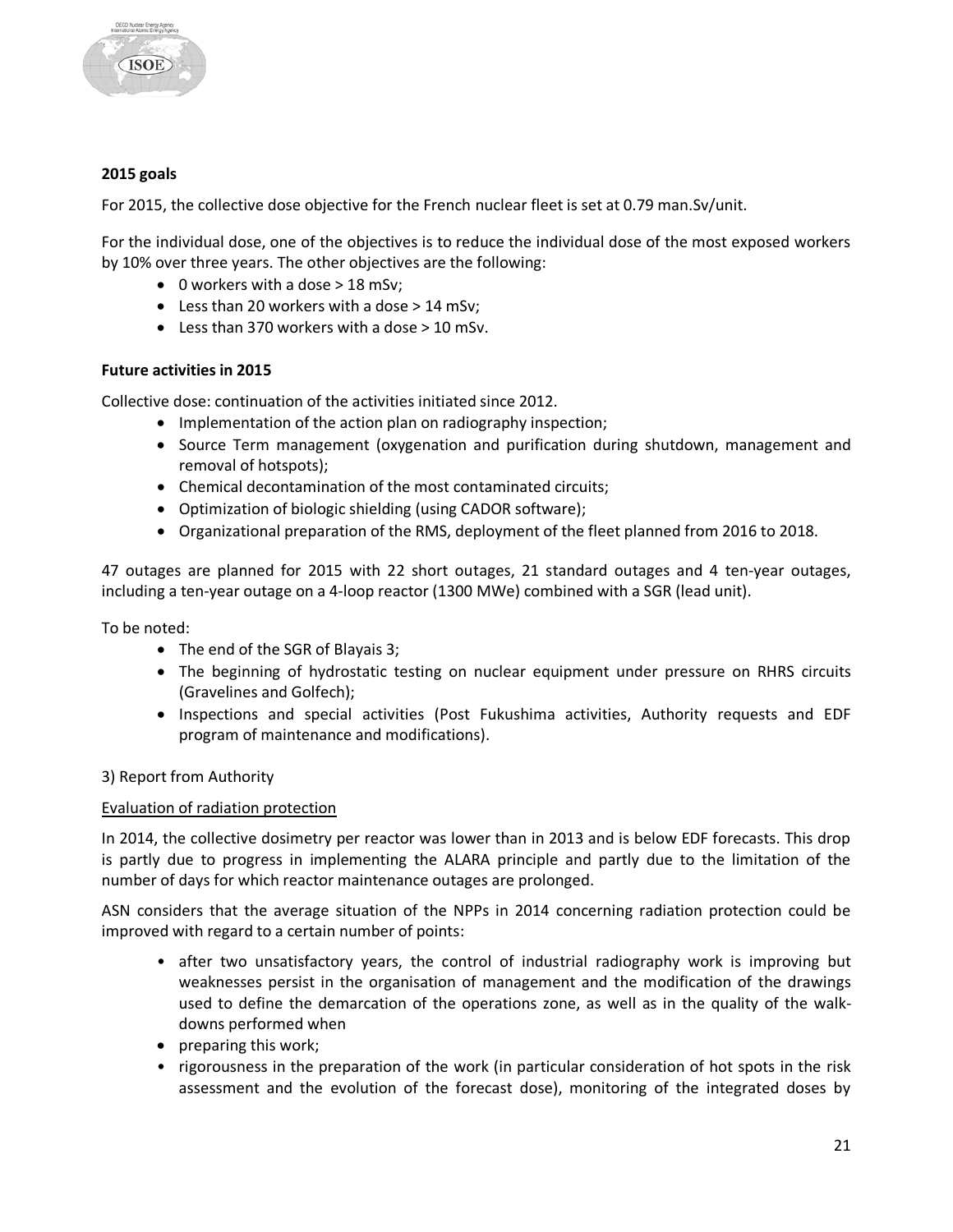

persons competent in radiation protection, the implementation of optimisation measures (teledosimetry in particular) and the behavior of the workers when faced with electronic dosimeter alarms, are not up to the expected level. These inadequacies are the cause of far too many cases of individual dose targets being exceeded, or even significant exposure of the personnel, in particular when working at the bottom of the pool;

- control of the dispersion of contamination inside the reactor building is progressing but still remains insufficient, especially owing to inadequate behavior or worksite containment shortcomings;
- satisfactory control of limited stay areas is progressing but remains insufficient. Efforts are in particular needed concerning the management of radioactive waste and the identification of the activities concerned.

#### Significant contamination events

Two significant contamination events (rated level 1 on the INES scale) were notified in the NPPs in 2014. They concern:

- the contamination of the nose of a staff member handling a bag of waste containing used filters from a ventilation system in the Belleville NPP, leading to exposure in excess of one quarter of the regulation limit per square centimeter of skin;
- the contamination of the cheek of a staff member during maintenance on the "dummy closure" head" at the Le Blayais NPP, leading to exposure in excess of one quarter of the regulation limit per square centimeter of skin.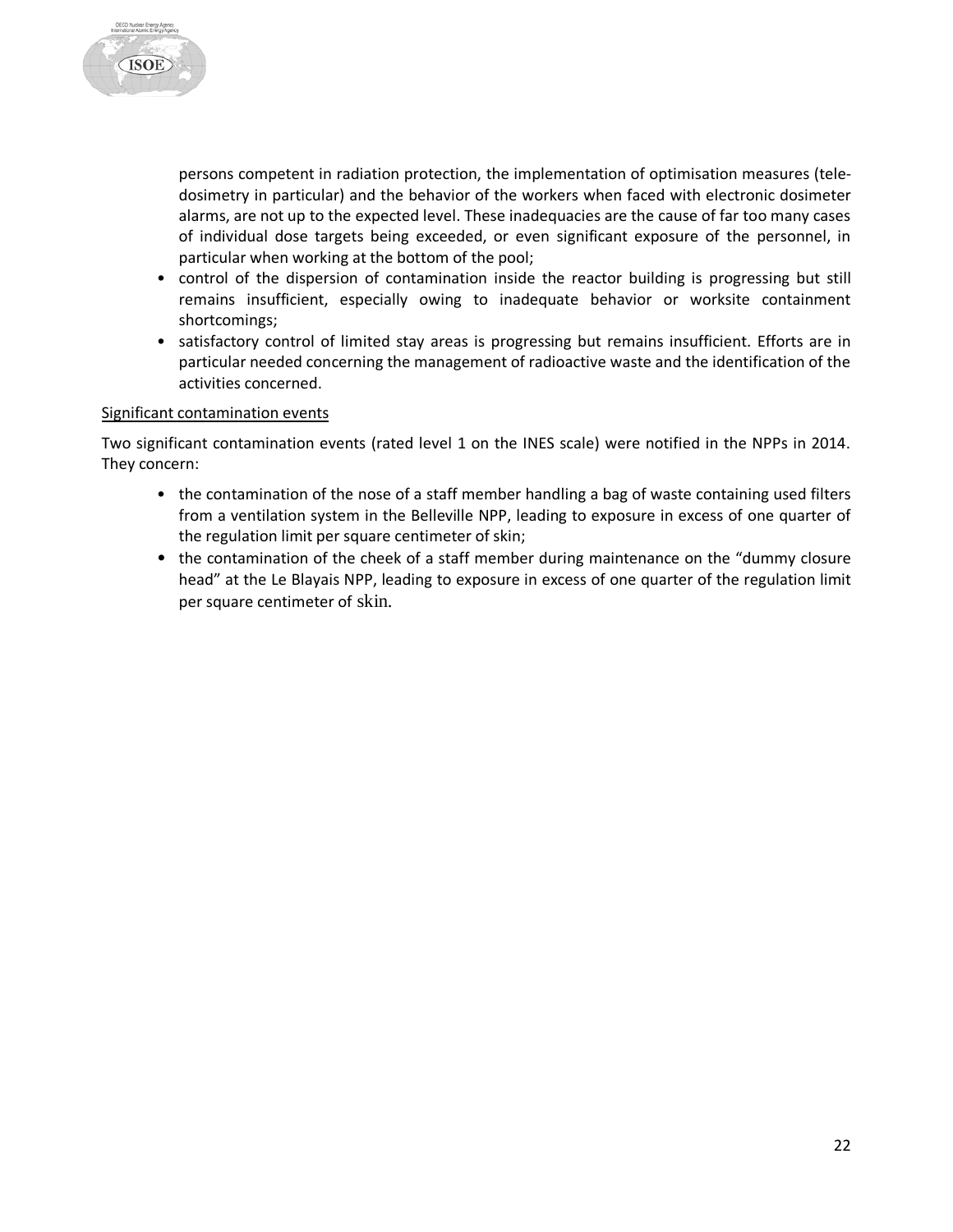

#### **GERMANY**

<span id="page-23-0"></span>1) Dose information for the year 2014

| <b>ANNUAL COLLECTIVE DOSE</b> |                       |                                                                            |  |
|-------------------------------|-----------------------|----------------------------------------------------------------------------|--|
| <b>OPERATING REACTORS</b>     |                       |                                                                            |  |
| <b>Reactor type</b>           | Number of<br>reactors | Average annual collective dose per unit and reactor type<br>[man·mSv/unit] |  |
| <b>PWR</b>                    |                       | 159                                                                        |  |
| <b>BWR</b>                    | $\mathfrak z$         | 1160                                                                       |  |
| All types                     | 9                     | 381                                                                        |  |
|                               |                       | <b>REACTORS DEFINITIVELY SHUTDOWN OR IN DECOMMISSIONING</b>                |  |
| <b>Reactor type</b>           | Number of<br>reactors | Average annual collective dose per unit and reactor type<br>[man·mSv/unit] |  |
| <b>PWR</b>                    |                       | 76                                                                         |  |
| <b>BWR</b>                    | 4                     | 75                                                                         |  |
| All types                     | 11                    | 76                                                                         |  |

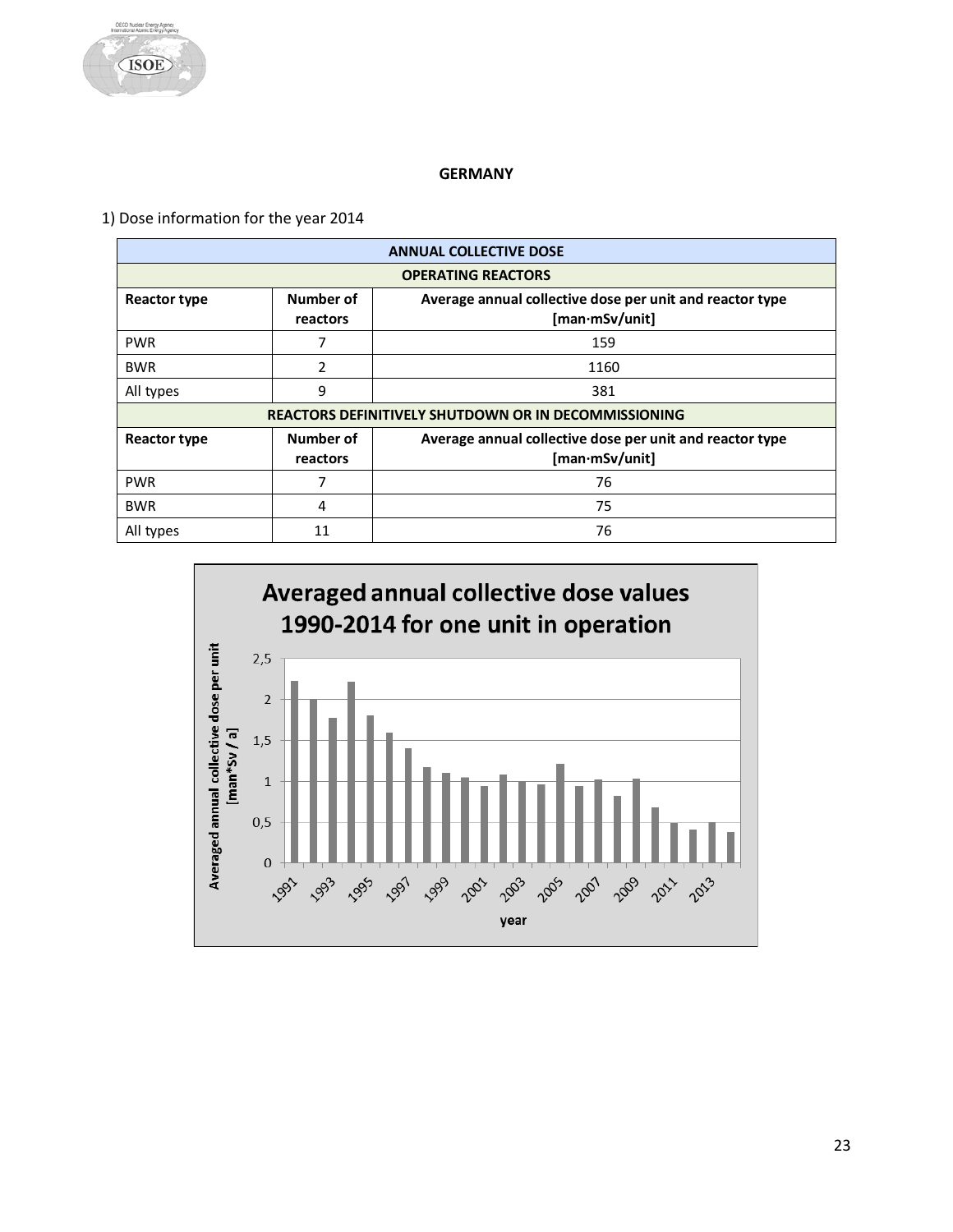#### **Summary of national dosimetric trends**

Due to the political decisions after the Fukushima accident in 2011, eight nuclear power plants Unterweser, Biblis A, Biblis B, Neckarwestheim 1, Philippsburg 1, Krümmel, Brunsbüttel and Isar 1 were finally shut down in the middle of the year 2011. The remaining nine nuclear power plants will be finally shut down in a stepwise process until 2022 due to the amendment of the Atomic Energy Act of July 2011; one plant each by the end of 2015, 2017 and 2019 and another three by the end of 2021 and 2022.

In 2014 the average annual collective dose per unit in operation was 381 man·mSv, which is comparable to the value of 492 man·mSv in the year 2013. The trend in the average annual collective dose from 1990 to 2014 is presented in the figure above. For the plants in decommissioning, the value of the average annual collective dose is 76 man\*mSv.

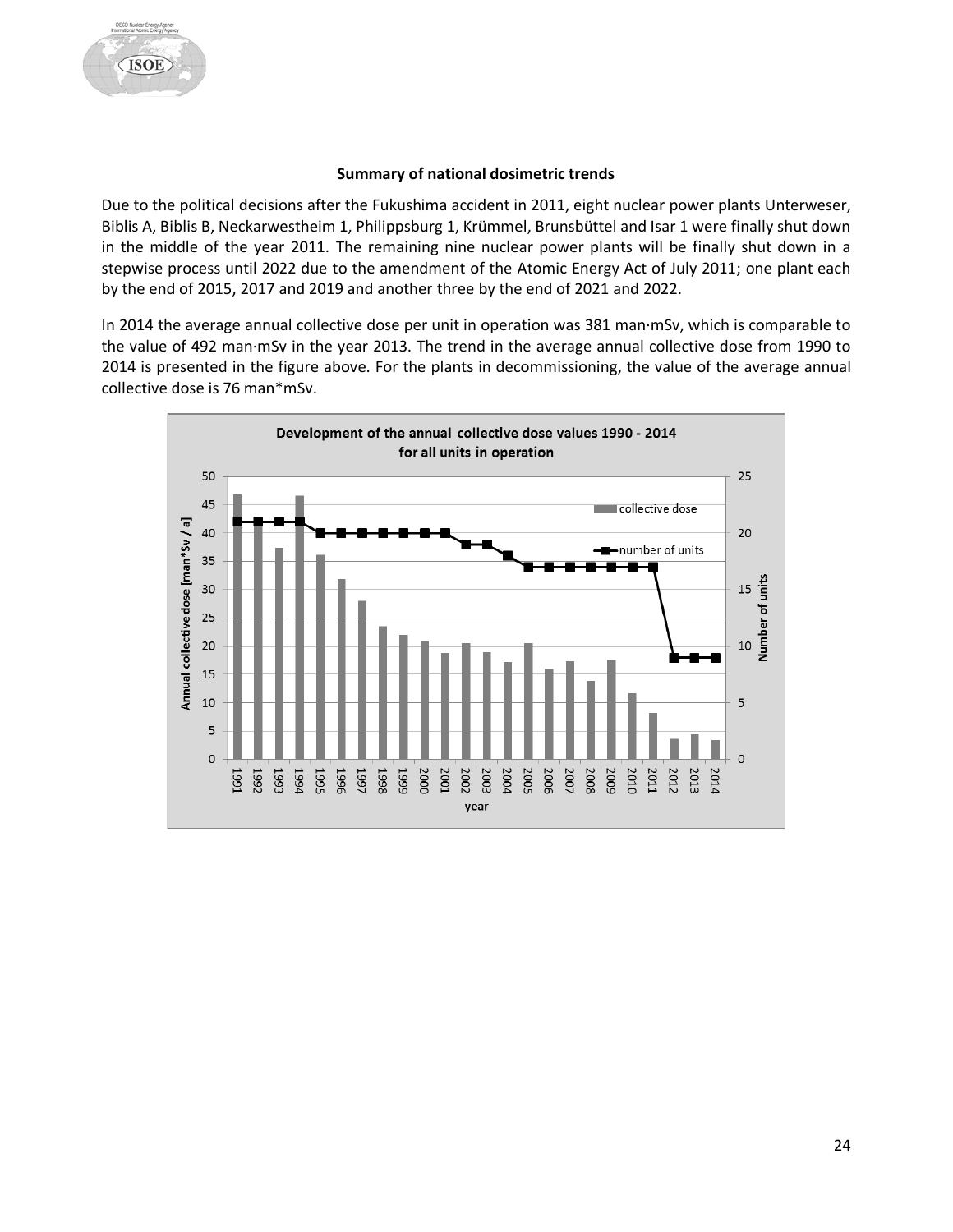#### **HUNGARY**

<span id="page-25-0"></span>1) Dose information for the year 2014

| <b>ANNUAL COLLECTIVE DOSE</b> |                       |                                                                                   |  |
|-------------------------------|-----------------------|-----------------------------------------------------------------------------------|--|
| <b>OPERATING REACTORS</b>     |                       |                                                                                   |  |
| Reactor type                  | Number of<br>reactors | Average annual collective dose per unit and reactor type<br>$[man\cdot mSv/unit]$ |  |
| <b>VVER</b>                   | 4                     | 521 (with electronic dosimeters)<br>501 (with TLDs)                               |  |

2) Principal events of the year 2014

# **Summary of national dosimetric trends**

The results of operational dosimetry show that the collective radiation exposure was 2082 man·mSv for 2014 at Paks NPP (1579 man·mSv with dosimetry work permit and 503 man·mSv without dosimetry work permit). The highest individual radiation exposure was 11.2 mSv, which was well below the dose limit of 50 mSv/year, and our dose constraint of 20 mSv/year.

The collective dose decreased in comparison to the previous year. The lower collective exposures were mainly ascribed to the finding that the collective dose of investment activities was lower in 2014 than in previous years.

The cause of the difference between electronic dosimeter and TLD data was the change in the TLD monitoring by the authorities.



# **Development of the annual collective dose values at Paks Nuclear Power Plant (using the results of the TLD monitoring by the authorities):**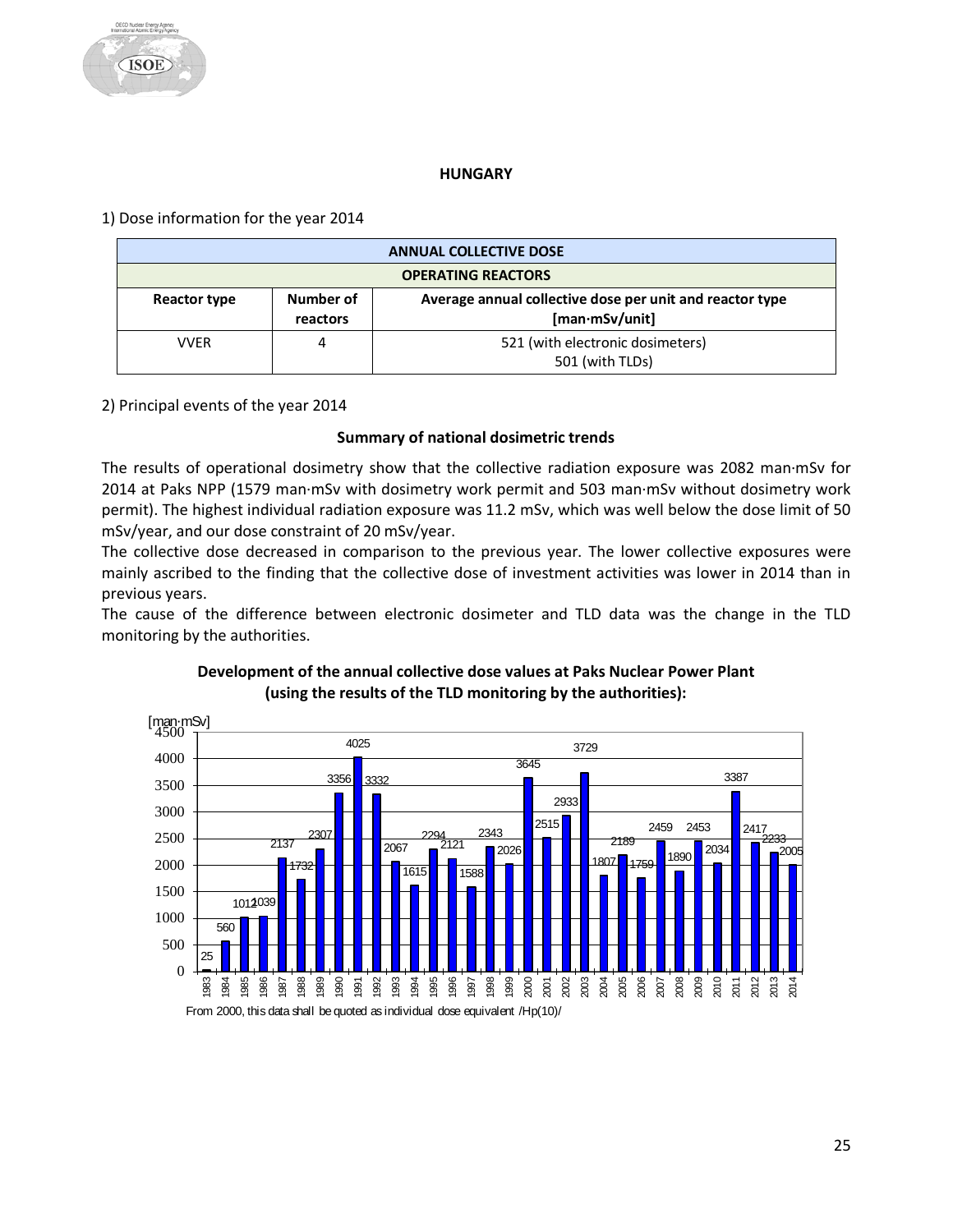

- *Events influencing dosimetric trends*

There was one general overhaul (long maintenance outage) in 2014. The collective dose of the outage was 725 man mSv on Unit 4.

- *Number and duration of outages*

The duration of outages were 30 days on Unit 1, 26 days on Unit 2, 32 days on Unit 3 and 55 days on Unit 4.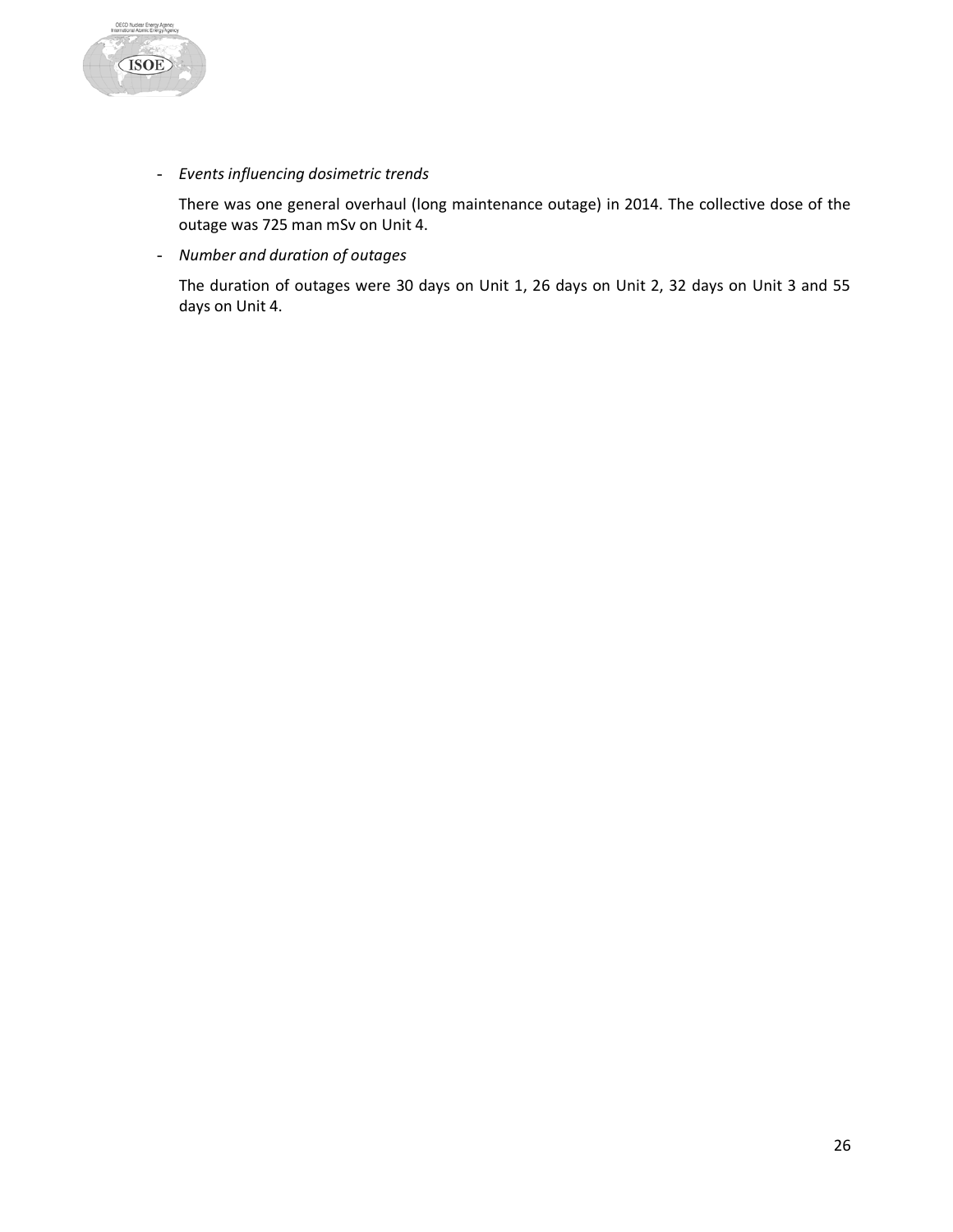

# **ITALY**

# <span id="page-27-0"></span>1) Dose information for the year 2014

|                                                                                                                            | <b>ANNUAL COLLECTIVE DOSE</b><br><b>REACTORS DEFINITIVELY SHUTDOWN OR IN DECOMMISSIONING</b> |                                                                                        |  |  |
|----------------------------------------------------------------------------------------------------------------------------|----------------------------------------------------------------------------------------------|----------------------------------------------------------------------------------------|--|--|
|                                                                                                                            |                                                                                              |                                                                                        |  |  |
| Number of<br>Average annual collective dose per unit and reactor type<br>Reactor type<br>$[man\cdot mSv/unit]$<br>reactors |                                                                                              |                                                                                        |  |  |
| <b>PWR</b>                                                                                                                 |                                                                                              | 7.33<br>(1 unit - Trino NPP)                                                           |  |  |
| <b>BWR</b>                                                                                                                 | 2                                                                                            | 17.37<br>(1 unit Caorso NPP [0.96 man mSv] +<br>1 unit Garigliano NPP [33.77 man·mSv]) |  |  |
| <b>GCR</b>                                                                                                                 |                                                                                              | 7.74<br>(1 unit - Latina NPP)                                                          |  |  |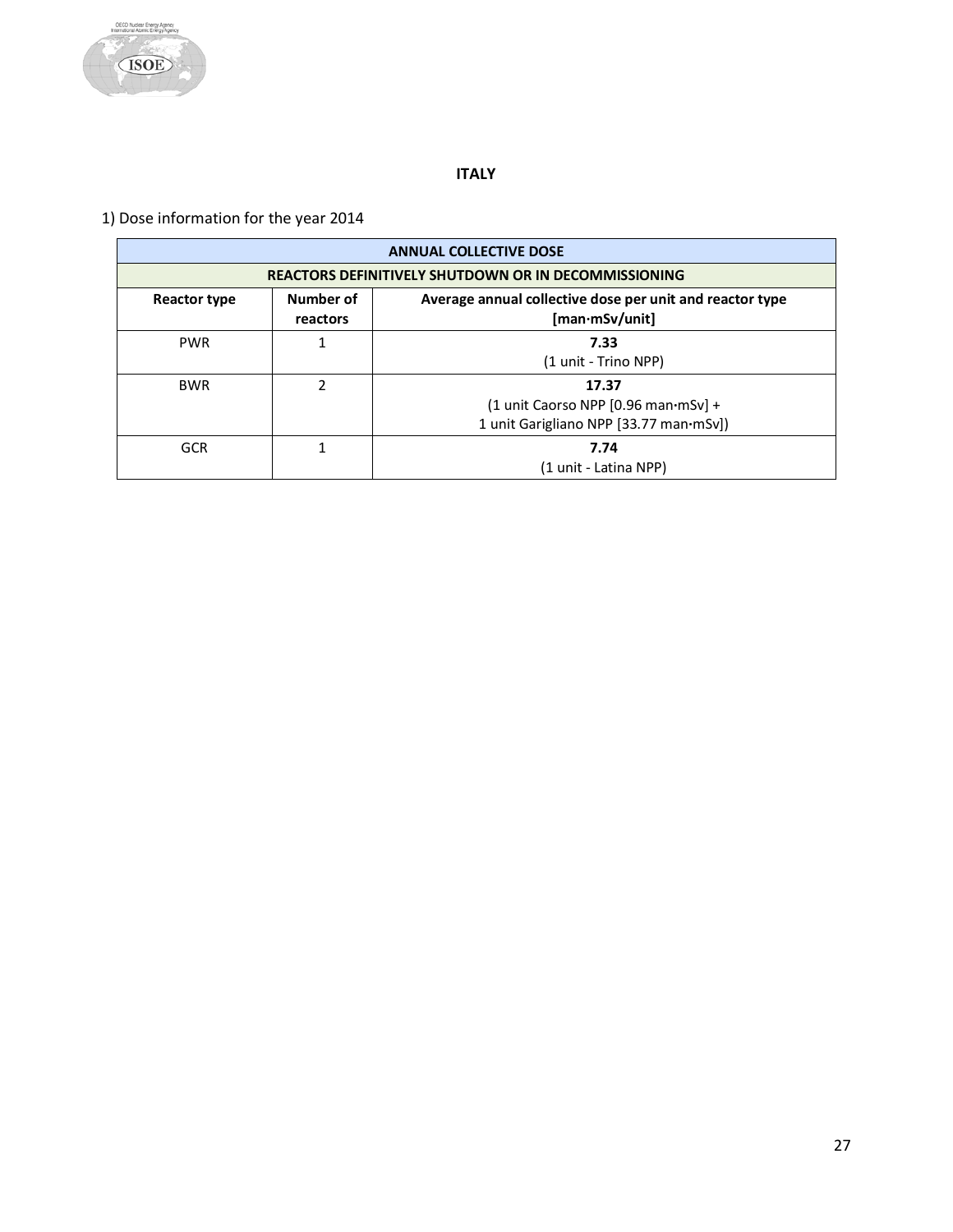

#### **JAPAN**

#### <span id="page-28-0"></span>1) Dose information for the year 2014

| <b>ANNUAL COLLECTIVE DOSE</b> |                                                                                                          |                                                                                 |  |  |
|-------------------------------|----------------------------------------------------------------------------------------------------------|---------------------------------------------------------------------------------|--|--|
| <b>OPERATING REACTORS</b>     |                                                                                                          |                                                                                 |  |  |
| <b>Reactor type</b>           | Number of<br>Average annual collective dose per unit and reactor type<br>[man·mSv/unit·year]<br>reactors |                                                                                 |  |  |
| <b>PWR</b>                    | 24                                                                                                       | 231                                                                             |  |  |
| <b>BWR</b>                    | 24                                                                                                       | 190                                                                             |  |  |
| All types                     | 48                                                                                                       | 210                                                                             |  |  |
|                               |                                                                                                          | <b>REACTORS DEFINITIVELY SHUTDOWN OR IN DECOMMISSIONING</b>                     |  |  |
| <b>Reactor type</b>           | Number of<br>reactors                                                                                    | Average annual collective dose per unit and reactor type<br>[man·mSv/unit·year] |  |  |
| <b>BWR</b>                    | 8                                                                                                        | 13,081                                                                          |  |  |
| <b>GCR</b>                    |                                                                                                          | 0                                                                               |  |  |
| LWCHWR                        |                                                                                                          | 30                                                                              |  |  |

#### 2) Principal events of the year 2014

- *Outline of national dosimetric trend*

The average annual collective dose for shutdown BWRs increased from 9,696 man·mSv /unit in the previous year (2013) to 13,081 man·mSv /unit for 2014. This is because the collective dose of Fukushima-daiichi NPP has been taken into account beginning this year. The average annual collective dose excluding Fukushima-daiichi NPP this year was 28 man·mSv /unit, and that of Fukushima-daiichi NPP was 17,428 man·mSv /unit.

The average annual collective dose of operating reactors was almost at the same level as last year. This is because no nuclear reactors have been operating at power for a long time (since about the time of the accident at the Fukushima-daiichi NPP).

- *Operating status of nuclear power plants*

In FY 2014, no unit operated.

- *Exposure dose distribution of workers in Fukushima-daiichi NPP*

The individual dose distributions at Fukushima-daiichi NPP for cumulative dose until March 2015 and for dose during FY2014 are shown below.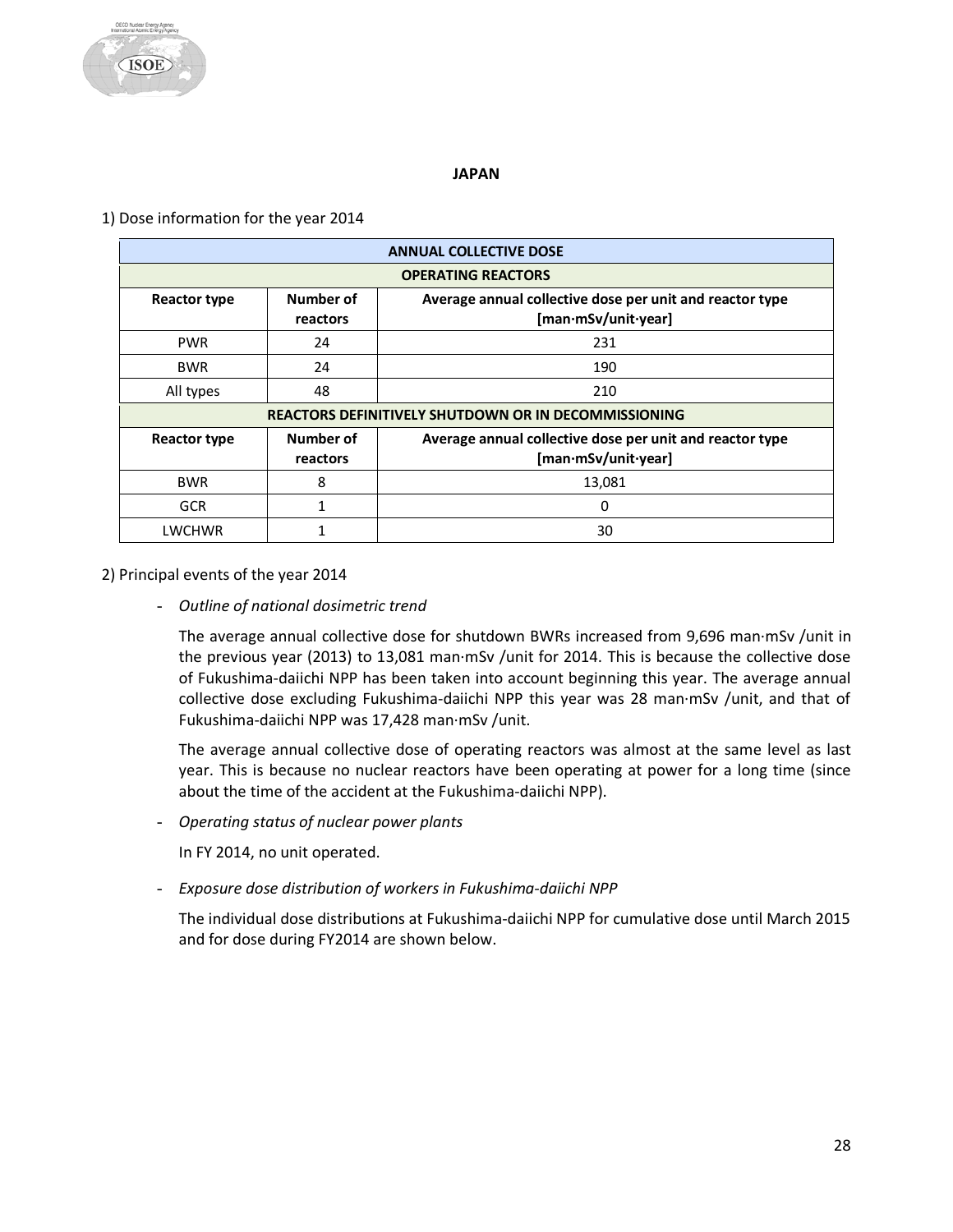#### As of July 31,2015

| Cumulative dose<br>Classification | Number of workers<br>(March 2011 – March 2015) |            |        | Fiscal year 2014<br>(April 2014 - March 2015) |            |        |
|-----------------------------------|------------------------------------------------|------------|--------|-----------------------------------------------|------------|--------|
| (mSv)                             | <b>TEPCO</b>                                   | Contractor | Total  | <b>TEPCO</b>                                  | Contractor | Total  |
| >250                              | 6                                              |            | 6      | 0                                             | 0          |        |
| $200 \sim 250$                    |                                                |            |        | 0                                             | 0          |        |
| $150 \sim 200$                    | 26                                             |            | 28     | 0                                             | 0          |        |
| $100 \sim 150$                    | 117                                            | 20         | 137    | 0                                             | 0          |        |
| $75 \sim 100$                     | 293                                            | 196        | 489    | 0                                             | 0          | 0      |
| $50 \sim 75$                      | 331                                            | 1,363      | 1,694  | 0                                             | O          |        |
| $20 \sim 50$                      | 620                                            | 5,701      | 6,321  | 11                                            | 997        | 1,008  |
| $10 \sim 20$                      | 596                                            | 5,380      | 5,976  | 60                                            | 2,599      | 2,659  |
| $5 \sim 10$                       | 494                                            | 5,011      | 5,505  | 158                                           | 2,775      | 2,933  |
| $1 \sim 5$                        | 828                                            | 9,057      | 9,885  | 637                                           | 5,313      | 5,950  |
| $\leq 1$                          | 1,117                                          | 11,470     | 12,587 | 822                                           | 7,358      | 8,180  |
| Total                             | 4,429                                          | 38,202     | 42,631 | 1,688                                         | 19,042     | 20,730 |
| Max. (mSv)                        | 678.80                                         | 238.42     | 678.80 | 29.50                                         | 39.85      | 39.85  |
| Ave. (mSv)                        | 23.16                                          | 11.05      | 12.31  | 2.30                                          | 5.29       | 5.04   |

\* TEPCO use integrated value of APD data that was measured every time when enter into the facilities under control area.

These data sometimes deviate due to replacing these data to monthly dose data measured by an integral dosimeter.

There has been no significant internal radiation exposure reported since October 2011. \* Internal exposure doses may be revised when the reconfirmation is made.

#### - *Regulatory requirements*

The examination of the new safety standards began in July 2013, but no plant had obtained approval at the end of FY 2014.

#### 3) Report from Authority

#### **Revision of regulation for radiation exposure for emergency workers**

At the time of the accident at Fukushima-daiichi, the dose limit for emergency response staff was changed from 100mSv to 250mSv temporarily. Although the dose limit has been returned to 100mSv now, preparation is important for an accident that might require an individual dose beyond 100mSv. Therefore, NRA started an investigation into radiation exposure measures for emergency workers on 30 July 2014. NRA approved the revision of the regulation and ordinance on 5 August 2015.

#### **Point of revision of regulation for emergency workers**

Emergency work is limited to radiation workers who are provided with information about the risks of working in radiation situations, have training regarding radiation protection measures, and express willingness to carry out the emergency work.

An effective dose limit of 250 mSv for an accident that has a high probability of radioactive materials being released outside the facility is added to the current dose limit of 100mSv for emergency workers.

The dose limit of 250 mSv is related to the Act on Special Measures Concerning Nuclear Emergency Preparedness to strengthen the number and effectiveness of countermeasures in the unlikely case of a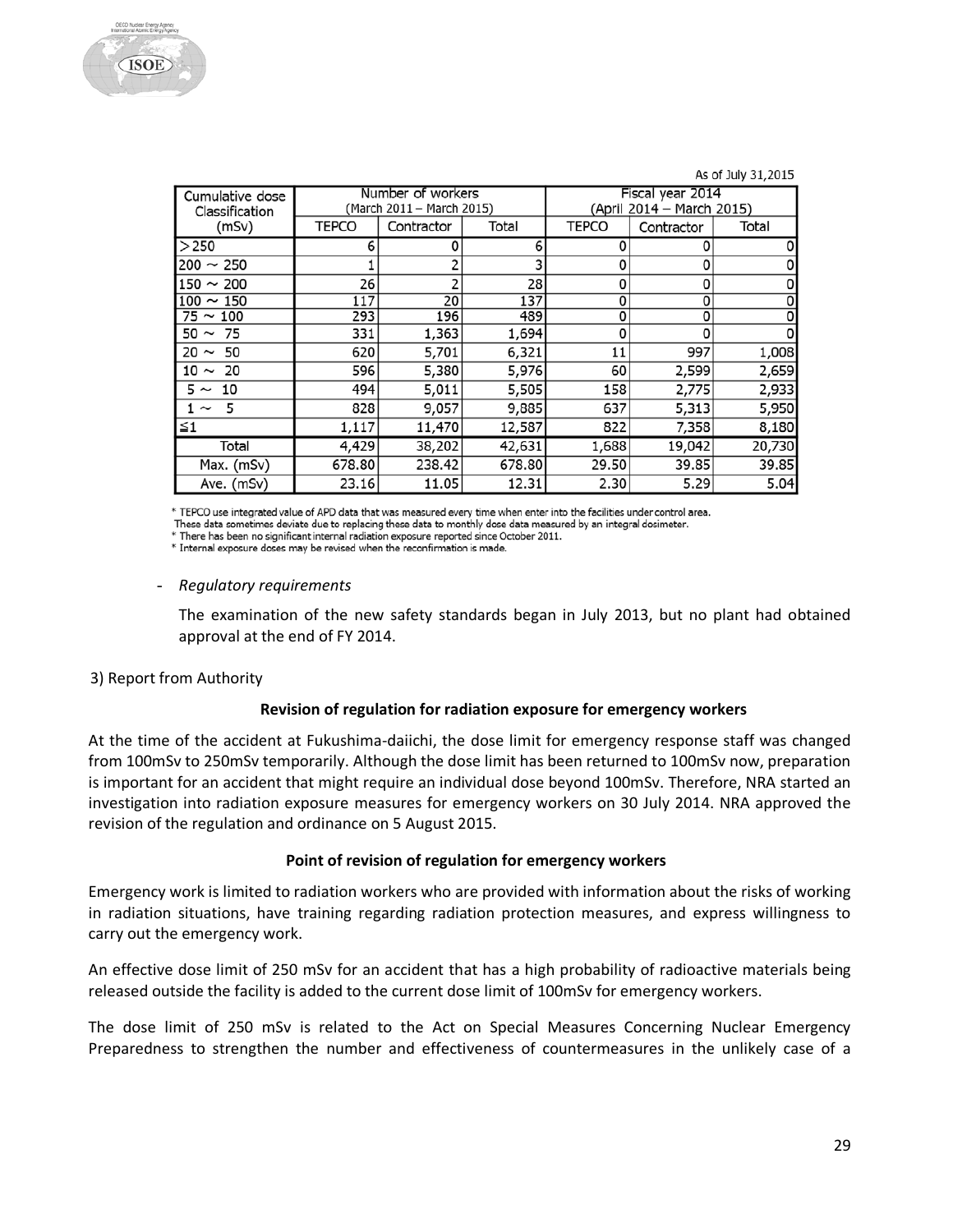

nuclear disaster, e.g. NPP, nuclear fuel cycle facility, radioactive material transport, to address a severe accident like that at Fukushima-daiichi NPP, and the needs of nuclear disaster prevention staff.

Considering the reference level of IAEA or ICRP recommendations, necessary action is ordered by NRA of the operator based on law in case of unnecessary radiation exposure, even if considering risk of the public, or exposure exceeding the limit due to inappropriate radiation protection.

As a practical measure, the radiation dose for emergency work and planned work are managed separately only if the specialty of the workers is necessary to keep the damaged facility safe or operate other nuclear facility safely, although an accumulated lifetime dose should not exceed 1000 mSv.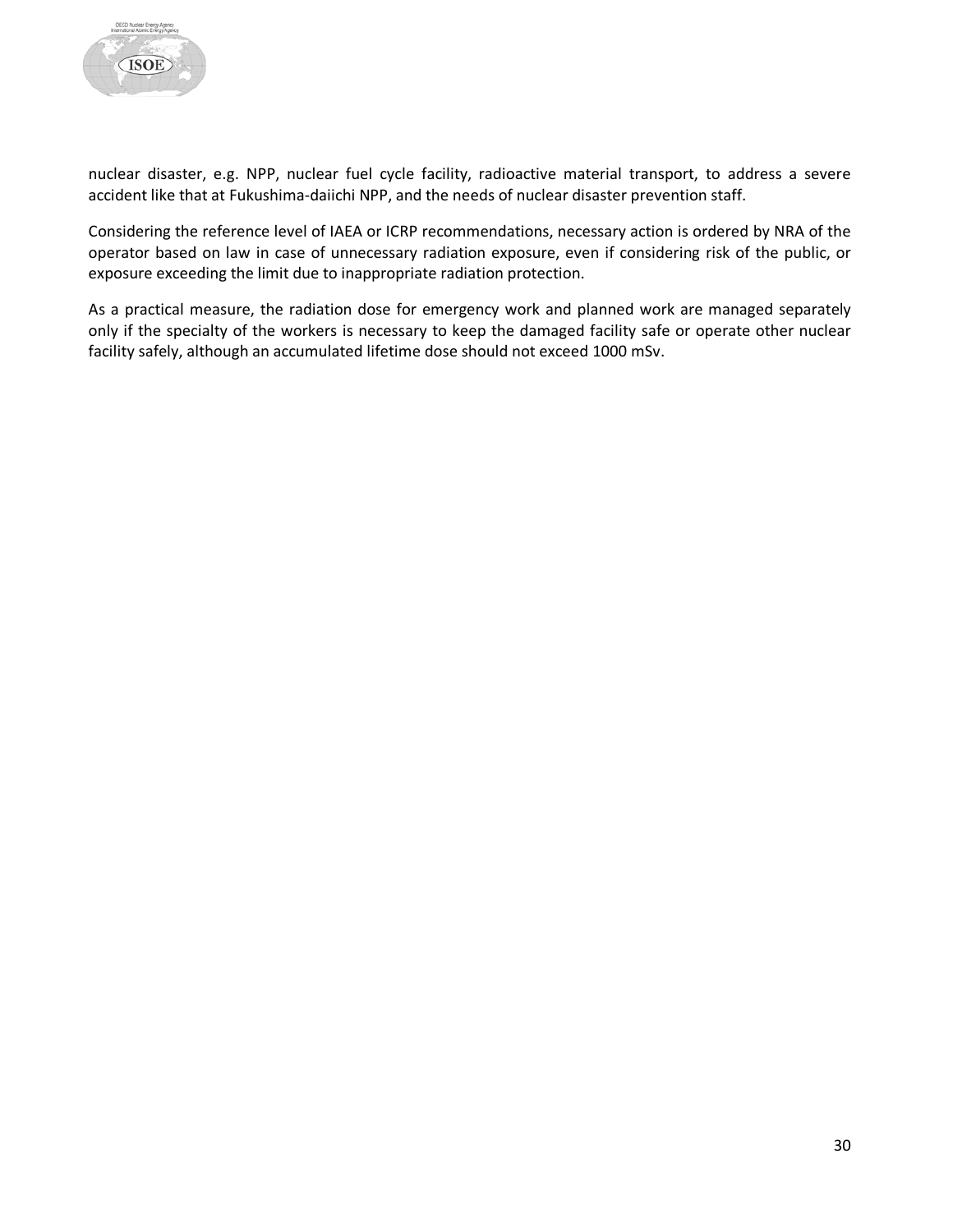# **KOREA (REPUBLIC OF)**

<span id="page-31-0"></span>1) Dose information for the year 2014

| <b>ANNUAL COLLECTIVE DOSE</b> |                           |                                                                            |  |  |
|-------------------------------|---------------------------|----------------------------------------------------------------------------|--|--|
|                               | <b>OPERATING REACTORS</b> |                                                                            |  |  |
| Reactor type                  | Number of<br>reactors     | Average annual collective dose per unit and reactor type<br>[man·mSv/unit] |  |  |
| <b>PWR</b>                    | 19                        | 377.82                                                                     |  |  |
| <b>PHWR</b>                   |                           | 286.50                                                                     |  |  |
| All types                     | 23                        | 361.94                                                                     |  |  |

# 2) Principal events of the year 2014

#### **Summary of national dosimetric trends**

For the year 2014, 23 NPPs were in operation; 19 PWR units and 4 PHWR units. The average collective dose per unit for 2014 was 361.94 man·mSv. The dominant contributor to the collective dose for 2014 was work carried out during the outages, resulting in 85.7 % of the total collective dose. 14,260 people were engaged in radiation work, and the total collective dose was 8,325 man·mSv.

- *Number and duration of outages*

Overhauls were performed at 15 PWRs and 3 PHWRs. The total duration for the outages was 896 days for PWRs and 147 days for PHWRs. Total outage duration was decreased compared to that for 2013.

- *Component replacements*
	- High energy piping, including RCS piping, was replaced at Kori 1 during the outage, resulting in 42.4 man·mSv of total collective dose.
	- The Reactor Vessel Head was replaced at Hanbit 3 from October 2014 to March 2015 during the outage, resulting in 65.25 man·mSv.
	- Two steam generators were replaced at Hanul 3 in 2014, resulting in 453.25 man·mSv.
- *New dose-reduction programmes*

A trial application of zinc injection to reduce source term has been applied to Hanul 1 since 2010 and as a result of this programme, there was about 30% to 40% decrease in radiation exposure rate at RCS piping and steam generator chambers. KHNP is planning to extend zinc injection to other reactors. Zinc injection is scheduled to be applied to 2 NPPs (Kori 3 and Kori 4) beginning in 2016 and 8 NPPs (Kori 2, Hanbit 1, Hanbit 2, Hanbit 3, Hanbit 4, Hanul 2, Hanul 3 and Hanul 4) beginning in 2017.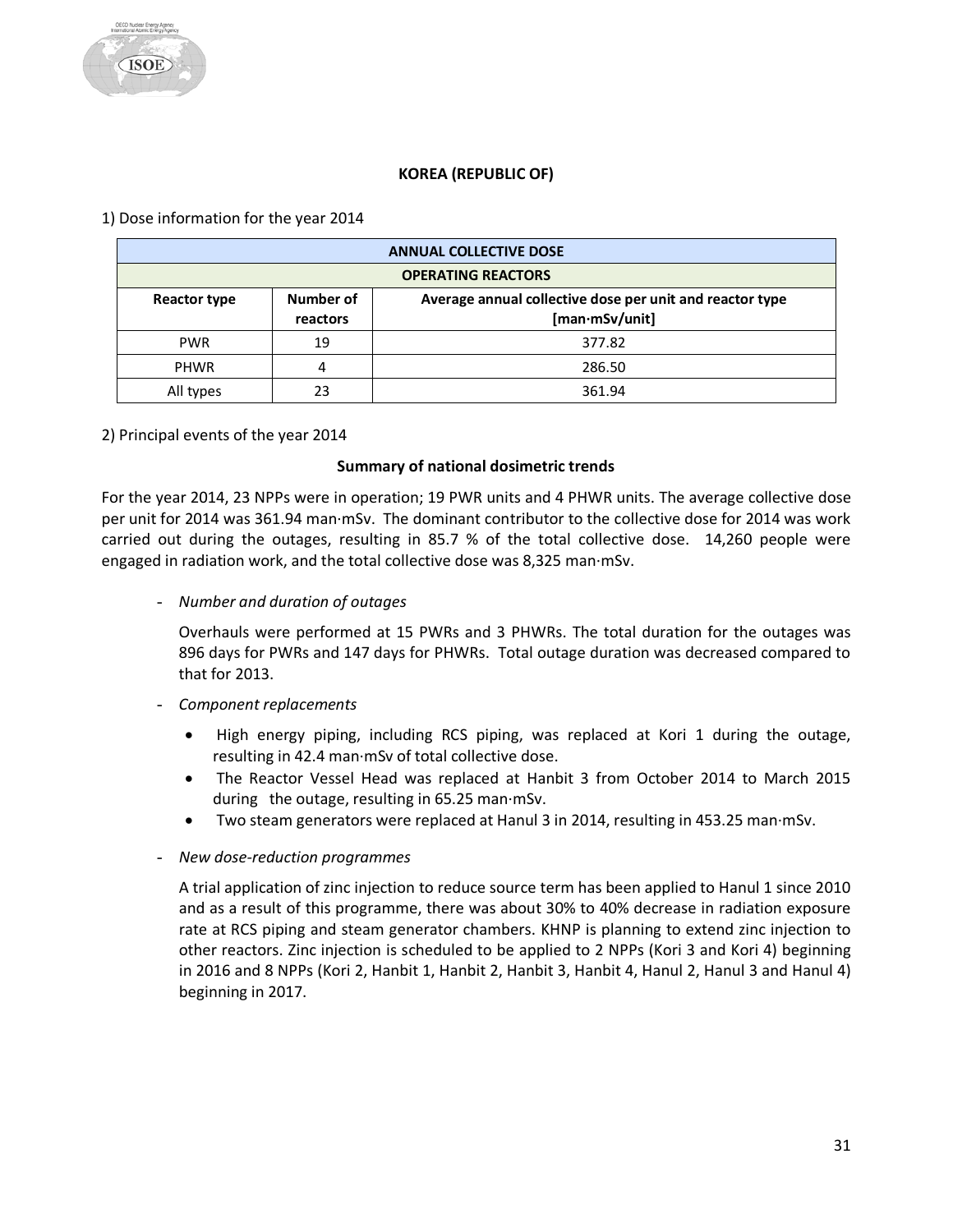# **LITHUANIA**

# <span id="page-32-0"></span>1) Dose information for the year 2014

| <b>ANNUAL COLLECTIVE DOSE</b>                               |  |                                                                            |  |
|-------------------------------------------------------------|--|----------------------------------------------------------------------------|--|
| <b>REACTORS DEFINITIVELY SHUTDOWN OR IN DECOMMISSIONING</b> |  |                                                                            |  |
| Number of<br>Reactor type<br>reactors                       |  | Average annual collective dose per unit and reactor type<br>[man·mSv/unit] |  |
| LWGR                                                        |  | 318.77                                                                     |  |

#### 2) Principal events of the year 2014

- *Events influencing dosimetric trends* 

In 2014, the occupational doses at the Ignalina NPP (INPP) were maintained as low as possible, taking into account all economic, social and technological conditions: 521 man·mSv in 2010, 631 man·mSv in 2011, 587 man·mSv in 2012, 655 man·mSv in 2013 and 638 man·mSv (55% of planned dose) in 2014. The collective dose for INPP personnel was 612.9 man·mSv (62% of planned dose) and for outside workers was 24.7 man·mSv (15% of planned dose). The external dosimetry system used was Thermoluminescence dosimeters (TLD).

The 20 mSv individual dose wasn't exceeded. The highest individual effective dose for INPP staff was 11.66 mSv, and for outside workers – 4.22 mSv. The average effective individual dose for INPP staff was 0.36 mSv, and for outside workers – 0.03 mSv.

The main work that contributed to the collective dose during technical service and decommissioning of Units 1 and 2 at the INPP were fuel handling; repairing of the hot cell; maintenance work at the spent fuel storage pool hall, reactor hall and reactor auxiliary buildings; waste and liquid waste handling; radiological monitoring of workplaces and radiological investigations; in-service inspection of DN800 pipeline; and isolation of the main circulation circuit.

In 2014 no Component or system replacements were performed. In 2014 there were no unexpected events.

- *New/experimental dose-reduction programmes*

The doses were reduced by employing up-to-date principles of organization of work, by doing extensive work on modernization of plant equipment, and by using automated systems and continuously implementing programs of introducing ALARA principle during work activities. The evaluation and upgrading of the level of safety culture, extension and support to the effectiveness of the quality improvement system are very important.

- *Organisational evolutions*

Year 2014 was significant for Ignalina Nuclear Power Plant; much essential work for safe and world unique project implementation was performed.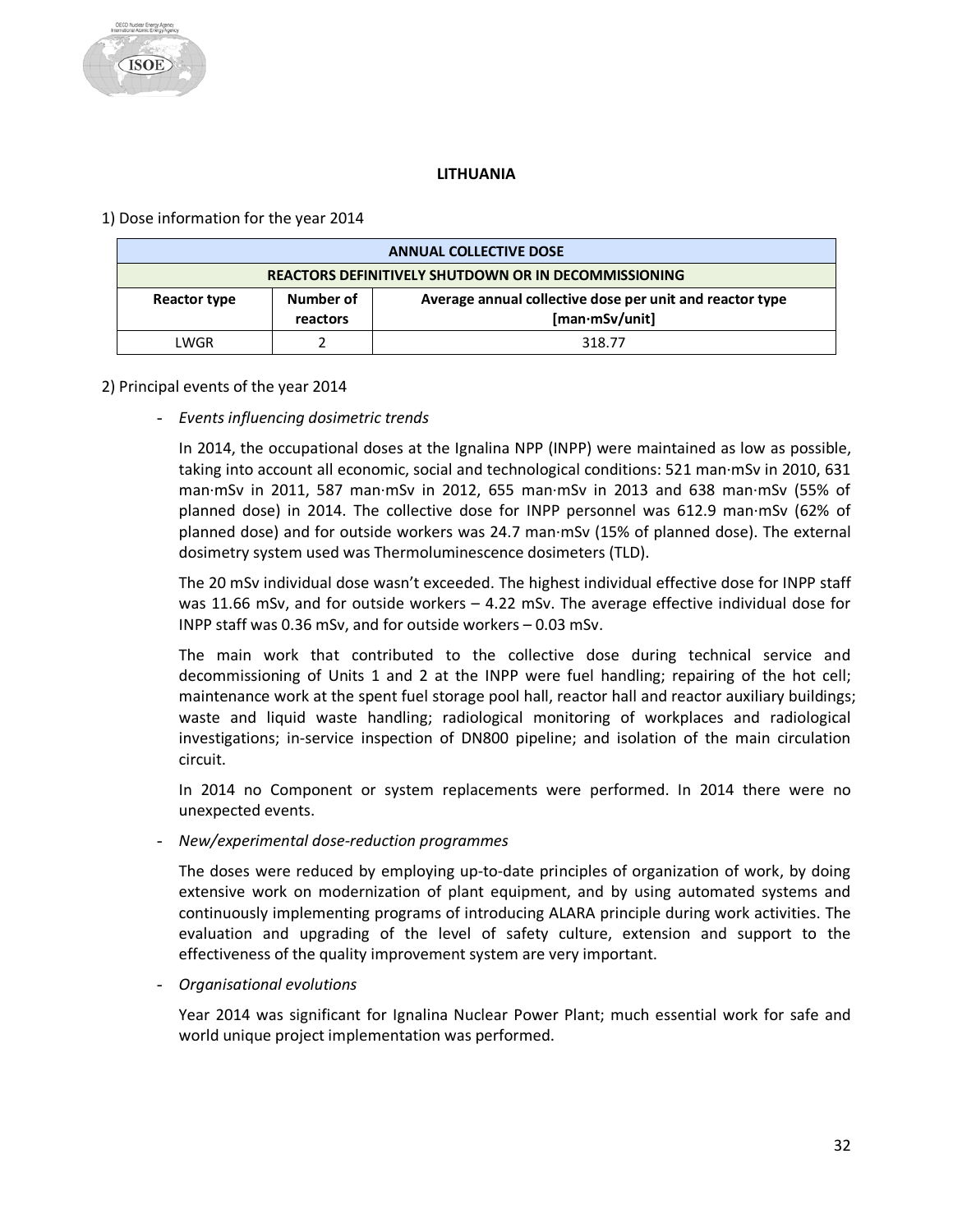

Significant progress in the implementation of decommissioning projects was achieved this year: work on the installation of the unloading-loading machine and modernization of cranes in the spent fuel storage pool hall was started, work continued on producing shock absorbers and installing already manufactured shock absorbers, the construction of the Interim Spent Fuel Storage Facility was finally finished and cold testing was started.

According to the INPP experience and international experience in the field of decommissioning, a new Final plan of INPP decommissioning was designed and approved.

The first stage of changing the INPP structure was implemented at the end of the year – the new Activity Planning and Finance Department was established. Projects Management Service will ensure the effective implementation of projects management and harmonization principles.

In 2014 the dismantling work was continued, with about 7 thousand tonnes of equipment dismantled that year.

The priority activities of INPP are nuclear and radiation safety, transparency and effectiveness of the activity, responsibility of staff and high professional quality of workers, and social responsibility. INPP is implementing the world unique decommissioning project using in-house staff experience, during which new challenges and tasks having no analogue in the world practice are faced constantly.

#### 3) Report from Authority

In 2014 VATESI carried out radiation protection inspections at Ignalina NPP in accordance with an approved inspection plan. Assessments were made regarding how radiation protection requirements were fulfilled in the following areas and activities: clearance of radioactive materials, work permit procedure for dose intensive work and emergency preparedness.

Inspections results showed that Ignalina NPP activities were carried out in accordance with the established radiation protection requirements. During the inspection of application of clearance levels, areas for improvement were identified, and recommendations regarding review of the corresponding Ignalina NPP procedures were provided. The corrective measures were implemented in due time.

In 2015 VATESI will continue supervision and control of nuclear safety of the decommissioning of INPP, management of radioactive waste, including the construction and operation of new nuclear facilities, as well as the radiation protection of these activities and at the facilities. To enhance the level of radiation protection during decommissioning of the INPP, VATESI will continue to review radiation protection requirements established in legal documents.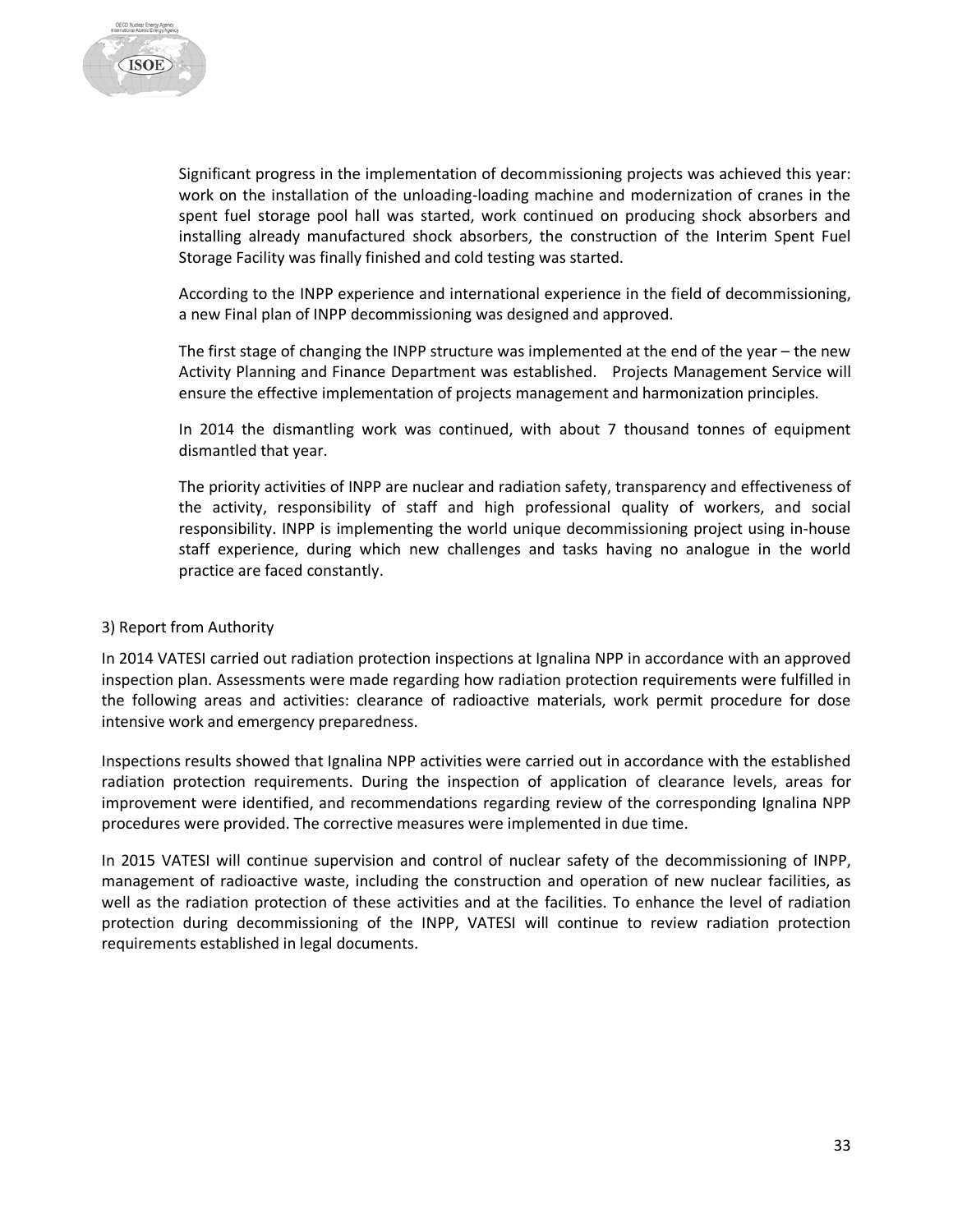#### **MEXICO**

<span id="page-34-0"></span>1) Dose information for the year 2014

| <b>ANNUAL COLLECTIVE DOSE</b> |                           |                                                                                    |  |  |
|-------------------------------|---------------------------|------------------------------------------------------------------------------------|--|--|
|                               | <b>OPERATING REACTORS</b> |                                                                                    |  |  |
| Reactor type                  | Number of<br>reactors     | Average annual collective dose per unit and reactor type<br>$[man \cdot mSv/unit]$ |  |  |
| <b>BWR</b>                    |                           | 5910                                                                               |  |  |

# 2) Principal events of the year 2014

#### **Summary of national dosimetric trends**

The nuclear reactors existing in Mexico are two BWR/GE units at the Laguna Verde Nuclear Power Station located in Laguna Verde, State of Veracruz, Mexico.

Laguna Verde's historical collective dose both on line and during refuelling outages is higher than the BWRs average. On line collective dose is high because of failures or shortcomings in equipment reliability. Some examples are steam leaks, reactor water clean-up system pumps failures, radwaste treatment systems failures. Refuelling outage collective dose is high mainly because the relatively high radioactive source term (Co-60) caused high radiation areas.

The collective dose of normal operation was high in 2014, mostly because of reactor water clean-up system failures during the first quarter (emergent work).

- *Events influencing dosimetric trends*
	- a) Increase of radioactive source term: this factor was originated by the reactor water chemical instability induced in turn by the application of noble metals and hydrogen since 2006 to prevent the stress corrosion cracking of reactor internals. This factor is still strongly influencing dose rates at the plant and specifically in the drywell during refuelling outages. Since 2011 LV's Chemistry Manager has taken the responsibility for hydrogen injection, iron control in feed water and any other condition that can result in a chemical instability inside the reactor vessel.

During the next outage on both units, chemical decontamination will be performed on three systems: RRC, RWCU and RHR.

The trend of the collective dose behaviour is shown in the graph (rem-P):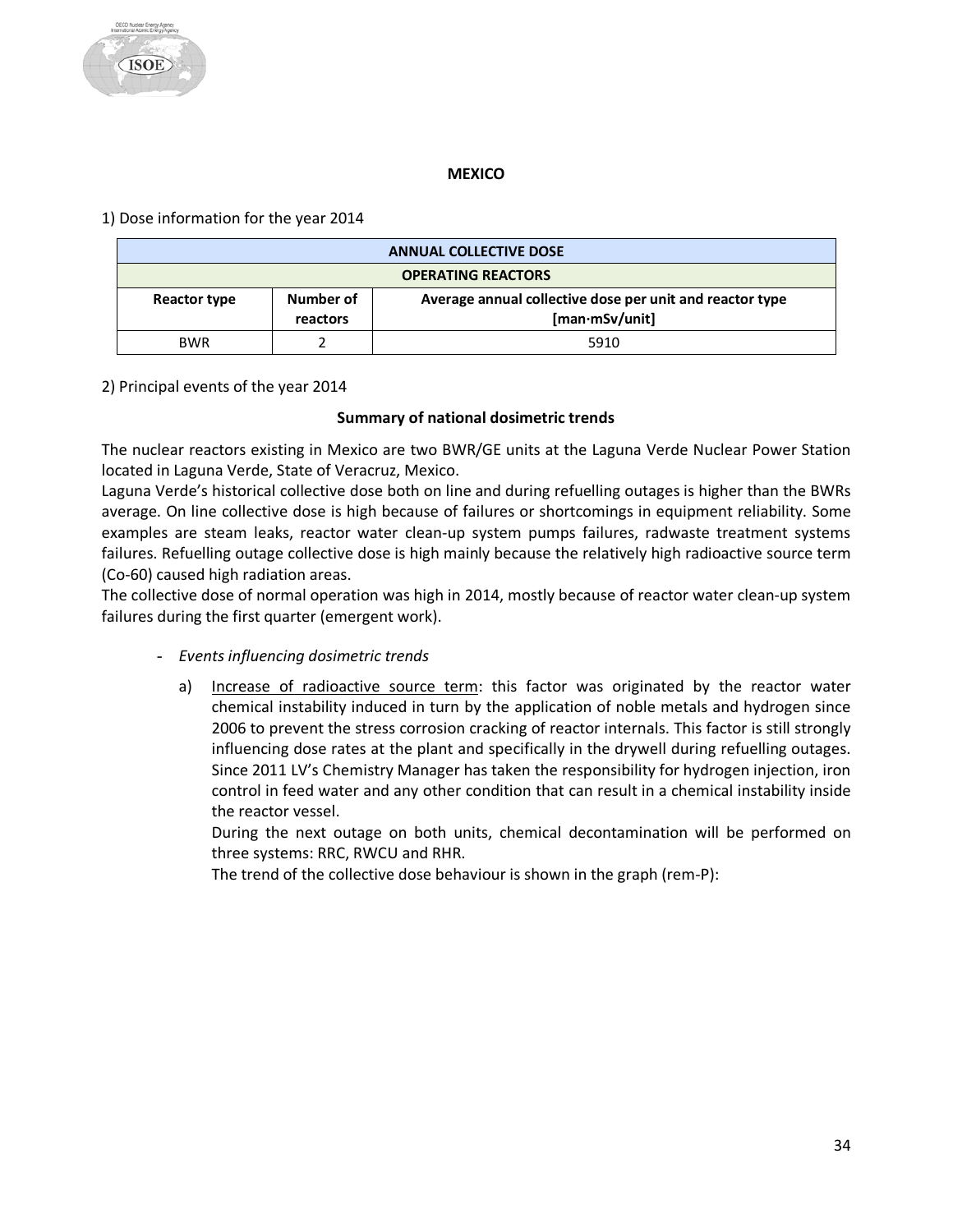





- *Number and duration of outages*
	- Refuelling outages:
		- 16 RFO Unit 1 (from March 23th to May 10th) collective dose 5.089 man- Sv;
		- 13 RFO Unit 2 (from June 5th to August 8th) collective dose 5.69 man-Sv.
	- From October 14th to October 20th a forced outage in Unit 2, collective dose 0.05735 man-Sv.
	- Form October 20th to November 01st a forced outage in Unit 2, collective dose 0.00945 man-Sv.
- *Major evolutions*

Dryer reinforcement to allow a power up-rate for unit 2.

- *New/experimental dose-reduction programmes*

The main problem associated with the high collective dose at Laguna Verde NPS is the continued increase of the radioactive source term (insoluble Cobalt deposited in internal surfaces of piping, valves and equipment in contact with the reactor water coolant).

Control and optimisation of reactor water chemistry plays a fundamental role in the control and eventual reduction in the source term. The main strategies / actions aimed at source term control are: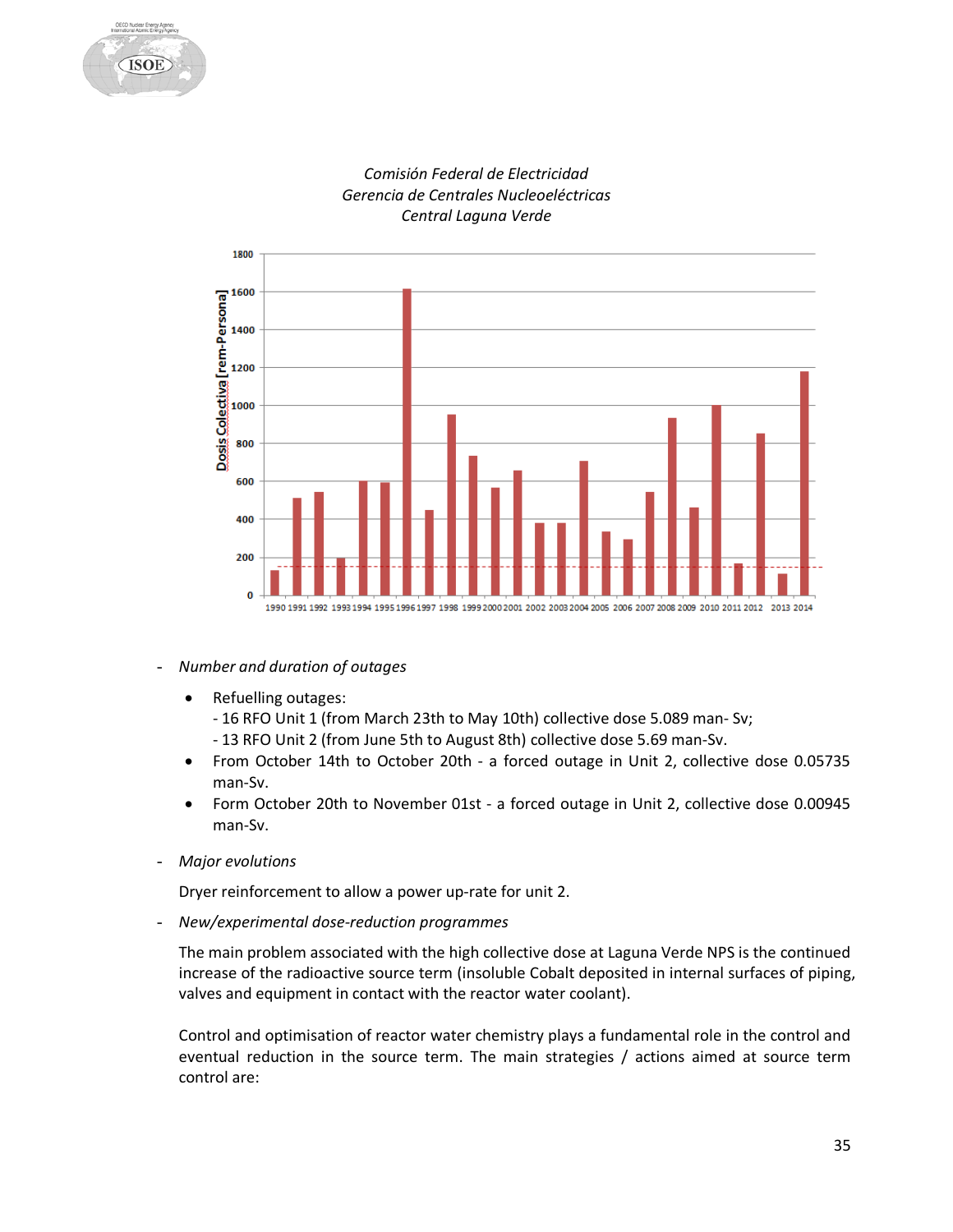

- On Line Noble Metal Chemistry (OLNC);
- Cobalt selective removal resins continuous application to reactor water;
- Continued application of Zinc to the reactor water;
- Iron concentration control in feed water;
- Reactor Water Cleanup System (RWCU) continuous operation;
- Optimising continuity and availability of Hydrogen injection to the reactor;
- CRUD pump usage with high flows (600 gpm) during the outages (2015);
- Portable demineralizer use during the outages (2015);
- RWCU system modifications to improve its efficiency;
- Chemical decontamination of recirculation loops during refuelling outages;
- Plans to change-out of components to those without satellite.

# For 2015 **Issues of concern in 2015**

Refuelling outage 17 RFO Unit 1.

# **Technical plans for major work in 2015**

Chemical decontamination in unit 1.

Dryer reinforcement to allow for power up-rate for unit 1.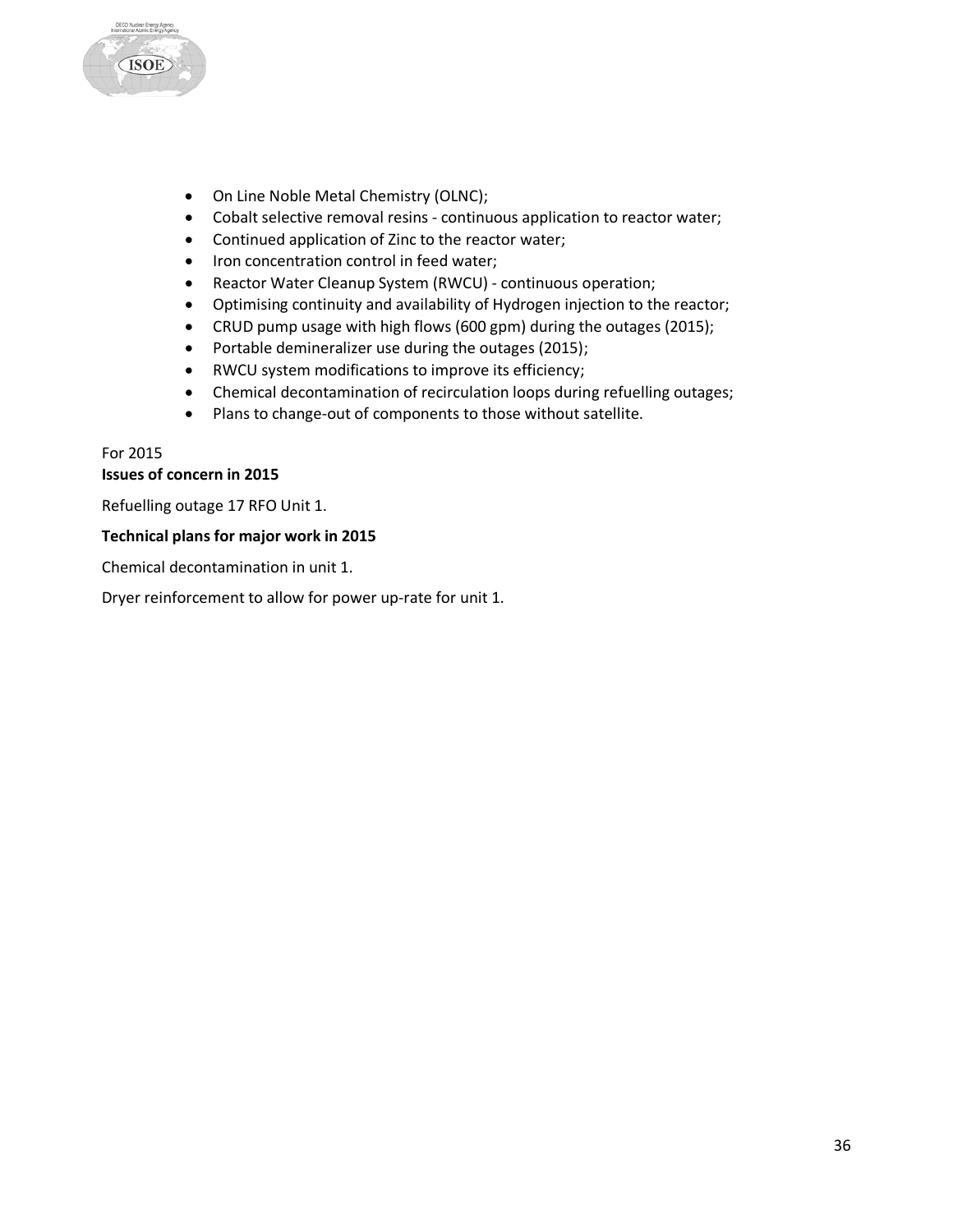**Bacher** 

| RANGOS DE DOSIS ANUAL<br>[mSv] | NÚMERO DE INDIVIDUOS EN<br>CADA RANGO | DOSISTOTAL PARA CADA RANGO<br>[mSv-PERSONA] |  |
|--------------------------------|---------------------------------------|---------------------------------------------|--|
| NO M EDIDA (<0.05)             | 1520                                  | $\mathbf 0$                                 |  |
| < 0.25                         | 400                                   | 56.6                                        |  |
| $0.25 - 0.50$                  | 304                                   | 108.1                                       |  |
| $0.50 - 0.75$                  | 192                                   | 117.2                                       |  |
| $0.75 - 1.00$                  | 139                                   | 120.7                                       |  |
| $1.00 - 2.50$                  | 485                                   | 805.5                                       |  |
| $2.50 - 5.00$                  | 356                                   | 1288.7                                      |  |
| $5.00 - 7.50$                  | 198                                   | 12104                                       |  |
| $750 - 10.00$                  | 146                                   | 12668                                       |  |
| $1000 - 20.00$                 | 371                                   | 5281.1                                      |  |
| $20.00 - 30.00$                | 62                                    | 1458.0                                      |  |
| $3000 - 40.00$                 | 3                                     | 91.0                                        |  |
| $40.00 - 50.00$                |                                       |                                             |  |
| $50,00 - 60,00$                |                                       |                                             |  |
| $60.00 - 70.00$                |                                       |                                             |  |
| $70.00 - 80.00$                |                                       |                                             |  |
| $80.00 - 90.00$                |                                       |                                             |  |
| $90.00 - 100.00$               |                                       |                                             |  |
| <b>NUMERO TOTAL DE</b>         |                                       | <b>DOSIS</b>                                |  |
| PERSONAL REPORTADO             | 4176                                  | <b>TOTAL:</b><br>11804.17                   |  |

DOSIS MAS ALTA: 30.76 mSv (3.076 rem)

×.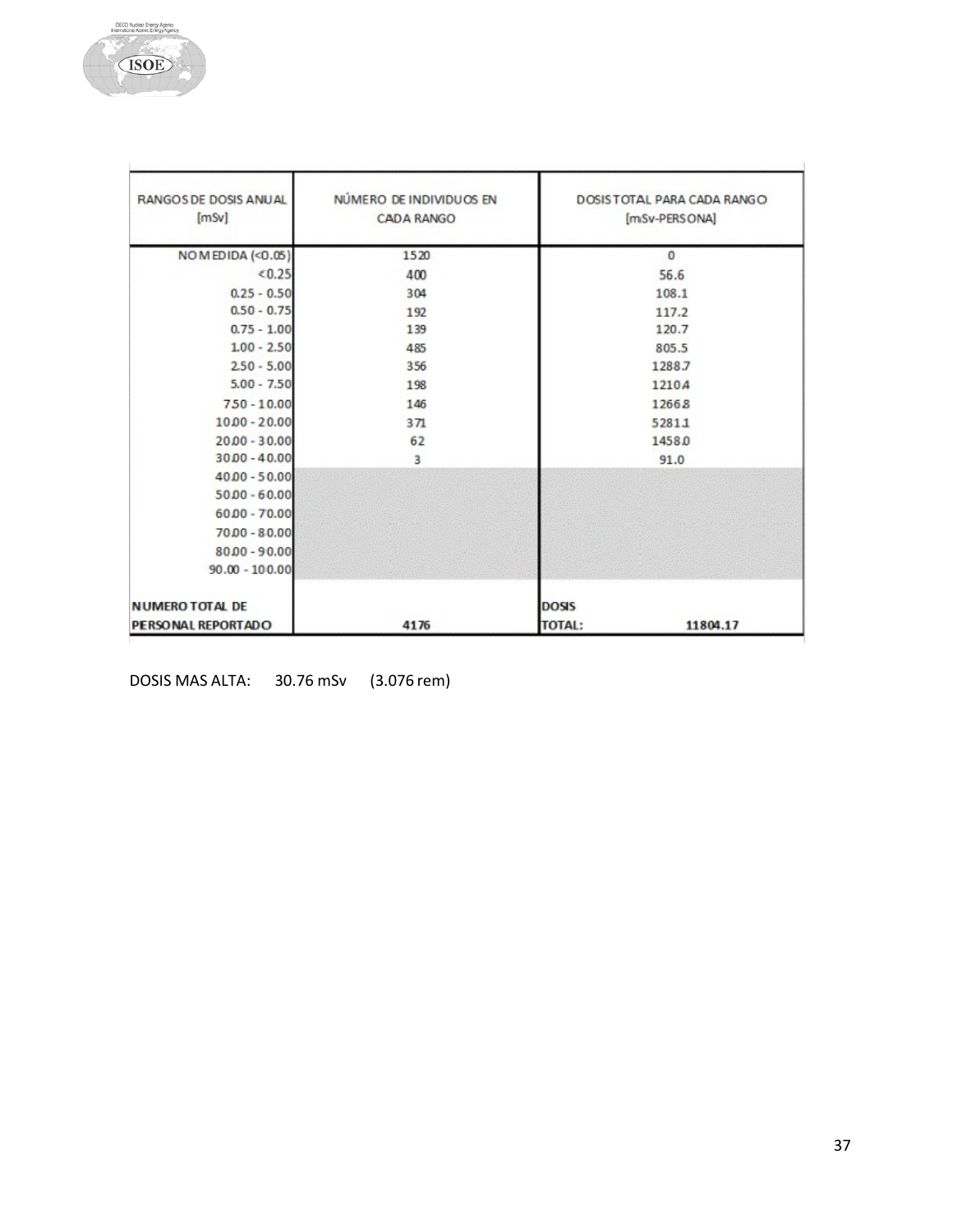# **THE NETHERLANDS**

<span id="page-38-0"></span>1) Dose information for the year 2014

| <b>ANNUAL COLLECTIVE DOSE</b> |                                                                                                     |     |  |  |
|-------------------------------|-----------------------------------------------------------------------------------------------------|-----|--|--|
|                               | <b>OPERATING REACTORS</b>                                                                           |     |  |  |
| Reactor type                  | Number of<br>Average annual collective dose per unit and reactor type<br>[man·mSv/unit]<br>reactors |     |  |  |
| <b>PWR</b>                    |                                                                                                     | 248 |  |  |
|                               | <b>REACTORS DEFINITIVELY SHUTDOWN OR IN DECOMMISSIONING</b>                                         |     |  |  |
| Reactor type                  | Number of<br>Average annual collective dose per unit and reactor type<br>[man·mSv/unit]<br>reactors |     |  |  |
| <b>BWR</b>                    |                                                                                                     | 0   |  |  |

2) Principal events of the year 2014

For the single unit in operation, dose during outage was 194 man.mSv; during normal operation, the dose was 54 man.mSv.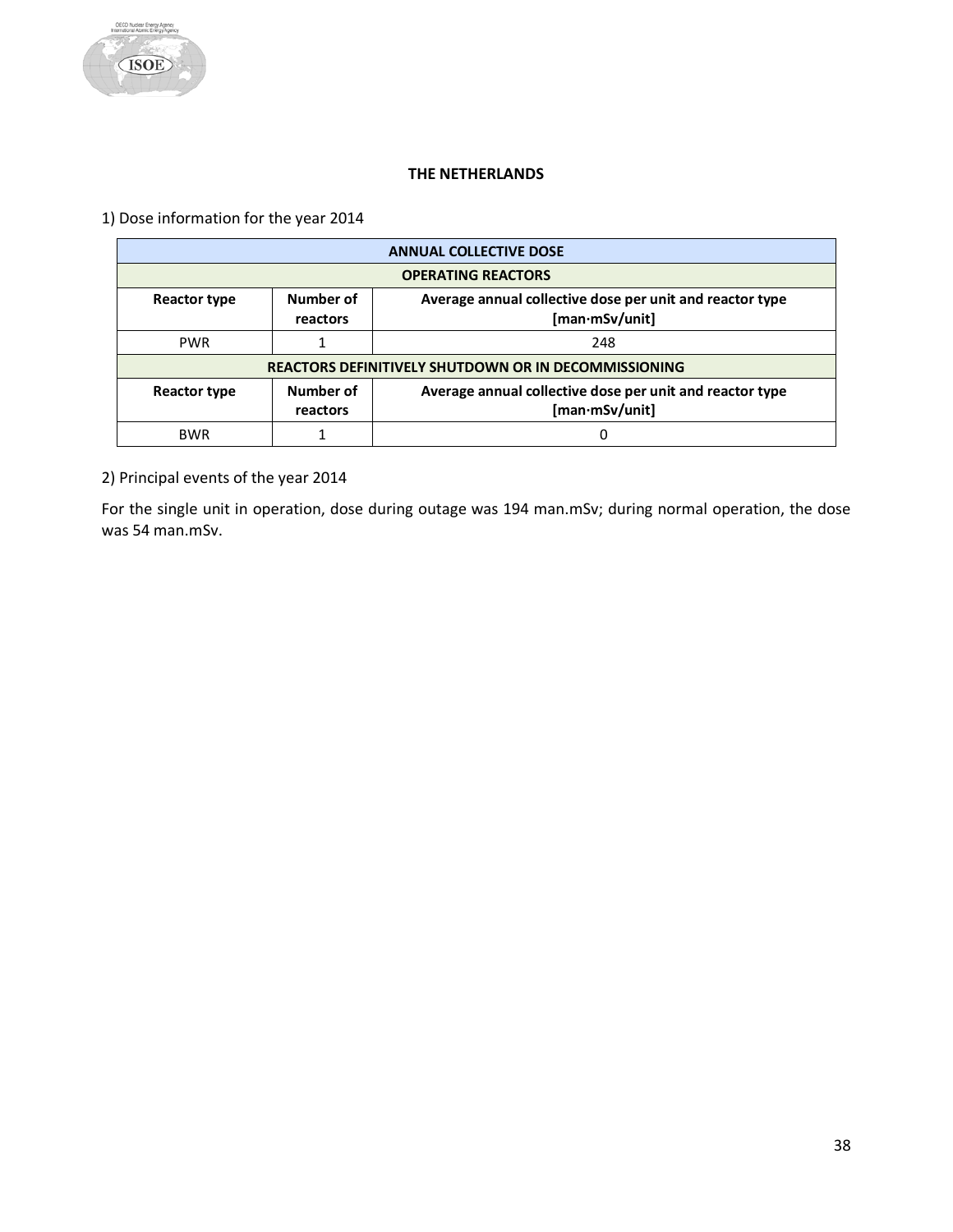

# **PAKISTAN**

<span id="page-39-0"></span>1) Dose information for the year 2014

| <b>ANNUAL COLLECTIVE DOSE</b>                                                                                       |  |         |  |
|---------------------------------------------------------------------------------------------------------------------|--|---------|--|
| <b>OPERATING REACTORS</b>                                                                                           |  |         |  |
| Number of<br>Average annual collective dose per unit and reactor type<br>Reactor type<br>[man·mSv/unit]<br>reactors |  |         |  |
| <b>PHWR</b>                                                                                                         |  | 2012.55 |  |
| <b>PWR</b>                                                                                                          |  | 597.377 |  |

2) Principal events of the year 2014

- *Events influencing dosimetric trends*
	- PHWR 8 Outages, 240.60 days
	- PWR (Chashma -1) 8 Outages, 55.31 days
	- PWR (Chashma -2) 5 Outages, 50.67 days

• *Component or system replacements, Unexpected events/incidents, New reactors on line, Reactors definitely shutdown*

• PHWR

Replacement of inlet/outlet headers of Process Salt Water Heat Exchangers Replacement of 5000 condenser tubes

• PWR

No specific report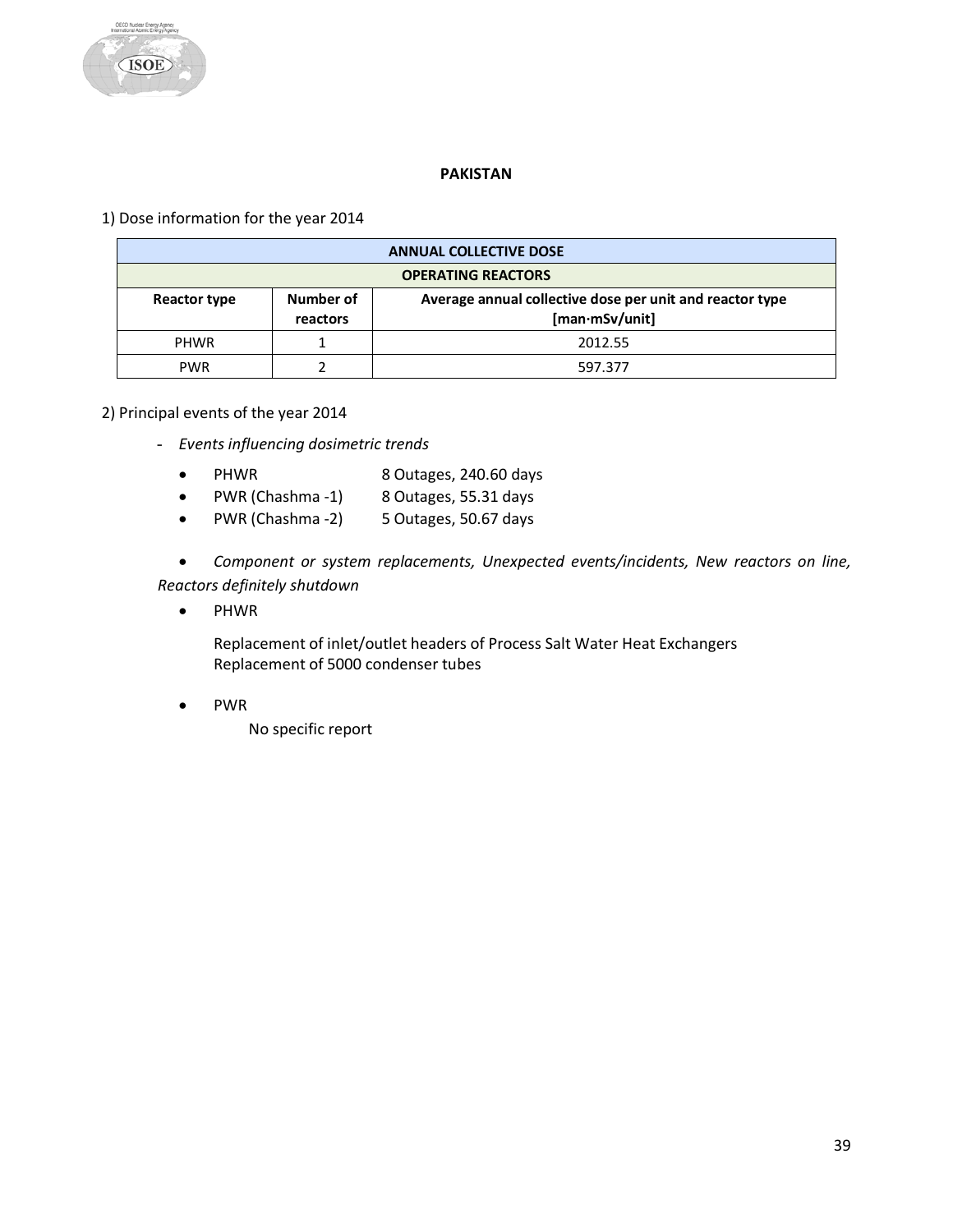#### **ROMANIA**

# <span id="page-40-0"></span>1) Dose information for the year 2014

| <b>ANNUAL COLLECTIVE DOSE</b>                           |  |                                                          |  |
|---------------------------------------------------------|--|----------------------------------------------------------|--|
| <b>OPERATING REACTORS</b>                               |  |                                                          |  |
| Number of<br>Reactor type<br>[man·mSv/unit]<br>reactors |  | Average annual collective dose per unit and reactor type |  |
| CANDU                                                   |  | 296                                                      |  |

#### 2) Principal events in the year 2014

#### **Summary of national dosimetric trends**

| Occupational exposure at Cernavoda NPP |                                                                                                                                          |     |       |  |  |
|----------------------------------------|------------------------------------------------------------------------------------------------------------------------------------------|-----|-------|--|--|
| Year                                   | <b>External effective dose</b><br>Total effective dose<br>Internal effective dose<br>$[man \cdot mSv]$<br>$[man \cdot mSv]$<br>「man·mSv] |     |       |  |  |
| 2014 (2 units)                         | 160.3                                                                                                                                    | 432 | 592.3 |  |  |

#### - *Events influencing dosimetric trends*

Normal operation of the plant (U1 & U2)

At the end of 2014:

- there are 159 employees with individual doses exceeding 1 mSv; 11 with individual doses exceeding 5 mSv; none with individual dose over 10 mSv (unplanned exposure) and none with individual dose over 15 mSv;
- the maximum individual dose since the beginning of the year is 7.511 mSv;
- the contribution of internal dose due to tritium intake is 27%.

#### Planned Outage

A 30 day planned outage was done at Unit#1 between May  $10<sup>th</sup>$  and June 06<sup>th</sup> 2014. Activities with major contribution to the collective dose were as follows:

- Fuelling machine bridge components preventive maintenance;
- Reactor Building Leak Rate Test;
- Feeder yoke clearance measurements and correction;
- Inspection for tubing and supports damage in the feeder cabinets;
- Planned outage systematic inspections;
- Feeder thickness measurements, feeder clearance measurements, feeder yoke measurements, elbow UT examination;
- Snubber inspection; piping supports inspection.

Total collective dose at the end of the planned outage was 310.4 man mSv (229 man mSv external dose and 81.4 man mSv internal dose due to tritium intakes).

Finally, this planned outage had a 52% contribution to the collective dose of 2014.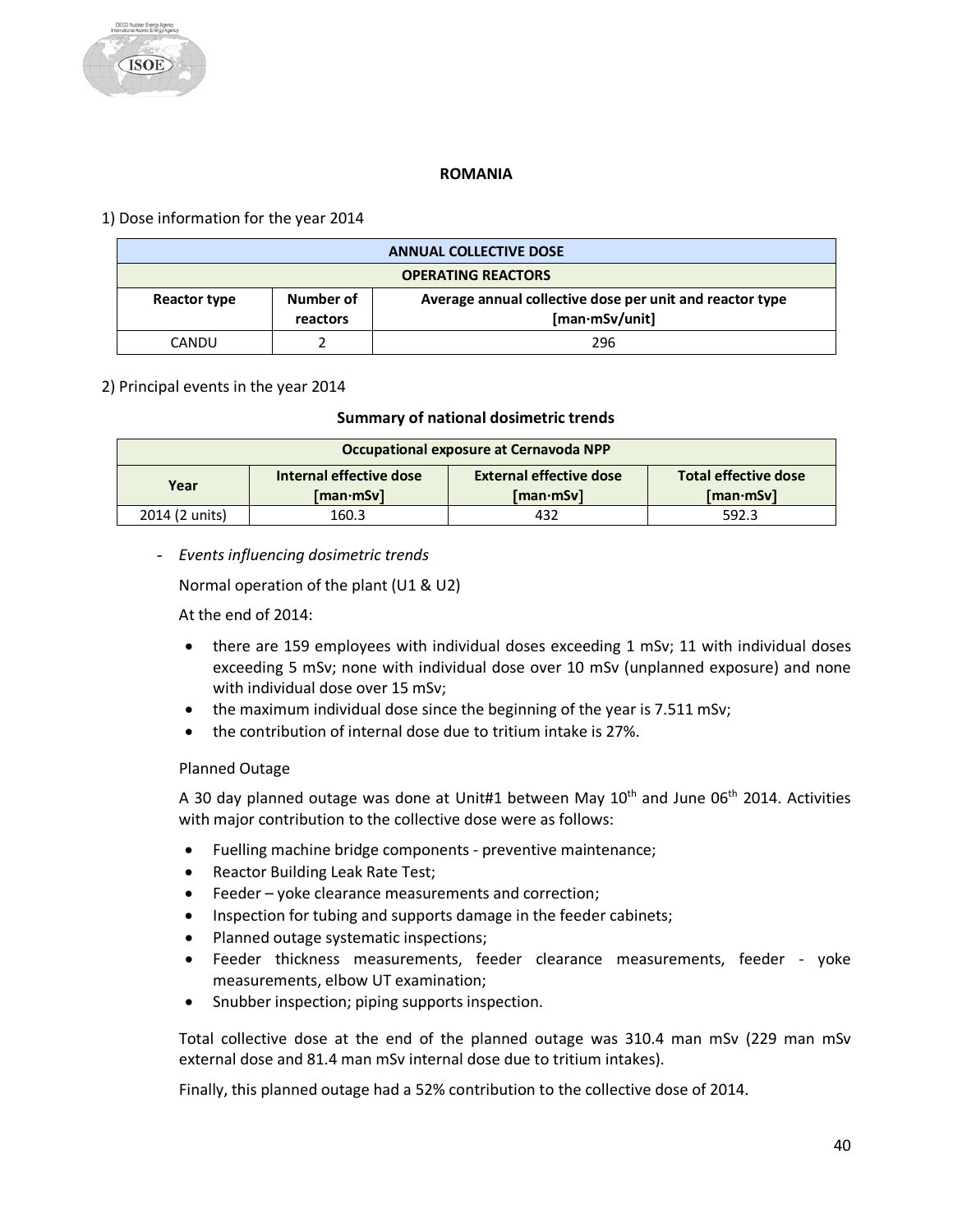#### **Planned Outages dose history**

| Year | <b>Unit</b> | <b>Interval</b> | <b>External collective</b><br>dose received | Internal collective dose<br>$(^3$ H intakes) received | <b>Total collective dose</b><br>received |
|------|-------------|-----------------|---------------------------------------------|-------------------------------------------------------|------------------------------------------|
|      |             |                 | man mSv                                     | man mSv                                               | man mSv                                  |
| 2010 | 1           | $08.05 - 01.06$ | 319                                         | 95                                                    | 414                                      |
| 2011 | 2           | $07.05 - 01.06$ | 117.2                                       | 13                                                    | 130.2                                    |
| 2012 | 1           | $04.05 - 11.06$ | 396.9                                       | 177.7                                                 | 574.6                                    |
| 2013 | 2           | $10.05 - 03.06$ | 185.8                                       | 49.2                                                  | 235                                      |
| 2014 | 1           | $09.05 - 06.06$ | 229                                         | 81.4                                                  | 310.4                                    |

#### **Unplanned outages**

Unit 2 – December 24 – 25: Unit was orderly shutdown in order to repair D2O leakage on Shut Down System line 68334 3/8 11H (7.32 man mSv external dose).

#### **Radiation protection-related issues**

Good practices for individual dose optimization, identified during Planned Outage:

- Using Teledosimetry system for high dose rate jobs (fuel channel inspection);
- Mandatory usage of respiratory protection for entering reactor building;
- Prompt detection of increased level of tritiated water vapour in the air of the Reactor Building using Tritium-in-Air-Monitoring (TAM) system allowed us to stop the jobs and evacuate the area;
- Using wireless communication system in order to prevent removing the tritium mask during the job.

During 2014, the implementation of Radiation Monitoring System (RMS) at Cernavoda U1 was started. The system already exists in Unit 2.

The purpose of this improvement is to connect the on-line radiation monitoring equipment to a computerized interface system that allows remote monitoring, limited remote control capability and maintaining an integrated short and long-term database. Thus the collective dose of the operating personnel will decrease (by avoiding entrance into high radiation hazard areas), and radiation hazard control will be improved for the normal operation of the plant (where real time radiation hazard information will be available).

This project will be finished in September 2015.

#### **Issues of concern in 2014**

The main concerns for 2014 were important work with high radiological impact, performed during the Planned Outage of Unit 1.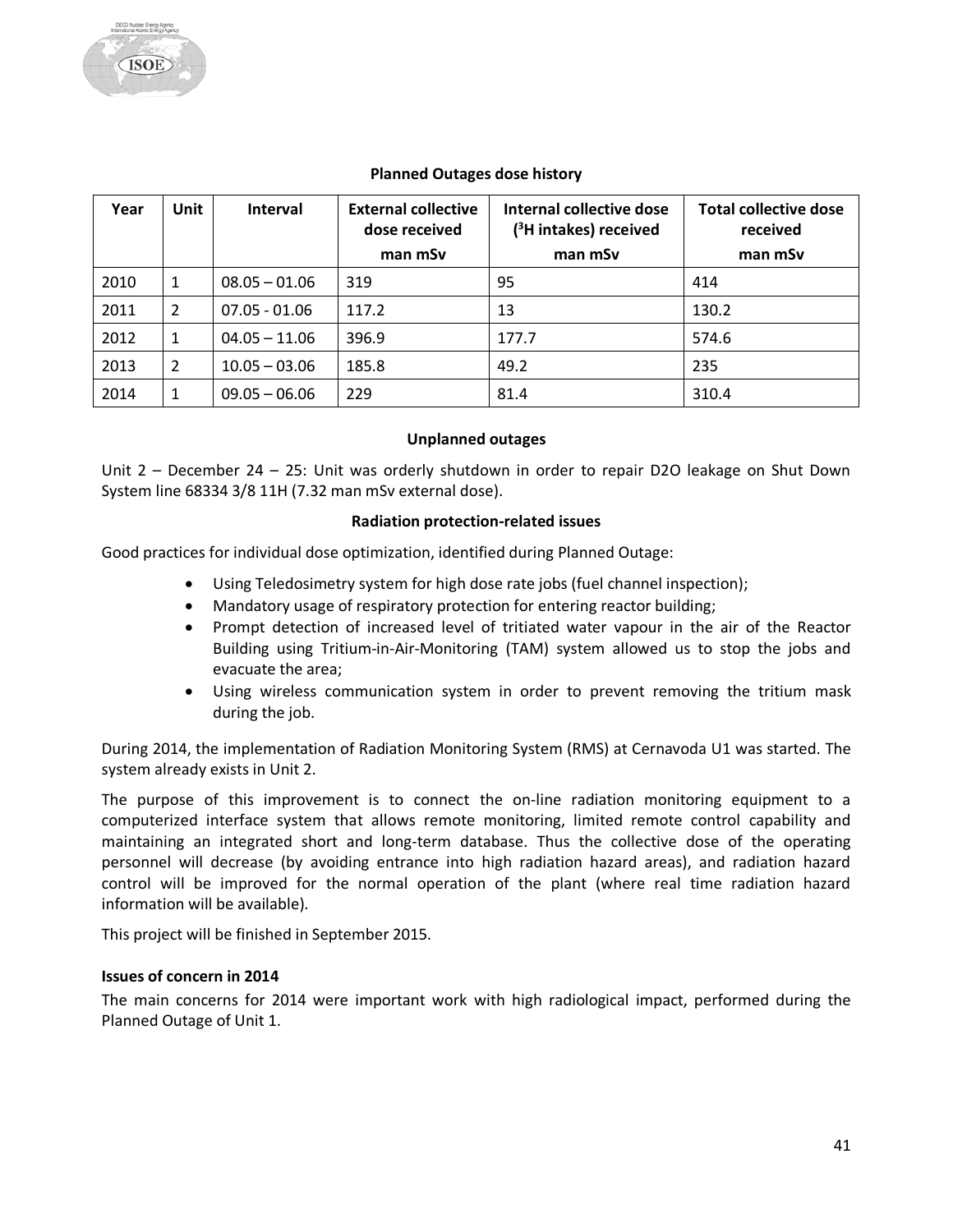

# **For 2015**

#### **Issues of concern in 2015**

The main concerns for 2015 are activities with high radiological impact, to be performed during the Planned Outage of Unit 2:

- Steam Generator ECT inspection;
- Fuelling machine bridge component preventive maintenance;
- Feeder yoke clearance measurements and correction;
- Inspection for tubing and supports damage in the feeder cabinets;
- Planned outage systematic inspections.
- Feeder thickness measurements, feeder clearance measurements, feeder yoke measurements, elbow UT examination;
- Snubber inspection; piping supports inspection;
- Engineering changes implementation.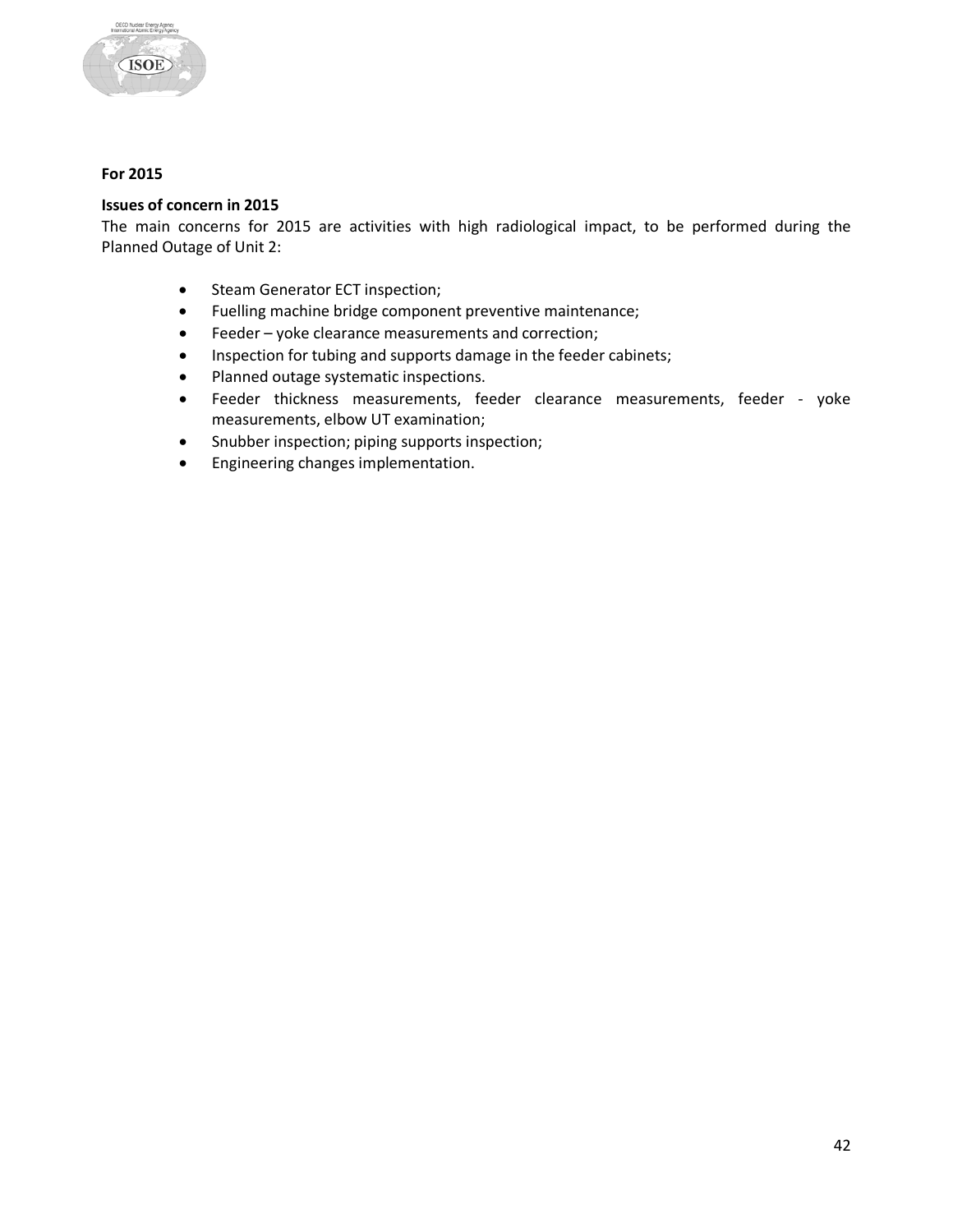#### **RUSSIAN FEDERATION**

<span id="page-43-0"></span>1) Dose information for the year 2014

|              | <b>ANNUAL COLLECTIVE DOSE</b>                                                                       |       |  |  |
|--------------|-----------------------------------------------------------------------------------------------------|-------|--|--|
|              | <b>OPERATING REACTORS</b>                                                                           |       |  |  |
| Reactor type | Number of<br>Average annual collective dose per unit and reactor type<br>[man·mSv/unit]<br>reactors |       |  |  |
| <b>VVFR</b>  | 17                                                                                                  | 615.8 |  |  |
|              | <b>REACTORS DEFINITIVELY SHUTDOWN OR IN DECOMMISSIONING</b>                                         |       |  |  |
| Reactor type | Number of<br>Average annual collective dose per unit and reactor type<br>[man·mSv/unit]<br>reactors |       |  |  |
| <b>VVFR</b>  |                                                                                                     | 44.7  |  |  |

2) Principal events of the year 2014

#### **Collective doses**

In 2014, the total effective annual collective dose of utility employees and contractors at seventeen operating VVER type reactors was 10467.8 man·mSv. This value presents 1661.3 man·mSv (18.9%) increase from the year 2013 total collective dose of 8806.5 man·mSv.

Comparative analysis shows a considerable difference between average annual collective doses for the groups of VVER-440 MWe and VVER-1000 MWe reactors. In 2014, the results were as follows:

- 709.4 man·mSv/unit with respect to the group of 6 operating VVER-440 reactors;
- 564.7 man·mSv/unit with respect to the group of 11 operating VVER-1000 reactors.

#### - *Events influencing dosimetric trends*

As the result of 18 month fuel campaigns at all Russian units with VVER-1000 (except the unit № 5 of Novovoronezh NPP), there is a considerable difference in planned outage total numbers for 10 operating VVER-1000 reactors from one year to another.

In 2013, the planned outages were not implemented at four VVER-1000 units (Balakovo 1, Kalinin 1 and 2, Rostov 1). The planned outage at Balakovo 2 was just started at the end of December 2013 (10 days) and was finished in 2014. The total planned outage duration for all Russian VVERs-440 and VVERs-1000 was 641 days (without considering the initial 10 days of the Balakovo 2 outage), which provided a value of 7444.6 man·mSv for the total planned outage collective dose.

In 2014, the planned outages were performed at all seventeen VVER-440 and VVER-1000 units (the Balakovo 2 outage was finished, and the Balakovo 3 outage was started). The total planned outage duration for all Russian VVERs was 912 days – a 271 day increase (42.3%) in comparison to 2013. The registered total collective dose during the planned outages was 9364.1 man·mSv. This value is higher by 1919.5 man·mSv (25.8%) than it was in 2013.

Thus, the 2014 total effective annual collective dose increase was entirely determined by the increase of the total number and duration of planned outages as compared to 2013.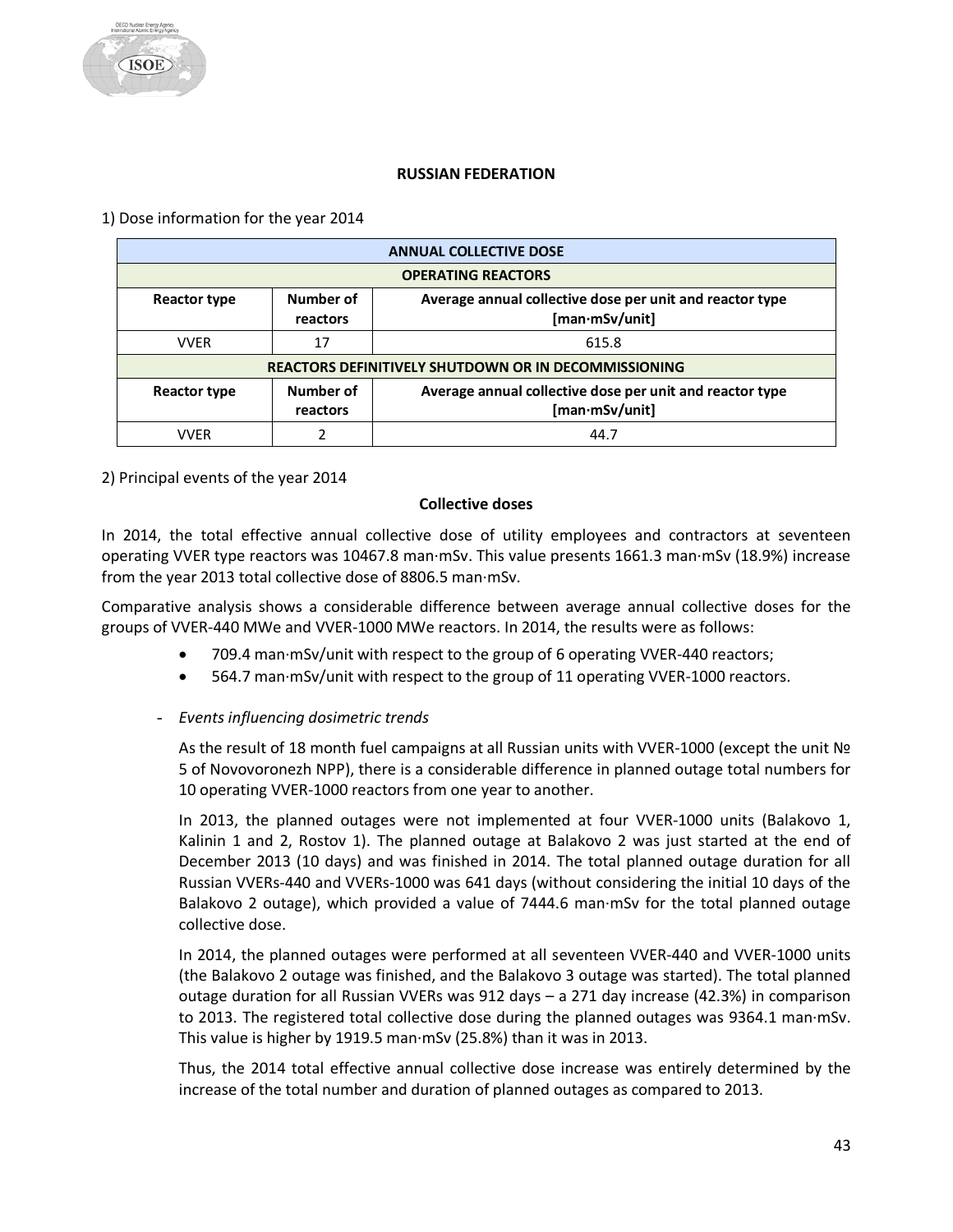#### **Individual doses**

In 2014, individual effective doses of utility employees and contractors did not exceed the control dose level of 18.0 mSv per year at VVER-440 and VVER-1000 reactors.

The maximum recorded individual dose was 16.4 mSv. This dose was gradually received by a worker of the Novovoronezh NPP maintenance department during the repair of reactor component equipment at Units 3-5 during the full year.

The maximum annual effective individual doses at other plants with VVER type reactors in 2014 were:

- $\bullet$  Balakovo 15.9 mSv;
- Kalinin 15.4 mSv;
- $Kola 15.5$  mSv;
- Rostov  $6.3$  mSv.

Annual individual doses over 10.0 mSv were received by 196 persons (76 persons at Balakovo, 41 persons at Kalinin, 44 persons at Kola, 35 persons at Novovoronezh). This value is higher by 37 persons (23.3%) than in 2013. The principal factor is the increase of the planned outage number and duration at the Balakovo and Kalinin plants in 2014.

Nobody exceeded 10.0 mSv level and only 3 persons exceeded 5.0 mSv at Rostov NPP.

| Reactor             | <b>Duration [days]</b>         | Collective dose [man·mSv] |
|---------------------|--------------------------------|---------------------------|
| Balakovo 1          | 71                             | 1031.0                    |
|                     | 55 (completion of outage which | 544.3                     |
| Balakovo 2          | was started in 2013)           |                           |
| Balakovo 3          | 39 (beginning of outage with   | 528.2                     |
|                     | completion in 2015)            |                           |
| Balakovo 4          | 67                             | 692.9                     |
| Kalinin 1           | 109                            | 1084.0                    |
| Kalinin 2           | 75                             | 620.0                     |
| Kalinin 3           | 54                             | 321.0                     |
| Kalinin 4           | 37                             | 109.8                     |
| Kola 1              | 37                             | 465.5                     |
| Kola 2              | 40                             | 399.8                     |
| Kola 3              | 45                             | 577.0                     |
| Kola 4              | 97                             | 916.3                     |
| Novovoronezh 3      | 32                             | 639.1                     |
| Novovoronezh 4      | 35                             | 567.0                     |
| Novovoronezh 5      | 40                             | 586.5                     |
| Rostov 1            | 48                             | 203.3                     |
| Rostov <sub>2</sub> | 31                             | 78.4                      |

#### **Planned outage duration and collective doses**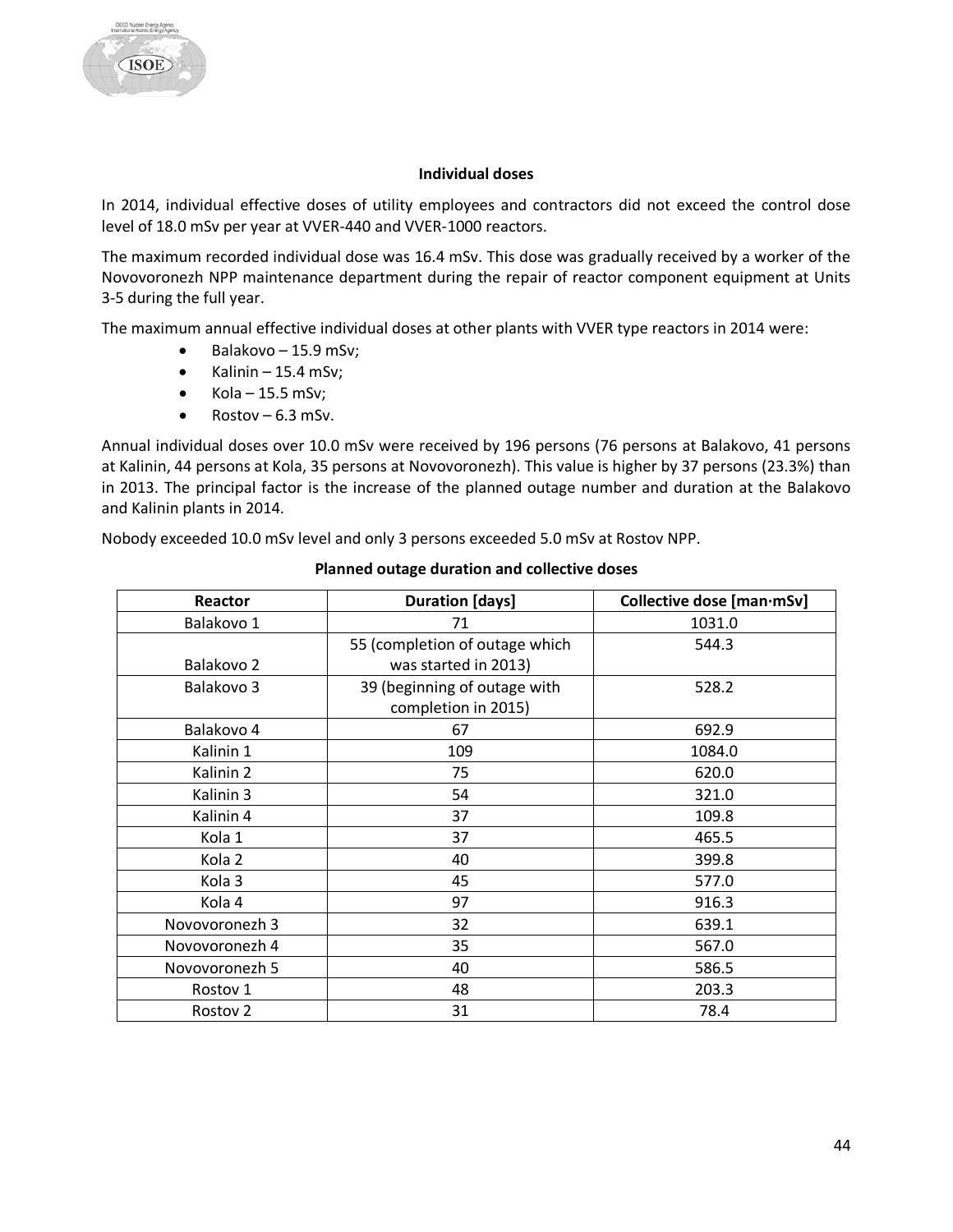#### **Unplanned outage duration and collective dose**

| Reactor | <b>Duration</b><br>[davs] | Collective dose [man·mSv] |
|---------|---------------------------|---------------------------|
| Kola 1  | ᅩ                         | 48.8                      |

#### **Issues of concern in 2014**

Documents, manuals and models were developed:

- Estimation of NPP personal radiation risk coefficients. Development of ARMIR programme based on individual and generic risk.
- Development and certification of optimized set of standard sources (phantoms) for whole body monitor calibration based on gamma radiation efficiency registration factor.
- Preparation of the Programme of radiation protection optimization at Concern Rosenergoatom NPPs for the period 2015 – 2019.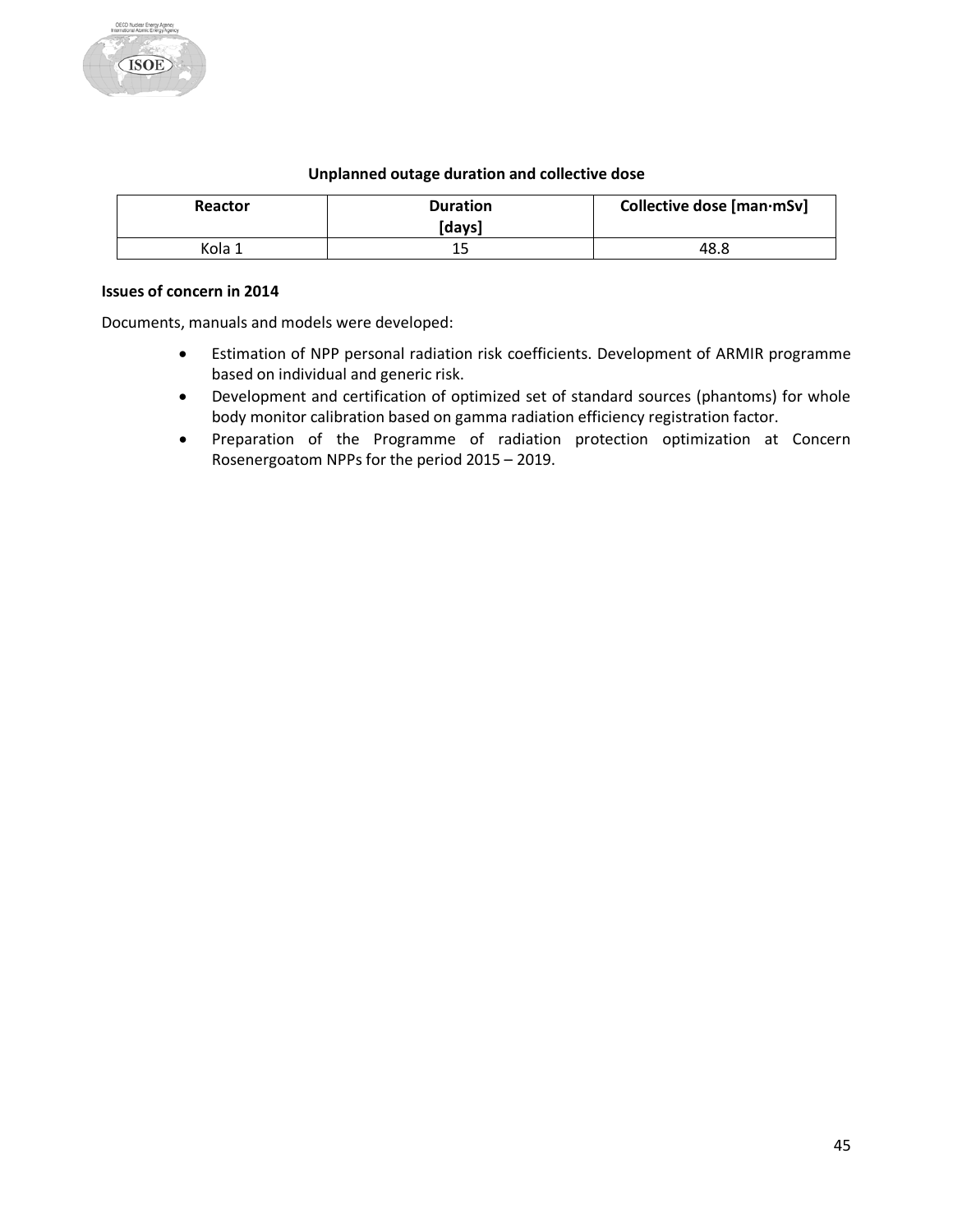#### **SLOVAK REPUBLIC**

<span id="page-46-0"></span>1) Dose information for the year 2014

|              | <b>ANNUAL COLLECTIVE DOSE</b>                                                                       |                      |  |  |
|--------------|-----------------------------------------------------------------------------------------------------|----------------------|--|--|
|              | <b>OPERATING REACTORS</b>                                                                           |                      |  |  |
| Reactor type | Number of<br>Average annual collective dose per unit and reactor type<br>[man·mSv/unit]<br>reactors |                      |  |  |
| <b>VVER</b>  | 4                                                                                                   | 126.175              |  |  |
|              | <b>REACTORS DEFINITIVELY SHUTDOWN OR IN DECOMMISSIONING</b>                                         |                      |  |  |
| Reactor type | Number of<br>Average annual collective dose per unit and reactor type<br>[man·mSv/unit]<br>reactors |                      |  |  |
| <b>VVFR</b>  | 2                                                                                                   | Not included in ISOE |  |  |
| <b>GCR</b>   |                                                                                                     | Not included in ISOE |  |  |

#### 2) Principal events of the year 2014

- *Events influencing dosimetric trends*
	- Bohunice NPP (2 units): The total annual effective dose in Bohunice NPP in 2014 calculated from legal film dosimeters was 193.626 man.mSv (employees 95.527 man.mSv, outside workers 98.099 man.mSv). The maximum individual dose was 2.478 mSv (NPP's employee). Without internal contamination. Without anomalies in radiation conditions
	- Mochovce NPP (2 units): The total annual effective dose in Mochovce NPP in 2014 evaluated from legal film dosimeters and E50 was 311.074 man.mSv (employees 127.377 man.mSv, outside workers 183.697 man.mSv). The maximum individual dose was 4.044 mSv (NPP's employee).
- *Outage information*

Bohunice NPP:

- Unit 3 21.1 day standard maintenance outage. The collective exposure was 97.454 man.mSv from electronic operational dosimetry.
- Unit 4 18.6 day standard maintenance outage. The collective exposure was 94.316 man. mSv from electronic operational dosimetry.

Mochovce NPP:

- Unit 1 20.5 day standard maintenance outage. The collective exposure was 96.563 man. mSv from electronic operational dosimetry.
- Unit 2 38.25 day major maintenance outage. The collective exposure was 168.936 man.mSv from electronic operational dosimetry.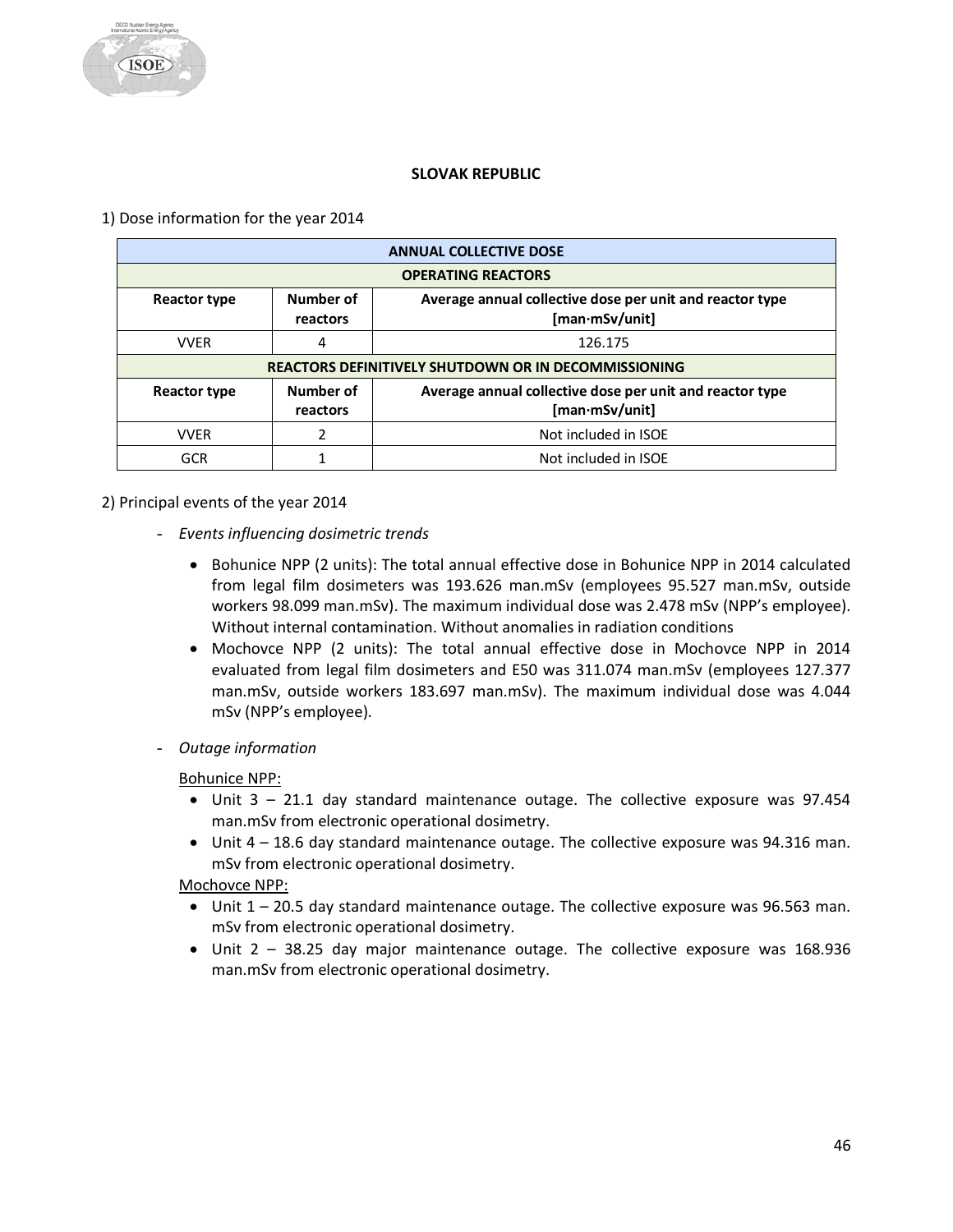

- *Component or system replacements, Unexpected events/incidents, New reactors on line, Reactors definitively shutdown*
	- Mochovce NPP start of upgrade of central radiological computerised system; the finish is expected in 2015.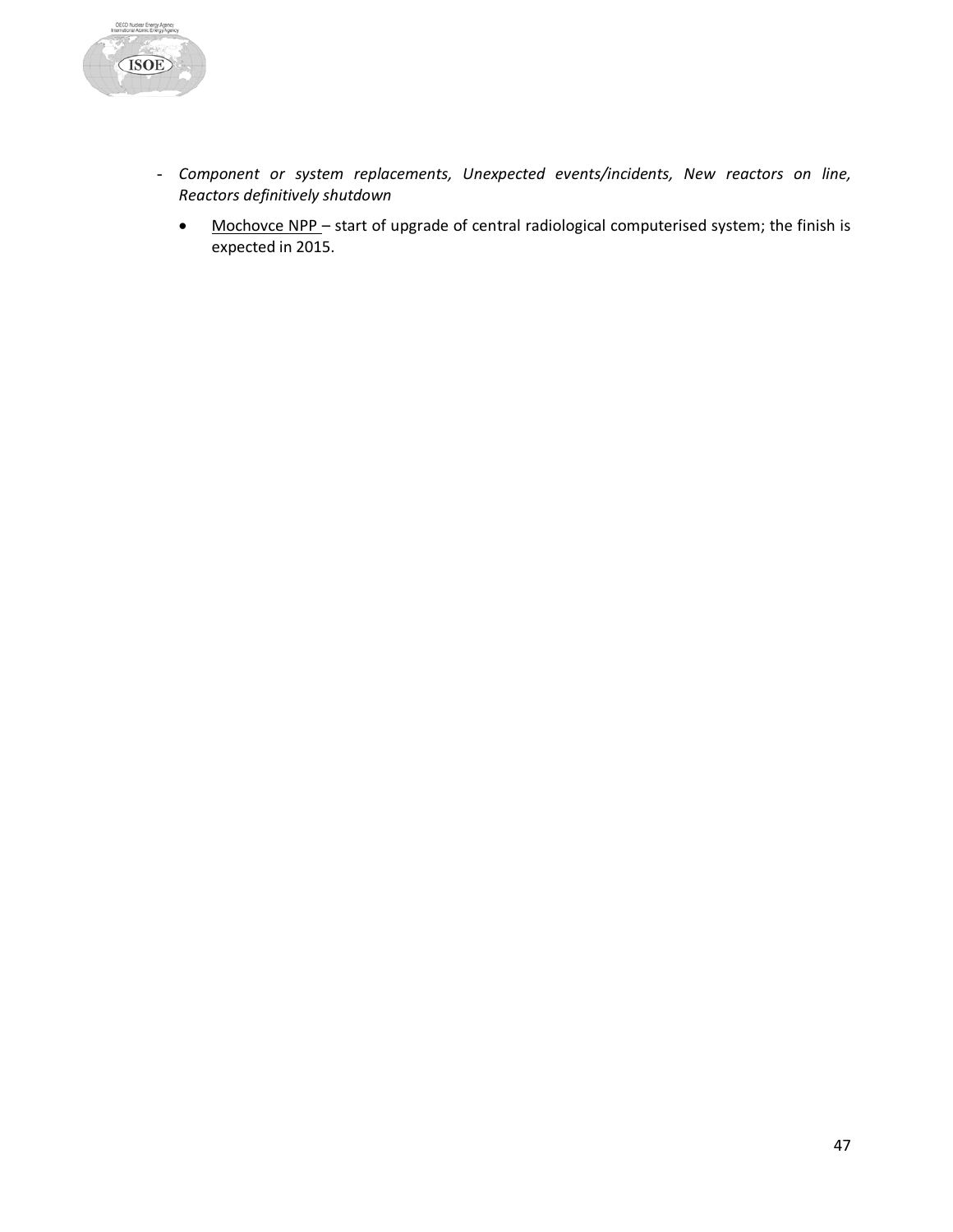

# **SLOVENIA**

<span id="page-48-0"></span>1) Dose information for the year 2014

| <b>ANNUAL COLLECTIVE DOSE</b>                           |  |                                                          |  |
|---------------------------------------------------------|--|----------------------------------------------------------|--|
| <b>OPERATING REACTORS</b>                               |  |                                                          |  |
| Number of<br>Reactor type<br>[man·mSv/unit]<br>reactors |  | Average annual collective dose per unit and reactor type |  |
| <b>PWR</b>                                              |  | 106                                                      |  |

# 2) Principal events of the year 2014

- *Events influencing dosimetric trends*

Calendar year 2014 included the usual operating cycle with no outage.

- *Regulatory requirements*

Technical Plans:

Preparation for reactor vessel up-flow conversion project in the 2015 outage, to avoid future fuel rod failures.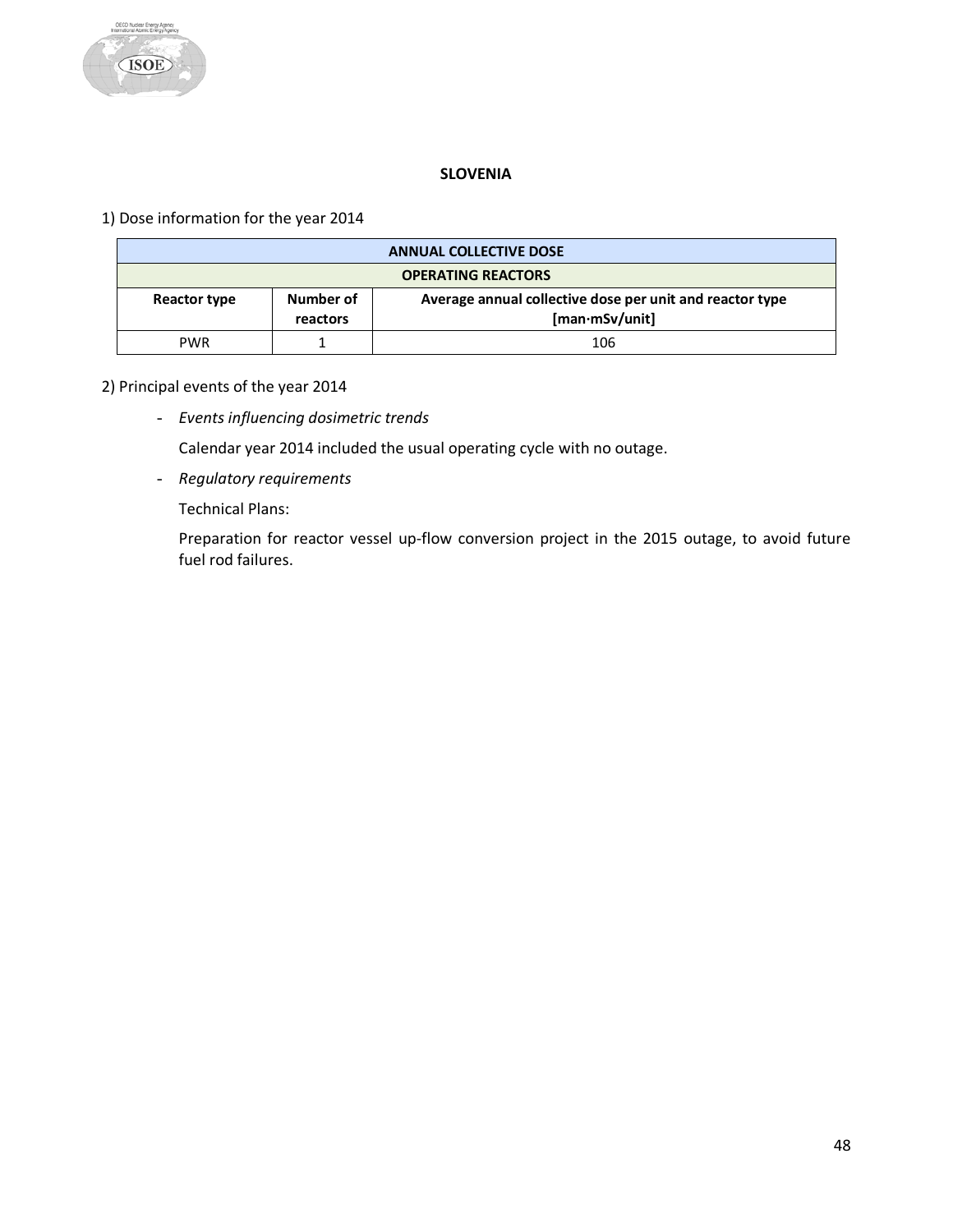# **SOUTH AFRICA**

<span id="page-49-0"></span>1) Dose information for the year 2014

| <b>ANNUAL COLLECTIVE DOSE</b>                           |  |                                                          |  |
|---------------------------------------------------------|--|----------------------------------------------------------|--|
| <b>OPERATING REACTORS</b>                               |  |                                                          |  |
| Number of<br>Reactor type<br>[man·mSv/unit]<br>reactors |  | Average annual collective dose per unit and reactor type |  |
| <b>PWR</b>                                              |  | 281.367                                                  |  |

# 2) Principal events of the year 2014

- *Number and duration of outages*

One refuelling outage, with a duration of 53 days

- *Component or system replacements, Unexpected events/incidents, New reactors on line*

No component or system replacements. No unexpected events/incidents. No new reactors came on line.

- *Reactors definitively shutdown*

No reactors were definitively shut down.

- *New/experimental dose-reduction programmes*

Dose reduction initiatives implemented during 2014 included zinc Injection.

- *Regulatory requirements*

No new requirements were issued by the South African regulatory authorities.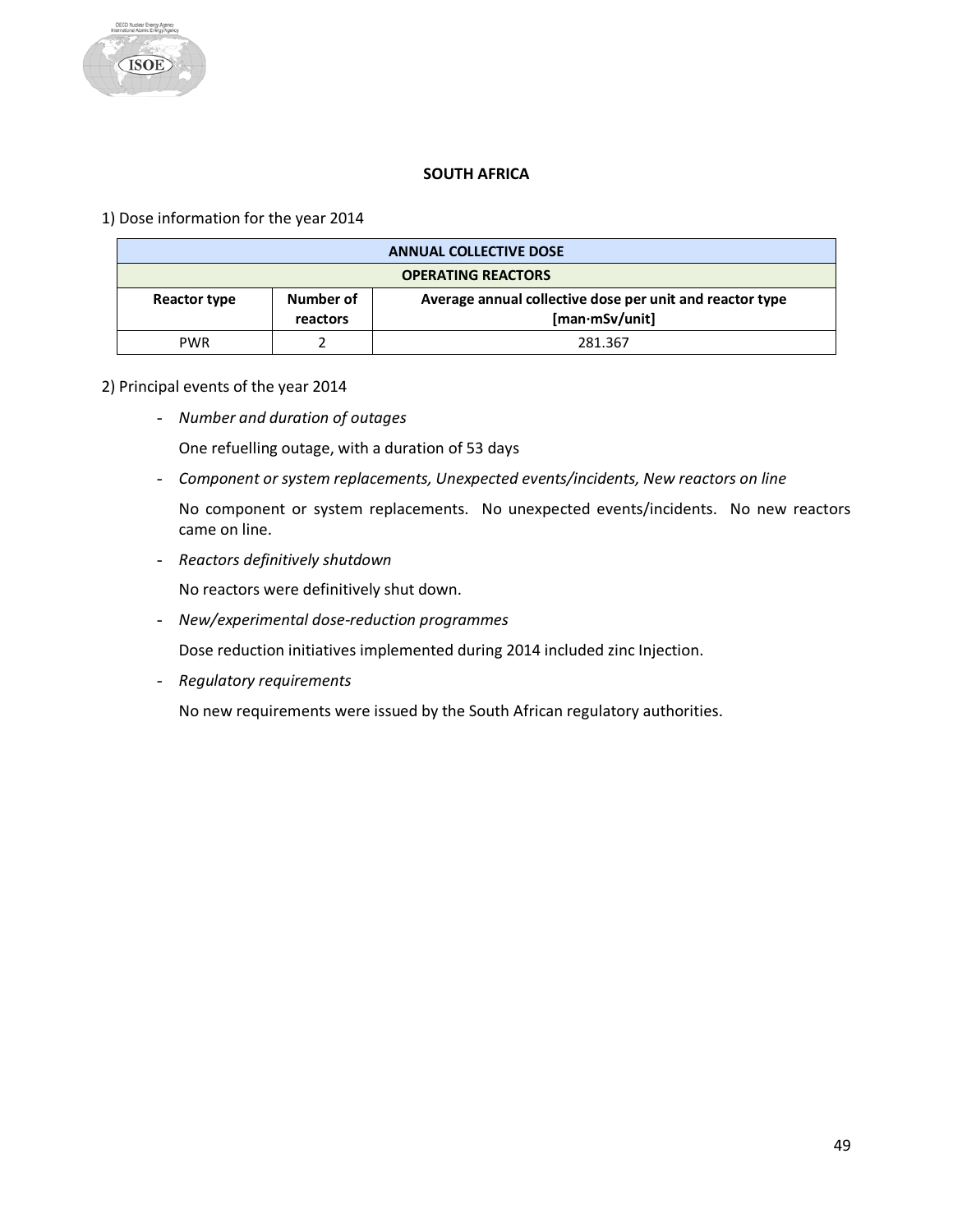

#### **SPAIN**

# <span id="page-50-0"></span>1) Dose information for the year 2014

|                     | <b>ANNUAL COLLECTIVE DOSE</b>                                                                       |                                                                            |  |  |
|---------------------|-----------------------------------------------------------------------------------------------------|----------------------------------------------------------------------------|--|--|
|                     | <b>OPERATING REACTORS</b>                                                                           |                                                                            |  |  |
| Reactor type        | Number of<br>reactors                                                                               | Average annual collective dose per unit and reactor type<br>[man·mSv/unit] |  |  |
| <b>PWR</b>          | 6                                                                                                   | 393.73                                                                     |  |  |
| <b>BWR</b>          | 1                                                                                                   | 290.04                                                                     |  |  |
| All types           | 7                                                                                                   | 378.90                                                                     |  |  |
|                     | <b>REACTORS DEFINITIVELY SHUTDOWN OR IN DECOMMISSIONING</b>                                         |                                                                            |  |  |
| <b>Reactor type</b> | Number of<br>Average annual collective dose per unit and reactor type<br>[man·mSv/unit]<br>reactors |                                                                            |  |  |
| <b>PWR</b>          | 1                                                                                                   | 591.33                                                                     |  |  |
| <b>BWR</b>          | $1^*$                                                                                               | 101.7                                                                      |  |  |
| <b>GCR</b>          |                                                                                                     | $\Omega$                                                                   |  |  |

\*SM Garoña – temporary shutdown

#### 2) Principal events of the year 2014

- *Number and duration of outages*

#### **Almaraz NPP**

21st outage of ALMARAZ Unit 2:

- Duration: 63 days.
- Beginning: November 24th, 2013.
- Ending: January 25th, 2014.
- Collective dose: 541.948 man.mSv.
- Maximum individual dose: 4.449 mSv.

23rd outage of ALMARAZ Unit 1:

- Duration: 58 days.
- Beginning: June 22nd, 2014.
- $\bullet$  Ending: August 20<sup>th</sup>, 2014.
- Collective dose: 437.825 man.mSv.
- Maximum individual dose: 3.085 mSv.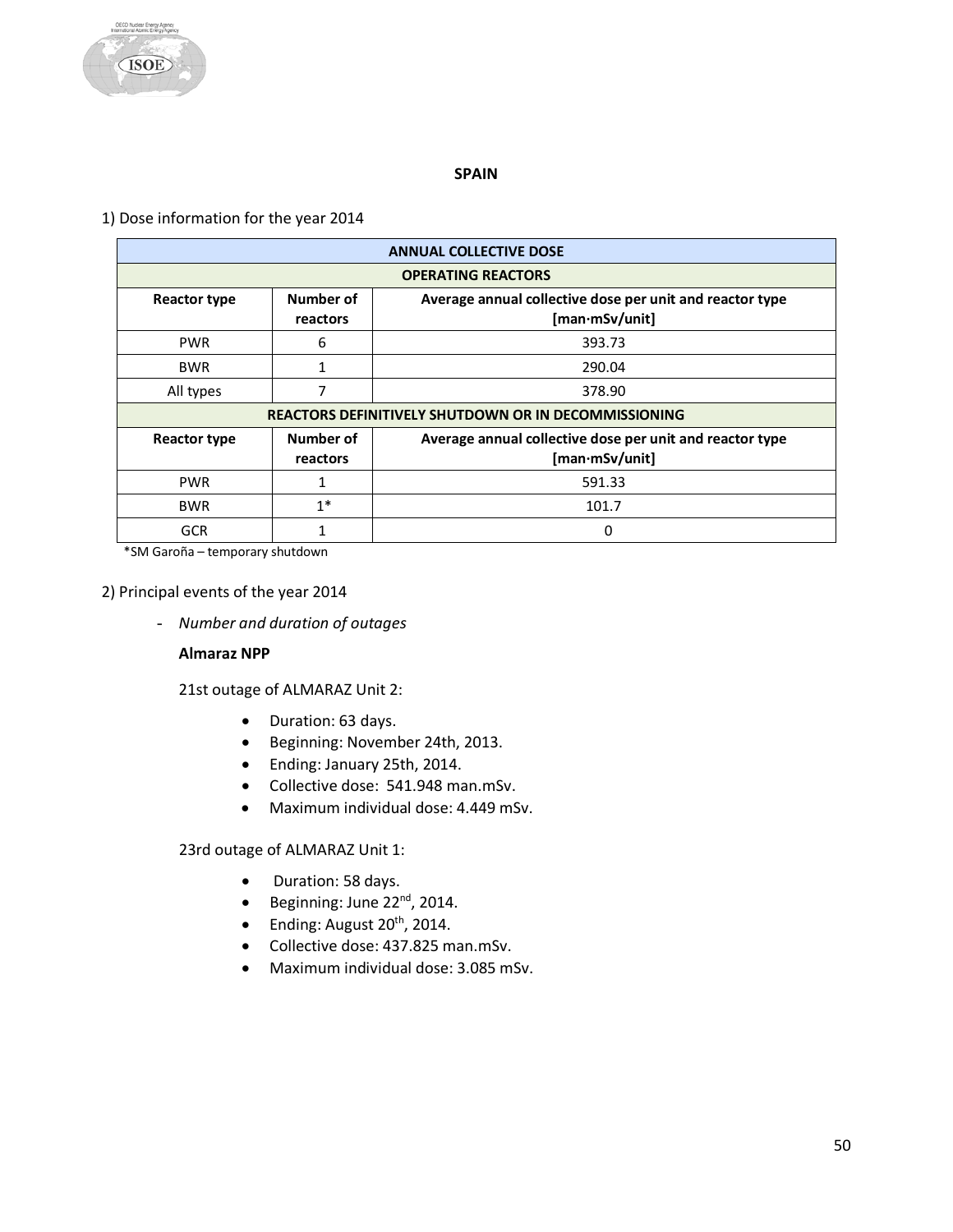

# **Santa María De Garoña NPP**

| Date                                                      | Event                                               | <b>Mean activity</b><br>(if it exists)                                | <b>Collective Dose</b><br>(man.mSv) |
|-----------------------------------------------------------|-----------------------------------------------------|-----------------------------------------------------------------------|-------------------------------------|
| October 17 <sup>th</sup> to<br>November 11 <sup>th</sup>  | Control rod drive (CRD) removal<br>and maintenance. |                                                                       | 14.439                              |
| November 10 <sup>th</sup> to<br>December 12 <sup>th</sup> | 100% inspection reactor vessel<br>and internals.    | IVVI over the core.<br>UT base material and<br>circumferential welds. | 11.560                              |

#### **Ascó NPP**

23rd outage of Ascó 1

- Duration: 56 days.
- Collective dose: 663.356 man.mSv.
- Maximum individual dose: 5.073 mSv.

#### 22nd outage of Ascó 2

- Duration: 44 days.
- Collective dose: 632.423 man.mSv.
- Maximum individual dose: 3.880 mSv.

Relevant activities from the RP point of view performed during both outages

- Steam Generator secondary cycle chemical cleaning;
- Pressurizer safety valve hydraulic seal elimination;
- RHR alternative injection design modification;
- Vessel's head conic seals substitution;
- Design modification of the RCS pump oil level system.

#### **Cofrentes NPP**

- Maintenance activities in nuclear steam sensitive areas have been performed to take advantage of power reductions to restructure control rod map.
- Maintenance activities have been accomplished to the reactor water clean-up pumps.
	- *Component or system replacement:*

# **Almaraz NPP**

- Motor of reactor coolant pump in 21st outage of unit 2.
- Motor of reactor coolant pump in 23th outage of unit 1.
- Replacement of nuclear instrumentation system and its associated wiring in both outages.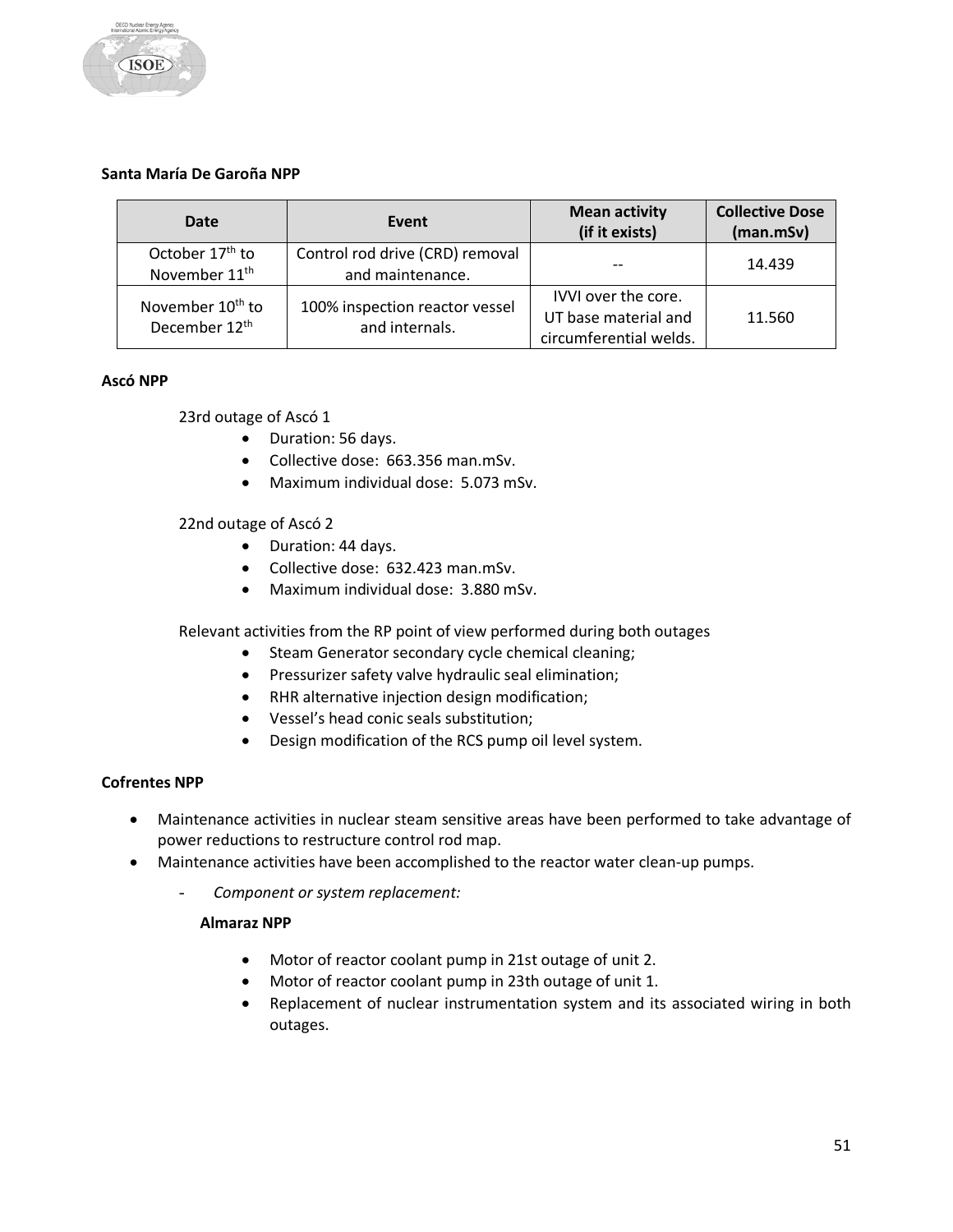

#### **Almaraz NPP**

**ISOE** 

- Reduction of 16.6% in the maximum individual dose objective during outage.
- Degreasing of the cavity walls and floor with solvent during the 23rd outage of ALMARAZ Unit 1. This cleaning will be applied periodically in the future.
- Continuous improvement of the dose optimization program and of the radiation protection procedures and measures.

# **Cofrentes NPP**

- Temporary and permanent shielding.
- The shielding program has been continued with the installation of permanent shielding in different areas of the plant, with an approximate weight of 53.5 tons of lead.
- In 2014 temporary shielding was installed in different locations in the plant with an approximate weight of 3.5 tons of lead.
- *Regulatory requirements*

#### **Santa María de Garoña NPP**

- Application for start-up, May 27th.
- Regulatory start-up conditions, July 30th.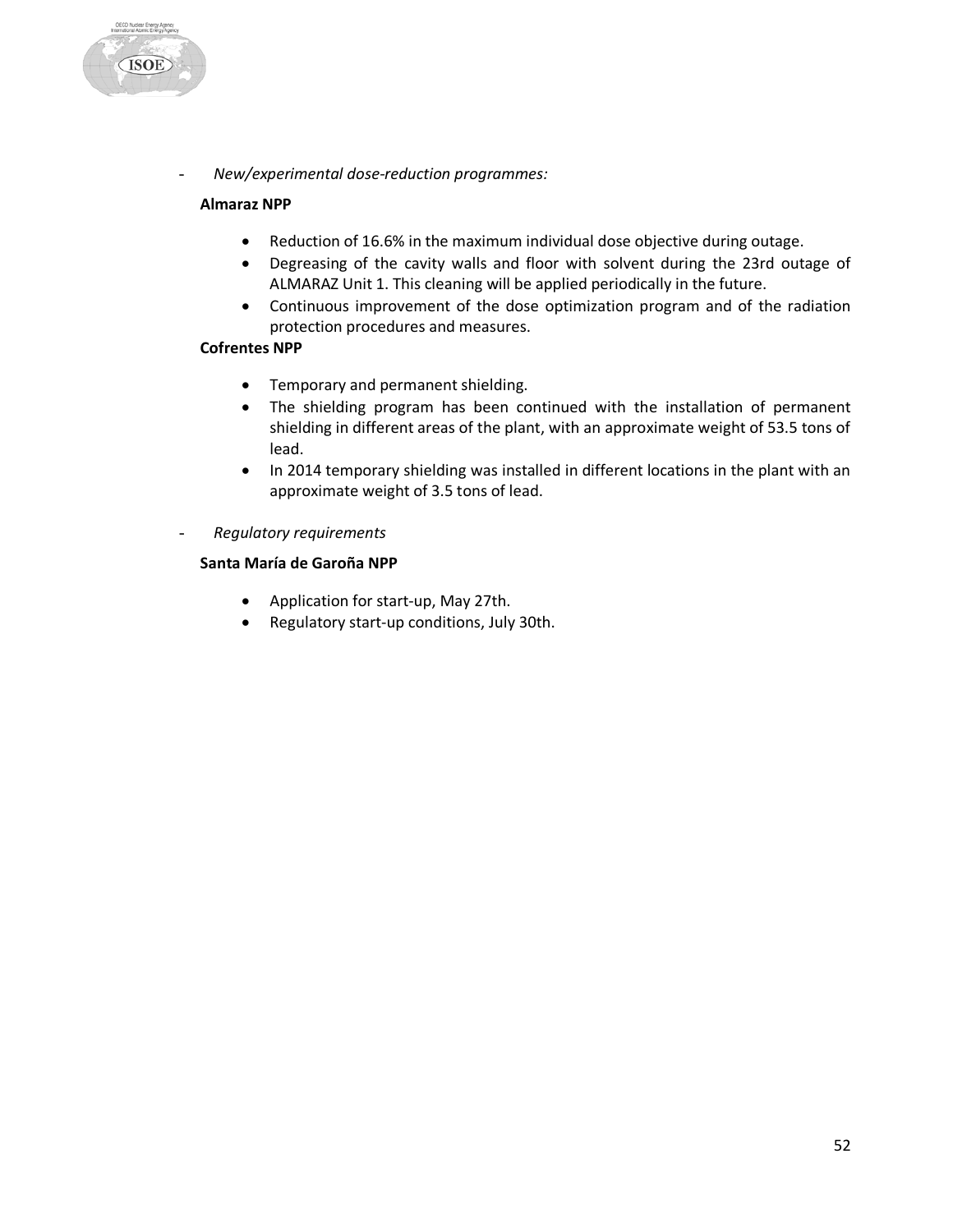#### **SWEDEN**

# <span id="page-53-0"></span>1) Dose information for the year 2014

| <b>ANNUAL COLLECTIVE DOSE</b>                                                                                              |                                                             |                                                                            |  |  |  |
|----------------------------------------------------------------------------------------------------------------------------|-------------------------------------------------------------|----------------------------------------------------------------------------|--|--|--|
|                                                                                                                            | <b>OPERATING REACTORS</b>                                   |                                                                            |  |  |  |
| Number of<br>Average annual collective dose per unit and reactor type<br><b>Reactor type</b><br>[man·mSv/unit]<br>reactors |                                                             |                                                                            |  |  |  |
| <b>PWR</b>                                                                                                                 | 3                                                           | 805                                                                        |  |  |  |
| <b>BWR</b>                                                                                                                 |                                                             | 959                                                                        |  |  |  |
| All types                                                                                                                  | 10                                                          | 913                                                                        |  |  |  |
|                                                                                                                            | <b>REACTORS DEFINITIVELY SHUTDOWN OR IN DECOMMISSIONING</b> |                                                                            |  |  |  |
| <b>Reactor type</b>                                                                                                        | Number of<br>reactors                                       | Average annual collective dose per unit and reactor type<br>[man·mSv/unit] |  |  |  |
| <b>BWR</b>                                                                                                                 |                                                             | ำ                                                                          |  |  |  |

# 2) Principal events of the year 2014

#### **Forsmark**

In 2014 the collective dose for the whole site was 1 737 man.mSv and the maximum individual dose was 10.7 mSv. Forsmark 1 and 2 have had continuously low moisture level in the steam which has resulted in additional decrease in activity levels in the turbine system. Forsmark 2 still has increased dose rates in the residual heat removal system (since 2012). Forsmark 2 has entered normal operation at 120% power (previously on trial operation). Forsmark 3 stopped in April 2014 to replace damaged fuel prior to the outage.

During 2014 routines for the new EPD-system that was installed at the end of 2013/beginning of 2014 at Forsmark was put in place. That includes work-specific alarm levels and a new teledosimetry system.

During the outage of Forsmark 2, lift of a shaft belonging to a main circulation pump was performed as routine. Unexpectedly, personnel working at lower levels were exposed to higher dose rates due to the shaft being placed on a hatch. This was unforeseen and therefore an investigation was conducted.

Due to upcoming new dose limits for the lens of the eye, additional measurements of dose to the lens of the eye were performed. This was comprised of 74 measurements of the dose to the eye lens with a maximum registered dose of 2.64 mSv.

#### **Ringhals**

Ringhals 1 performed a chemical decontamination on the RH (Residual Heat) and RWCU (Reactor Water Clean-Up) systems with a very good result of DF=20 on average. In many critical areas with heavy workload and potentially high collective doses, the DFs were in many cases as high as a factor of > 100.

Ringhals 2 detected a leak in the containment steel liner when performing the scheduled ILRT (Integrated Leak Rate Test). In order to find the leak a major part of the concrete floor in containment had to be removed. (The repair work was still going on in June 2015.)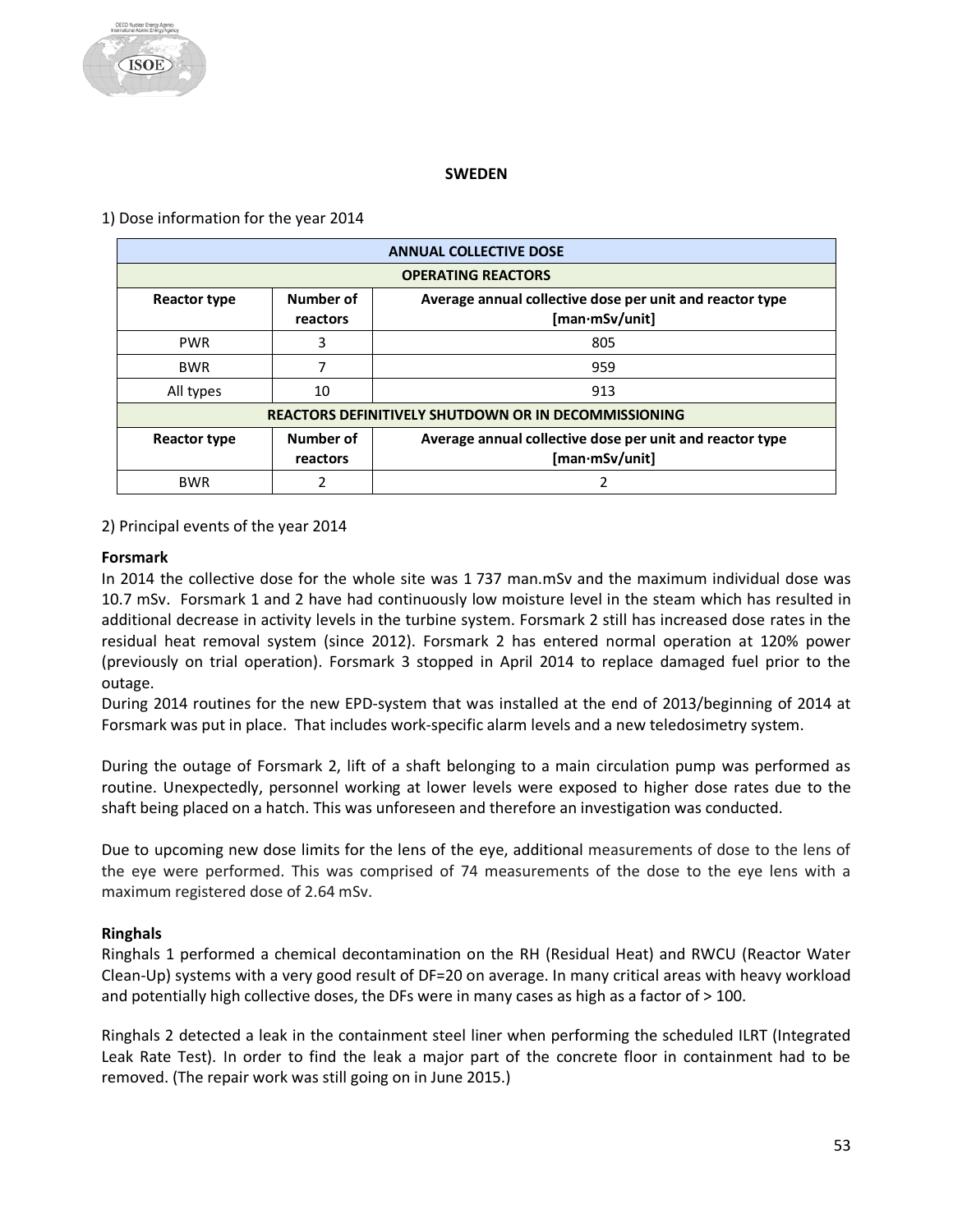

Ringhals 3 and 4 performed a quite large number of projects as a part of modernization, lifetime extension and regulatory requirements.

During 2014 Ringhals reactor units showed 4 different types of radionuclide dominance. Ringhals 1 is still a Co-60 station with some small changes due to modification to FPHD (Forward Pumped Heat Drain). In Ringhals 2, 2014 was the year of Sb-124 dominance in the CS and RH systems. The cause has not yet been analyzed/ determined. At Ringhals 3 there was still some Ag-110m in the CS system that contributes to the outage dose. The cause has been determined to be leaking CRs, and the CR management program has been modified. Finally, Ringhals 4 is a Co-58 dominated station primarily due to the SG replacement in 2011. Because of the different nuclide dominant in each unit, station staff have to use different nuclide vectors for release of material, depending on the origin of use.

#### **Oskarshamn**

Modernization and preparation for power uprate is still ongoing at Oskarshamn 2 from the 1th of June 2013 to the end of December 2015. The predicted collective dose budget is 4408 man.mSv and the outcome was 2900 man.mSv at the end of 2014. The extent of the project includes among other things exchange of internals, reheaters, shell valves, heat exchangers and a new control room including all cables.

At Oskarshamn 3 containment electrical penetration assemblies and cables were exchanged in a 40 day period. The resulting collective dose was 400 man.mSv. ALARA measures taken were: system decontamination of the RHR and RWCU systems with a decontamination factor of 10, laser scanning of containment with the resulting database used for visualizing cable routes for prefabrication of cables, use of electronic document handling by using iPads and training of personnel in a mock up facility.

#### **Barsebäck**

Barsebäck 1 and 2 are definitively shut down. Decommissioning will start in 2020.

Ongoing activities are planning for segmentation of internals and planning for building an intermediate storage facility for internals on site.

#### 3) Report from Authority

The Swedish Radiation Safety Authority (SSM) is working on a draft of a new radiation protection law, and a complete set of radiation protection legislation framework below the law. The regulations include nuclear safety, radiation protection, security and safeguard and will be completed in 2017.

The SSM process of supervising the nuclear facilities in Sweden is being evaluated internally and the process will be updated, included carrying out follow-ups and checks of activities related to all identified issues.

A joint effort by the Nordic countries radiation protection authorities has been done to produce a handbook for handling a nuclear or radiological accident. Planning for decommissioning of several nuclear installations is ongoing. This includes cooperation with the Ministry of Environment.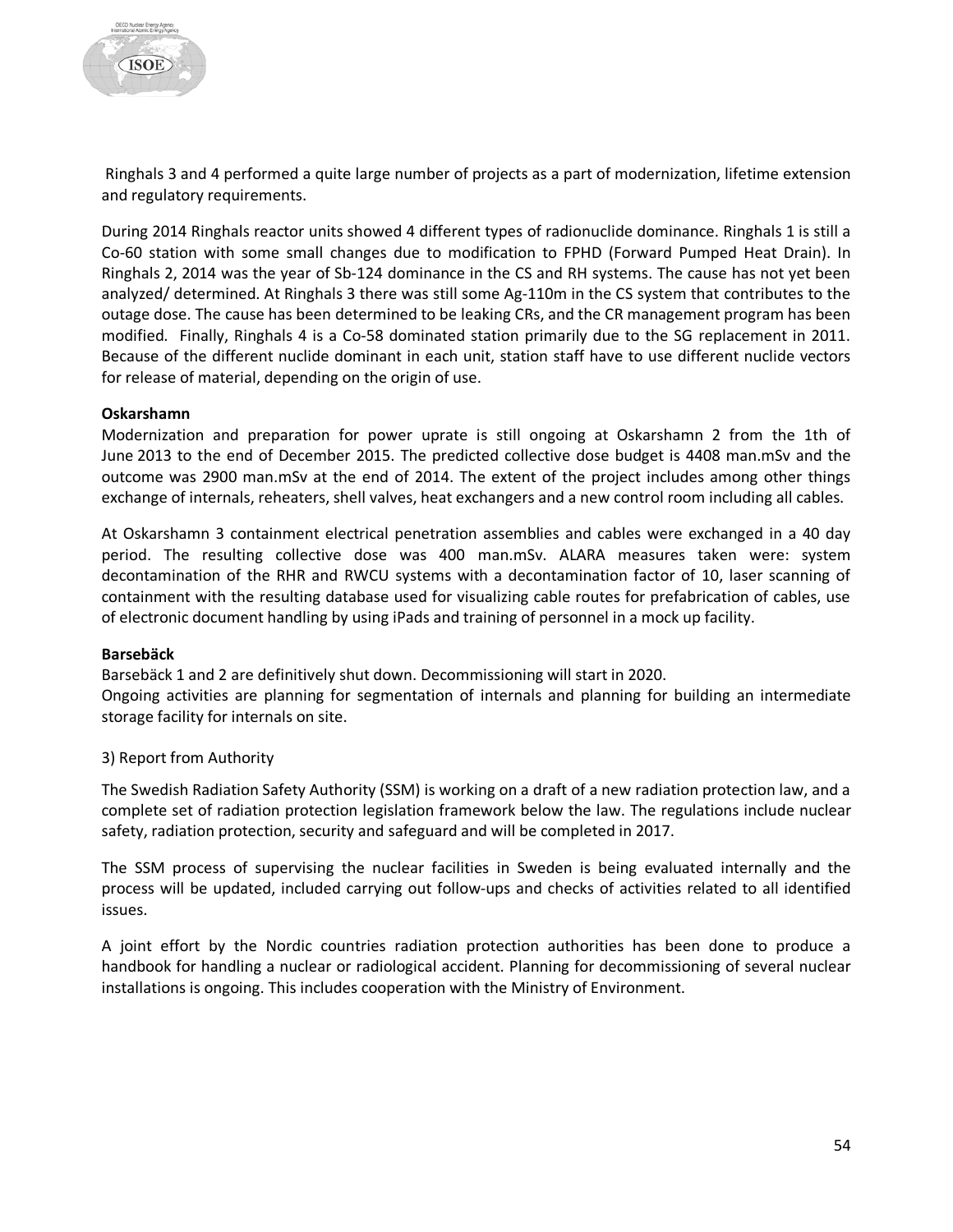# **SWITZERLAND**

# <span id="page-55-0"></span>1) Dose information for the year 2014

| <b>ANNUAL COLLECTIVE DOSE</b>                                                                                              |  |      |  |
|----------------------------------------------------------------------------------------------------------------------------|--|------|--|
| <b>OPERATING REACTORS</b>                                                                                                  |  |      |  |
| Average annual collective dose per unit and reactor type<br>Number of<br><b>Reactor type</b><br>[man·mSv/unit]<br>reactors |  |      |  |
| <b>PWR</b>                                                                                                                 |  | 258  |  |
| <b>BWR</b>                                                                                                                 |  | 1196 |  |

# 2) Principal events of the year 2014

- *Events influencing dosimetric trends* 

# **NPP Beznau Unit 1**

A refuelling outage from 01.04.2014 until 14.04.2014 caused a collective dose of 113 man·mSv (planned collective dose target 106 man·mSv ). Additionally, due to repair of an identified leakage (PRW) from 16.06.2014 until 2.07.2014, a collective dose of 54 man·mSv was reported. During operation, a collective dose of 39 man·mSv led to the annual collective dose of 206 man·mSv for the unit.

NPP Beznau Unit 2: A refuelling outage from 11.08.2014 until 25.08.2014 caused a collective dose of 45 man·mSv (planned collective dose target 62 man·mSv). During operation, a collective dose of 40 man·mSv led to the annual collective dose of 85 man·mSv for the unit.

The highest individual dose in the Beznau NPPs was 5.2 mSv.

#### **NPP Gösgen**

The outage of 30 days resulted in 425 man·mSv (planned collective dose target 433 man·mSv ). The highest individual dose was 6.6 mSv. No incorporation into or permanent contamination of any person was detected. Because of tramp uranium due to old fuel leaks in the years 2007- 2010, additional control over iodine aerosols was still necessary while opening the primary cooling circuit. During operation, a collective dose of 57 man·mSv led to the annual collective dose of 482man·mSv for the unit.

Since applying Zn injection, the dose-rates detected at components of the primary circuit have decreased about 58%.

#### **NPP Leibstadt**

Shortly before the outage, operation with failed fuel was noticed. Fortunately there was no washed-out fuel in the water. The outage of 32 days resulted in 1080 man·mSv. The highest individual dose was 12.2 mSv. No incorporation into or permanent contamination of any person was detected. During operation, a collective dose of 398 man·mSv led to the annual collective dose of 1478man·mSv for the unit.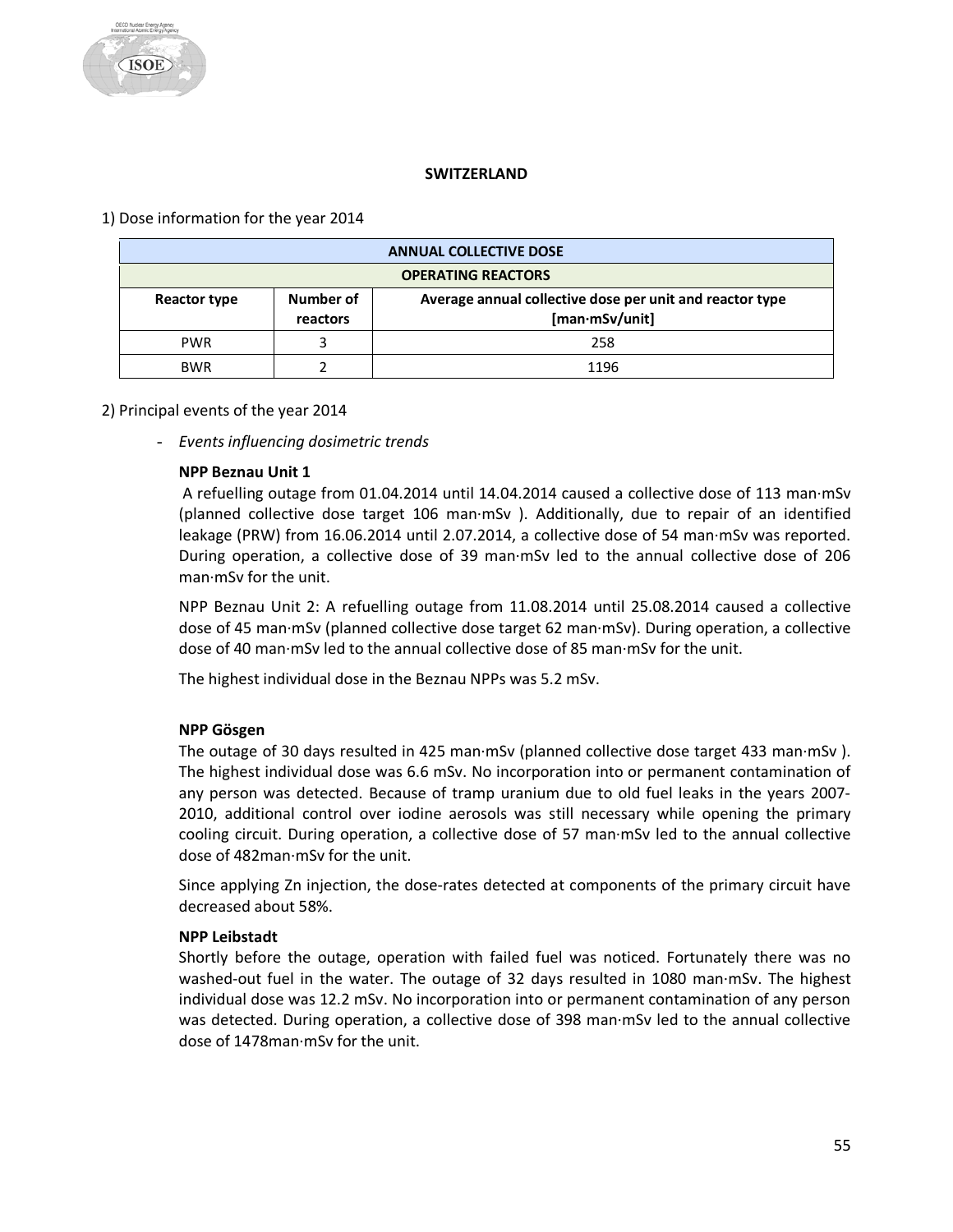

The reactor was shut down according to the "Soft Shutdown" procedure to avoid contamination of the residual heat removal system. Details were presented at the ISOE Symposium in January 2015.

#### **NPP Mühleberg**

The outage of 28 days led to 630 man·mSv (planned collective dose target 842 man·mSv). The highest individual dose was 9.4 mSv. No incorporation into or permanent contamination of any person was detected. During operation, a collective dose of 284 man·mSv led to the annual collective dose of 914 man·mSv for the unit.

Beside the prevention of stress corrosion cracking, the water chemistry with noble chem and continuous hydrogen injection resulted in a reduction of the dose rate levels on the recirculation loops. For the segmentation of 151 used fuel channels (September-December) a collective dose rate of 77.5 man·mSv was planned. The work reported an actual total of 23.5 man·mSv, mostly due to the fact that no mechanical failures of the equipment needed to be repaired.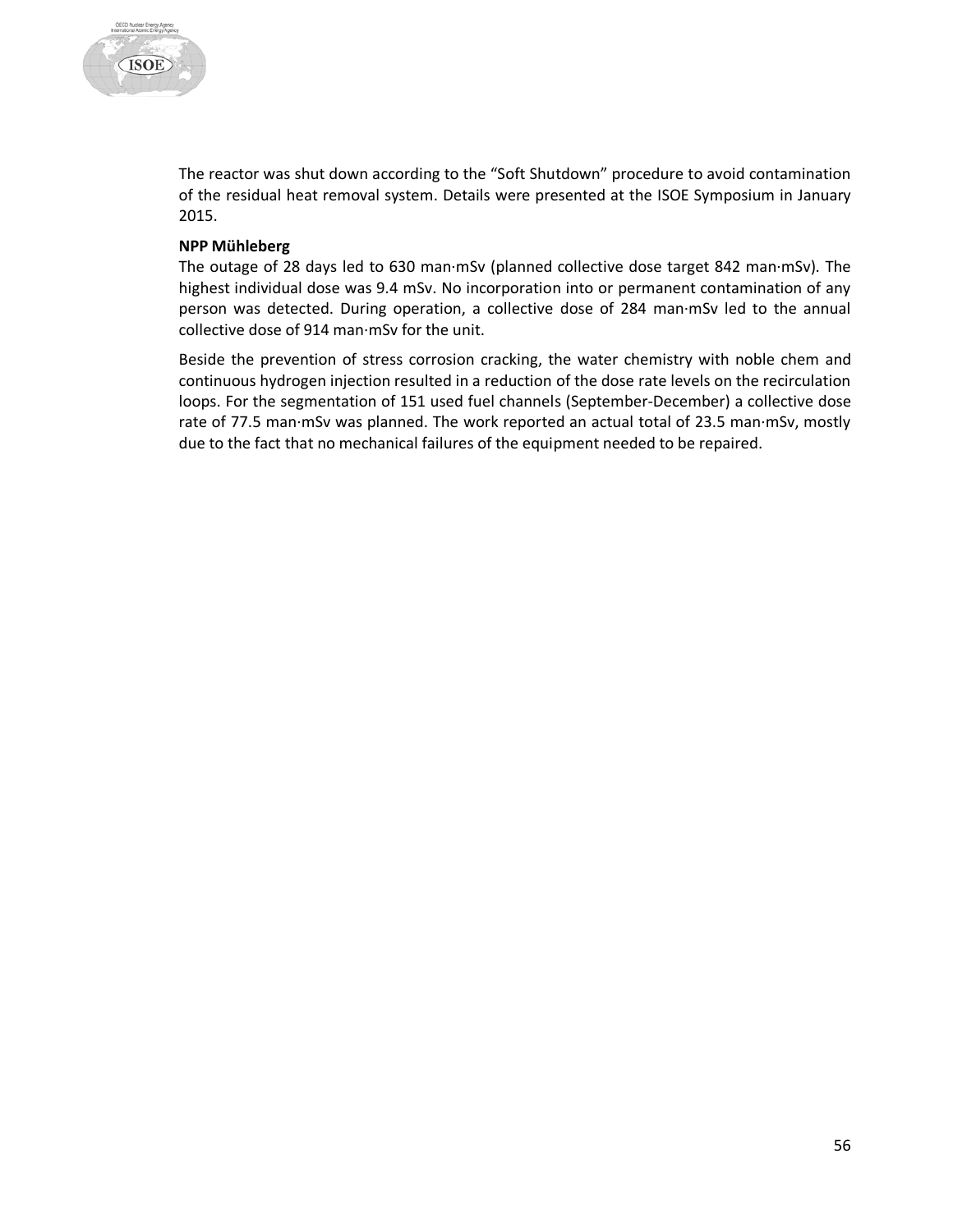

# **UKRAINE**

<span id="page-57-0"></span>1) Dose information for the year 2014

| <b>ANNUAL COLLECTIVE DOSE</b>                                                                                              |    |     |  |  |
|----------------------------------------------------------------------------------------------------------------------------|----|-----|--|--|
| <b>OPERATING REACTORS</b>                                                                                                  |    |     |  |  |
| Number of<br>Average annual collective dose per unit and reactor type<br><b>Reactor type</b><br>[man·mSv/unit]<br>reactors |    |     |  |  |
| VVFR                                                                                                                       | 15 | 490 |  |  |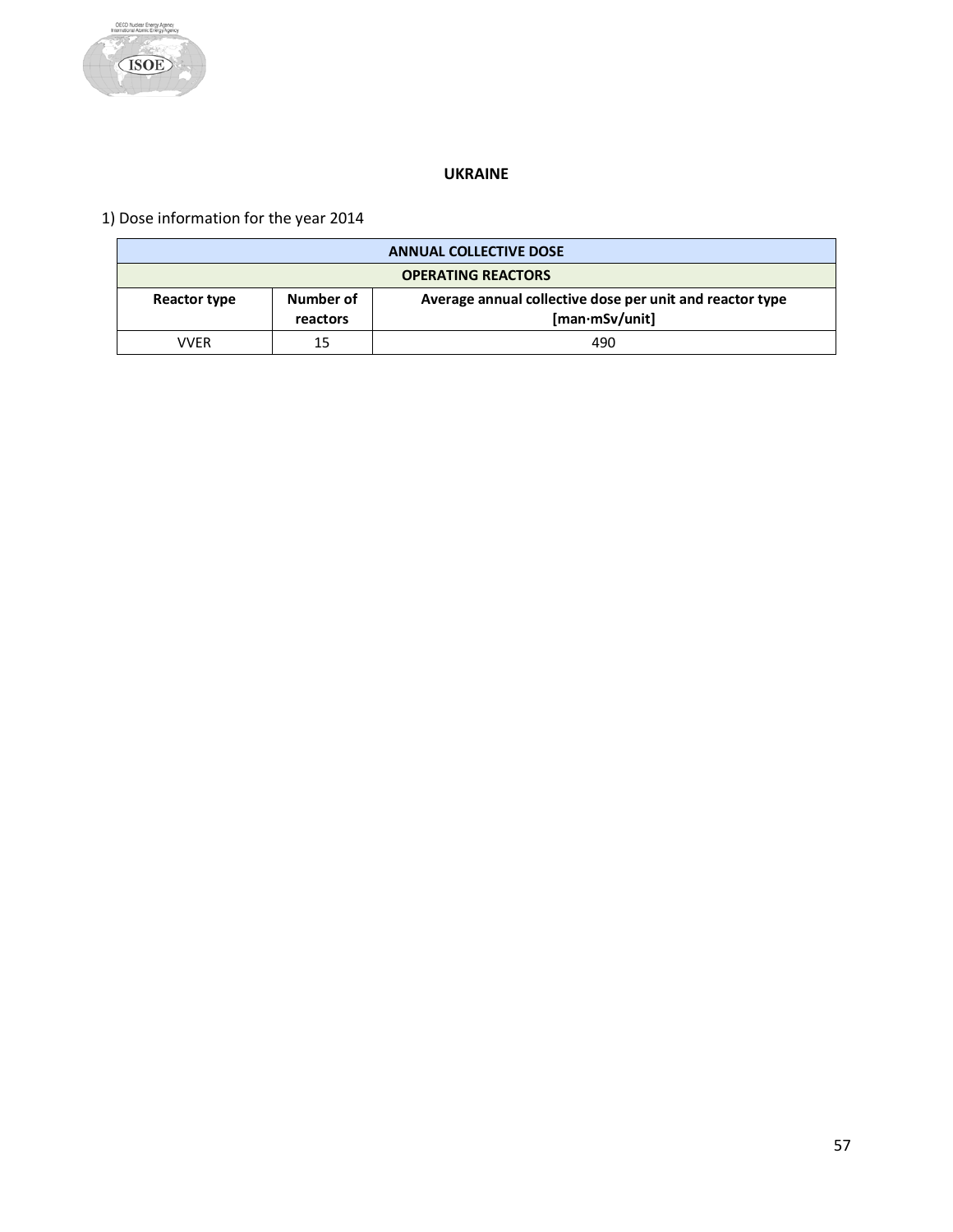#### **UNITED KINGDOM**

<span id="page-58-0"></span>1) Dose information for the year 2014

| <b>ANNUAL COLLECTIVE DOSE</b>                                                                                              |                                                             |                                                                            |  |  |
|----------------------------------------------------------------------------------------------------------------------------|-------------------------------------------------------------|----------------------------------------------------------------------------|--|--|
| <b>OPERATING REACTORS</b>                                                                                                  |                                                             |                                                                            |  |  |
| Number of<br>Average annual collective dose per unit and reactor type<br><b>Reactor type</b><br>[man·mSv/unit]<br>reactors |                                                             |                                                                            |  |  |
| <b>PWR</b>                                                                                                                 |                                                             | 366.5                                                                      |  |  |
| <b>GCR</b>                                                                                                                 | $15^{(1)}$                                                  | 77.52                                                                      |  |  |
| All types                                                                                                                  | 16                                                          | 95.58                                                                      |  |  |
|                                                                                                                            | <b>REACTORS DEFINITIVELY SHUTDOWN OR IN DECOMMISSIONING</b> |                                                                            |  |  |
| <b>Reactor type</b>                                                                                                        | Number of<br>reactors                                       | Average annual collective dose per unit and reactor type<br>[man·mSv/unit] |  |  |
| <b>GCR</b>                                                                                                                 | $19^{(2)}$                                                  | 52.02                                                                      |  |  |

**Notes** 

(1) 14 Advanced Gas-Cooled Reactors and 1 Magnox Reactor.

(2) 19 Magnox Reactors.

# 2) Principal events of the year 2014

The Collective Radiation Exposures for the Advanced Gas Cooled Reactors, operated by EDF Energy, were generally low, ranging from 13 man.mSv for Heysham 2 NPP to 524.5 man.mSv for Heysham 1 NPP. (All UK gas reactor sites have two reactors.) The highest collective radiation doses were recorded by the Advanced Gas Cooled Reactor at Heysham 1 which had to undertake extensive inspection and repairs of a boiler spine inside the Reactor Vessel. The doses at Heysham 1 were the principal reason for the increased average collective dose for the operating gas cooled reactors.

Sizewell B, the only PWR, recorded an annual collective radiation exposure of 366.5 man.mSv. The plant carried out its thirteenth refuelling outage, with a duration 48 days, in the autumn of 2014. Around 90% of the annual collective radiation exposure was recorded during this refuelling outage.

Of the first generation gas-cooled reactors in the United Kingdom there is now only one Magnox reactor left operating, Wylfa Unit 1. The reactor is currently licensed to operate until the end of 2015. The majority of the Magnox reactor sites are now completely defuelled and are at various stages of decommissioning.

EDF Energy continues to progress with plans to build twin EPRs at Hinkley Point and Sizewell. By the end of 2014 all necessary regulatory approvals and political agreements had been received. The final investment decision is expected in 2015, after the UK General Election. There are also proposals for nuclear new build by other consortia, based upon the Advanced Boiling Water Reactor design and the Westinghouse AP1000. These proposals are undergoing generic design assessment by the UK regulators.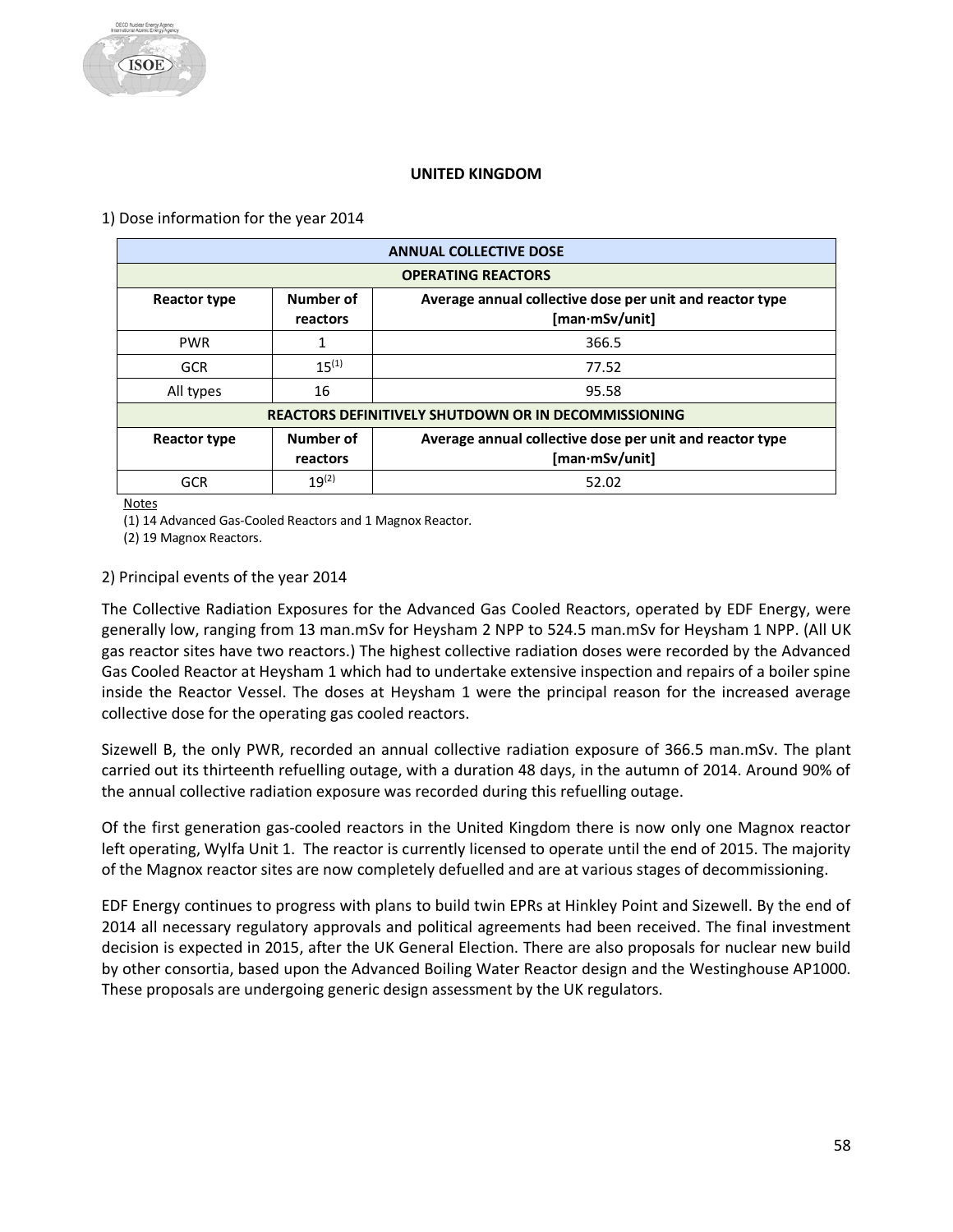#### **UNITED STATES**

<span id="page-59-0"></span>1) Dose information for the year 2014

| <b>ANNUAL COLLECTIVE DOSE</b> |                                                             |                                                                            |  |  |  |
|-------------------------------|-------------------------------------------------------------|----------------------------------------------------------------------------|--|--|--|
| <b>OPERATING REACTORS</b>     |                                                             |                                                                            |  |  |  |
| <b>Reactor type</b>           | Number of<br>reactors                                       | Average annual collective dose per unit and reactor type<br>[man·mSv/unit] |  |  |  |
| <b>PWR</b>                    | 61                                                          | 545.31                                                                     |  |  |  |
| <b>BWR</b>                    | 35                                                          | 1085.16                                                                    |  |  |  |
| All types                     | 96                                                          | 742.13                                                                     |  |  |  |
|                               | <b>REACTORS DEFINITIVELY SHUTDOWN OR IN DECOMMISSIONING</b> |                                                                            |  |  |  |
| <b>Reactor type</b>           | Number of<br>reactors                                       | Average annual collective dose per unit and reactor type<br>[man∙mSv/unit] |  |  |  |
| <b>PWR</b>                    |                                                             | 80.73                                                                      |  |  |  |
| <b>BWR</b>                    | 3                                                           | 91.77                                                                      |  |  |  |

2) Principal events of the year 2014

#### **Summary of national dosimetric trends**

The USA PWR and BWR occupational dose averages for 2014 reflected a continued emphasis on dose reduction initiatives at the 96 operating commercial reactors: Also, four PWRs units continued transition to the SAFSTOR/ decommissioning phases.

|            | <b>Reactor Type Number of Units</b> | <b>Total Collective Dose</b> | Avg Dose per Reactor |
|------------|-------------------------------------|------------------------------|----------------------|
| <b>PWR</b> | 61                                  | 33,263.97 person mSv         | 0.545 person Sv/unit |
| <b>BWR</b> | 35                                  | 37,980.63 person mSv         | 1.085 person Sv/unit |

The total collective dose for the 96 reactors in 2014 was 71,244.6 person mSv, a increase of 5. 5% from the 2013 total collective dose of 67,521.29 person mSv from 100 operating reactors. The resulting average collective dose per reactor for USA LWR was 742 person mSv/unit or a 9.9% increase from 2013 (675 person mSv/reactor unit). Thirty-three individuals received between 20-30 mSv at a US PWR site in 2014.

US PWRs

The total collective dose for US PWRs in 2014 was 33,263.97 person mSv for 61 operating PWR units. The 2014 PWR total collective dose was 45% higher than the 2013 US PWR total collective dose of 23,002.77 person mSv. The 2014 average collective dose per reactor was 545 person mSv/PWR unit. US PWR units are generally on 18-month refueling cycles. The US PWR refueling frequency can create fewer refueling outages in certain years in the US, for example 2013, 2016 and 2019.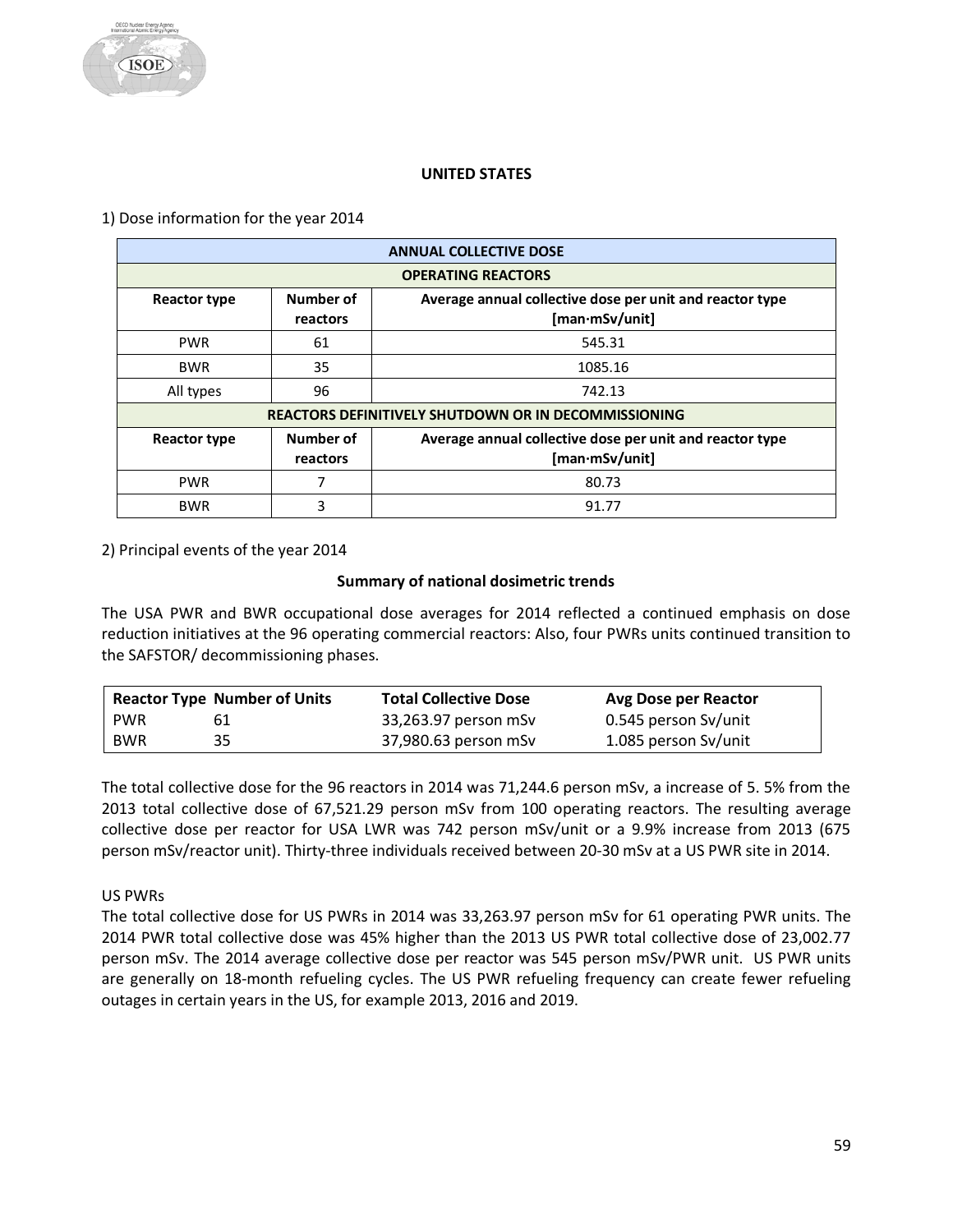

The US PWR sites that achieved annual site doses of under 150 person mSv in 2014 were:

- Harris 12. person mSv
- Three Mile Island 1 125. person mSv
- Fort Calhoun 51. person mSv

#### US BWRs

The total collective dose for US BWRs in 2014 was 37,980.63 person mSv for 35 operating BWR units. The 2014 BWR total collective dose was 15% lower than the 2013 US BWR total collective dose of 44,518.52 person mSv for 35 operating BWR units. The 2014 average collective dose per reactor was 1085 person mSv/BWR unit.

Most US BWR units are on 24-month refueling cycles. The highest 2014 annual US BWR site dose was 4,309 person mSv at Peach Bottom 2,3. The lowest US BWR annual dose in 2014 was River Bend with 161 person mSv. US BWRs have faced occupational dose challenges due to power up-rates and water chemistry at some US BWR units in 2014.

- *New plants on line/plants shut down*

Watts Bar 2, a TVA Westinghouse Ice Condenser unit, is being prepared to commence initial operations in early 2016. Southern Company is continuing the construction of two new PWRs at the Vogtle site in Georgia. South Carolina Electric & Gas is constructing two new PWRs on the V.C.Summer site. Upon completion of these reactors, the US may be operating 101 reactors in the near future, if there are no permanent shutdowns of any other sites.

Zion Units 1 and 2 located on Lake Michigan north of Chicago started decommissioning in 2010. Energy Solutions is responsible for the decommissioning of the Zion site. Kewaunee, San Onofre 2,3 and Crystal River transitioned into the decommissioning phase.

Vermont Yankee Nuclear Power Station was a 1,912 MWt BWR which began operations in 1972. The reactor was permanently shut down on December 29, 2014. The nuclear fuel was removed on January 12, 2015. Entergy, site owner, has stated that all spent nuclear fuel will be placed in dry cask storage and the plant will be placed in SAFSTOR until the owner is ready to fully decommission the site. License termination is scheduled to take place by 2073.

- *Major evolutions*

Four US PWRs continued their transition to decommissioning status, with their definitive shutdown dates listed in the following: Crystal River on February 20, 2013 (containment concrete issues), Kewaunee on May 7, 2013 (low regional electricity prices due to natural gas competition), and San Onofre 2,3 on June 7, 2013 (due to new steam generator engineering design errors). The 2014 occupational dose for selected US units undergoing SAFESTOR or decommissioning are as follows:

- Crystal River 6.96 person mSv
- San Onofre 2, 3 13.69 person mSv
- Kewaunee 19.64 person mSv
- Humboldt Bay 123.81 person mSv
- Zion 1,2 787.30 person mSv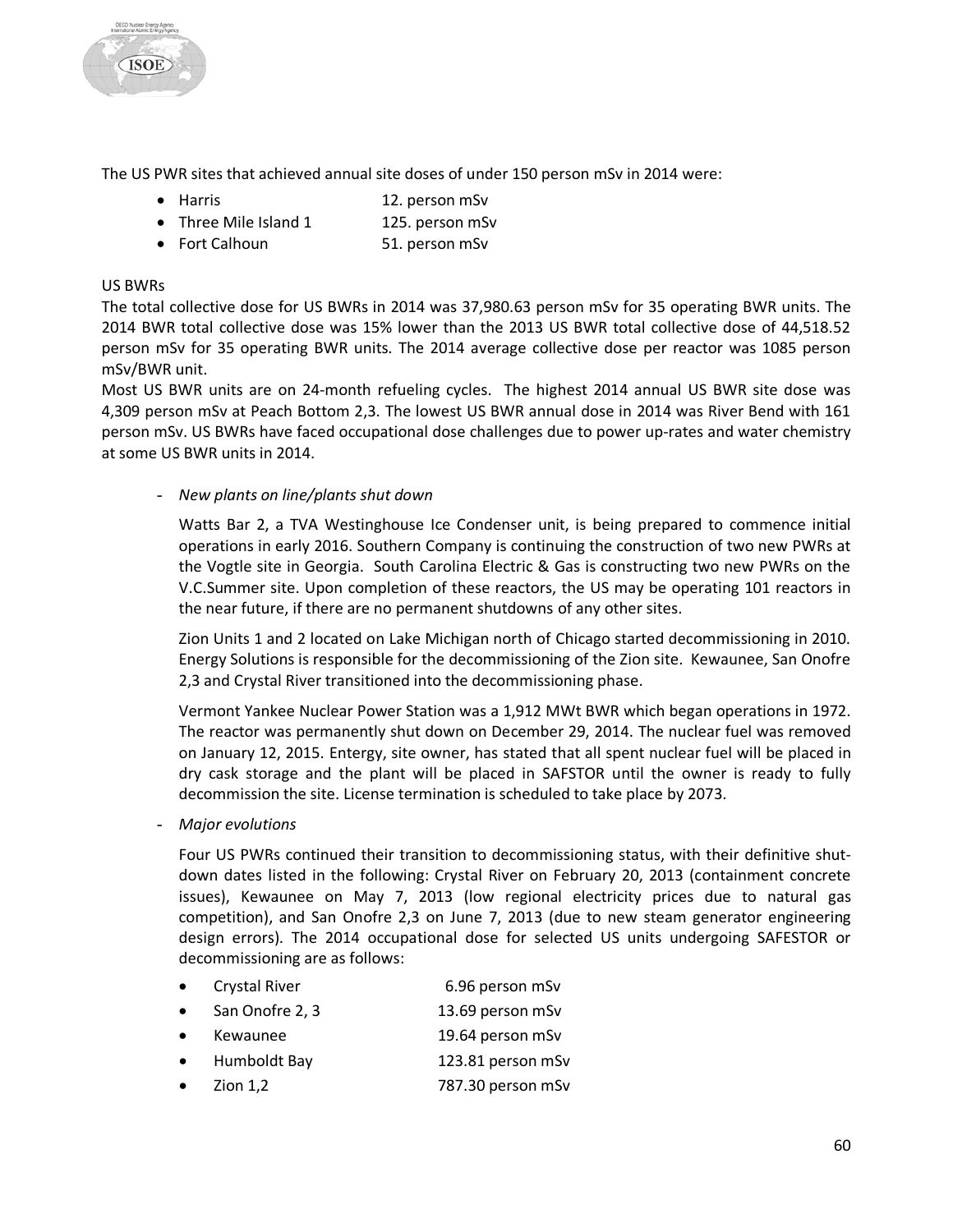

- *New/experimental dose-reduction programmes*

Numerous RPMs are implementing the H3D CZT detector system developed by the University of Michigan which achieves 3D individual isotopic mapping of in-plant components and piping. The new ALARA tool has been found to be effective in verifying the adequacy of temporary shielding and in other RP applications.

#### **Technical plans for major work in 2014**

PWRs continue to perform MSIP treatments (piping squeeze to relief metallurgical stresses) on plant piping. Boric acid leak remediation is also an on-going emphasis at US PWRs. Prairie Island 1 replaced Steam Generators in 2014.

US fleets and alliances are continuing to standardize RP procedures and policies across the fleets/alliances to improve efficiency of RP operations and minimize confusion of traveling RP techs. Loading of spent fuel assemblies into dry casks continued in 2014. US BWRs continue to replace dryers in the upper reactor internals.

#### **Regulatory plans for major work in 2014**

# **NRC's Reactor Oversight Program - Regulatory Framework**

The U.S. Nuclear Regulatory Commission's (NRC) regulatory framework for reactor oversight is shown in the diagram below. It is a risk-informed, tiered approach to ensuring plant safety. There are three key strategic performance areas: reactor safety, radiation safety, and safeguards. Within each strategic performance area are cornerstones that reflect the essential safety aspects of facility operation. Satisfactory licensee performance in the cornerstones provides reasonable assurance of safe facility operation and that the NRC's safety mission is being accomplished.

Within this framework, the NRC's operating reactor oversight process provides a means to collect information about licensee performance, assess the information for its safety significance, and provide for appropriate licensee and NRC response. The NRC evaluates plant performance by analyzing two distinct inputs: inspection findings resulting from NRC's inspection program and performance indicators (PIs) reported by the licensees.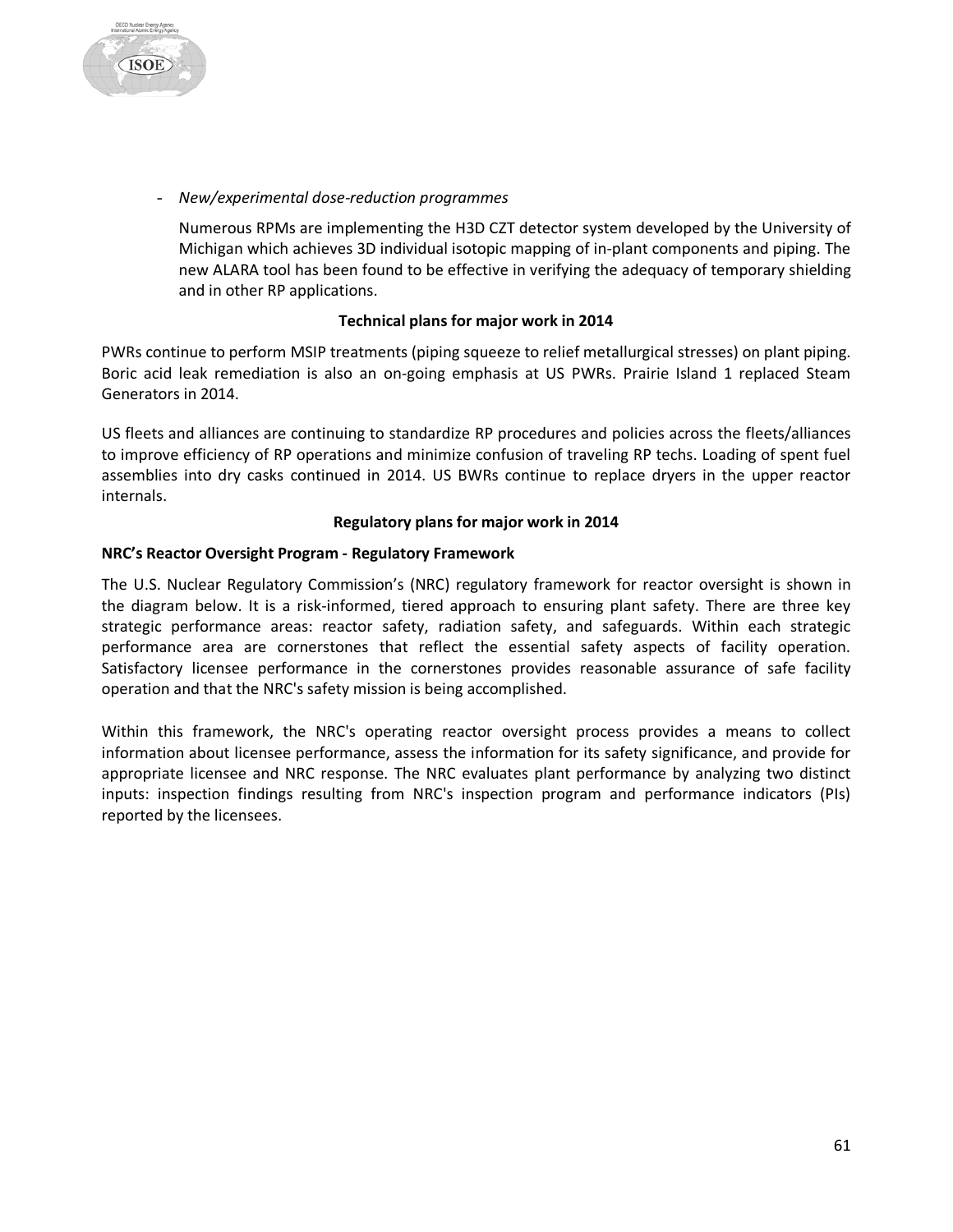

Nuclear Energy Agency<br>nal Atomic Energy Agenc

**ISOE** 

**Occupational Radiation Safety Cornerstone and 2014 Results**

Occupational Radiation Safety - The objective of this cornerstone is to ensure adequate protection of worker health and safety from exposure to radiation from radioactive material during routine civilian nuclear reactor operation. This exposure could come from poorly controlled or uncontrolled radiation areas or radioactive material that unnecessarily exposes workers. Licensees can maintain occupational worker protection by meeting applicable regulatory limits and ALARA guidelines.

*Inspection Procedures* - There are five attachments to the inspection procedure for the occupational radiation safety cornerstone:

| ١P | 71124    | Radiation Safety-Public and Occupational               |
|----|----------|--------------------------------------------------------|
| IP | 71124.01 | Radiological Hazard Assessment and Exposure Controls   |
| IP | 71124.02 | Occupational ALARA Planning and Controls               |
| IP | 71124.03 | In-Plant Airborne Radioactivity Control and Mitigation |
| ΙP | 71124.04 | Occupational Dose Assessment                           |
| ΙP | 71124.05 | Radiation Monitoring Instrumentation                   |